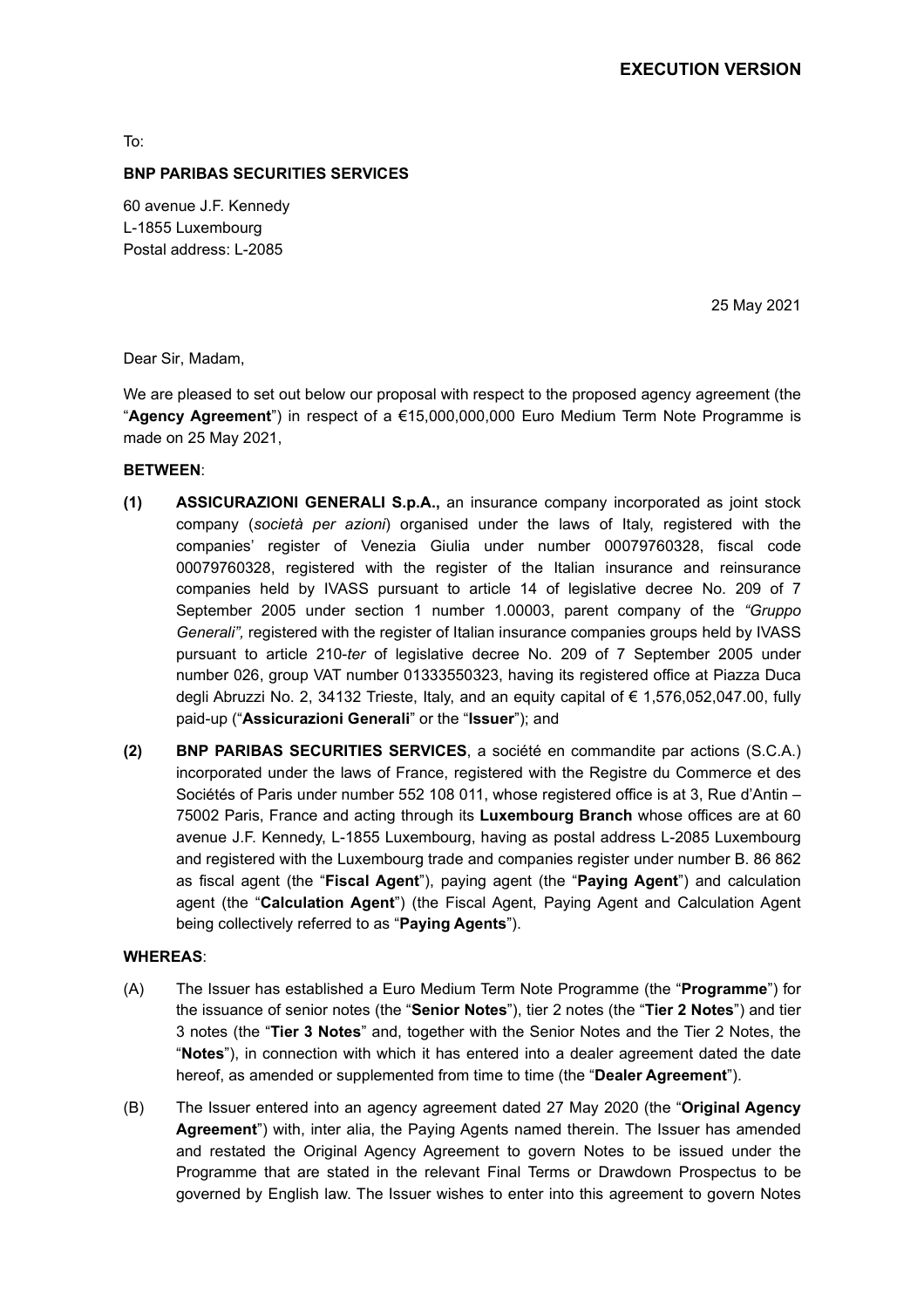to be issued under the Programme that are stated in the relevant Final Terms or Drawdown Prospectus to be governed by Italian law.

- (C) The Issuer has made applications to the Luxembourg *Commission de Surveillance du Secteur Financier* (the "**CSSF**") for Notes issued under the Programme to be admitted to listing on the official list and to the Luxembourg Stock Exchange for Notes issued under the Programme to be admitted to trading on the regulated market of the Luxembourg Stock Exchange and Notes issued under the Programme may also be listed on the professional segment (ExtraMOT PRO) of the multi-lateral trading facility (ExtraMOT Market) organised and managed by Borsa Italiana S.p.A. Notes may also be issued on the basis that they will not be admitted to listing, trading and/or quotation by any competent authority, stock exchange and/or quotation system or that they will be admitted to listing, trading and/or quotation by such other or further competent authorities, stock exchanges and/or quotation systems as may be agreed with the Issuer.
- (D) In connection with the Programme, the Issuer has prepared a base prospectus dated 25 May 2021 which has been approved by the CSSF as a base prospectus issued in compliance with Regulation (EU) 2017/1129 (the "**Prospectus Regulation**") and the relevant provisions in Luxembourg of the law dated 16 July 2019 on prospectuses for securities.
- (E) Notes issued under the Programme may be issued either (1) pursuant to the Base Prospectus describing the Programme and the relevant Final Terms describing the final terms of the particular Tranche of Notes or (2) pursuant to a prospectus (the "**Drawdown Prospectus**") which may be constituted either (a) by a single document or (b) by a registration document, a securities note (the "**Securities Note**") which relates to a particular Tranche of Notes to be issued under the Programme.
- (F) The Issuer and the Agents (as defined below) wish to record in this Agreement certain arrangements which they have made in relation to the Notes to be issued under the Programme that are stated in the relevant Final Terms or Drawdown Prospectus to be governed by Italian law.

## **IT IS AGREED** as follows:

## **1 INTERPRETATION**

#### **1.1 Definitions**

All terms and expressions which have defined meanings in the Base Prospectus or the Dealer Agreement shall have the same meanings in this Agreement except where the context requires otherwise or unless otherwise stated. In addition, in this Agreement the following expressions have the following meanings:

"**Agents**" means the Paying Agents and any Calculation Agent and "**Agent**" means any one of the Agents.

"**Applicable Law**" means any law or regulation.

"**Authority**" means any competent regulatory, prosecuting, Tax or governmental authority in any jurisdiction.

"**Base Prospectus**" means the base prospectus prepared in connection with the Programme, as the same may be amended or supplemented from time to time.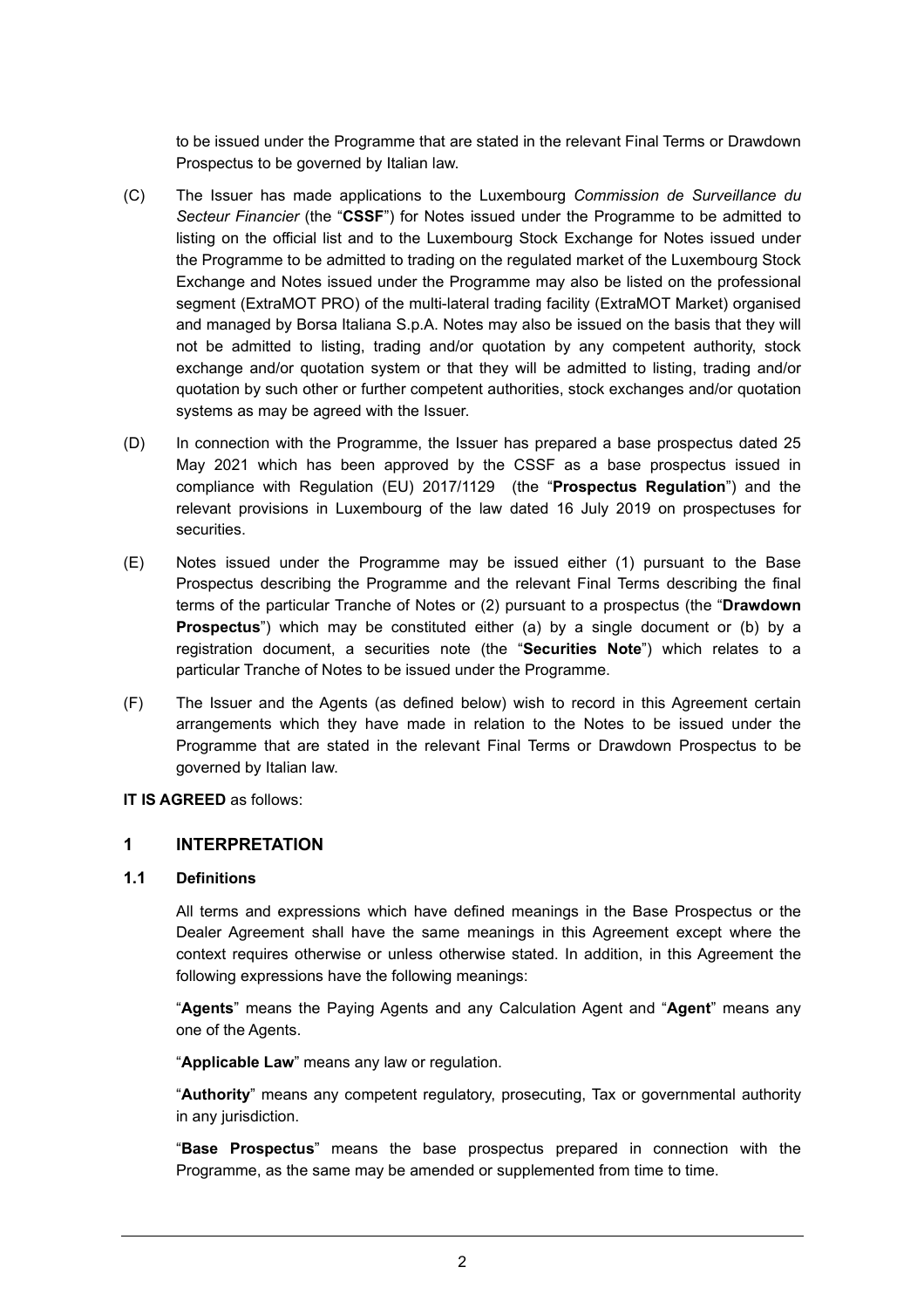"**Calculation Agent**" means, in relation to any Series of Notes, the institution appointed as calculation agent for the purposes of such Notes and named as such in the relevant Final Terms or Drawdown Prospectus (as the case may be), in the case of the Fiscal Agent, pursuant to Clause 10 (*Appointment and Duties of the Calculation Agent*), in the case of a Dealer, pursuant to clause 8 (*Calculation Agent*) of the Dealer Agreement and, in the case of any other institution pursuant to a letter of appointment in, or substantially in, the form set out in Schedule 3 (*Form of Calculation Agent Appointment Letter*) and, in any case, any successor to such institution in its capacity as such.

"**CGN Permanent Global Note**" means a Permanent Global Note representing Notes for which the relevant Final Terms or Drawdown Prospectus or Securities Note (as the case may be) specify that the New Global Note form is not applicable.

"**CGN Temporary Global Note**" means a Temporary Global Note representing Notes for which the relevant Final Terms or Drawdown Prospectus or Securities Note (as the case may be) specify that the New Global Note form is not applicable.

"**Code**" means the US Internal Revenue Code of 1986, as amended.

"**Common Safekeeper**" means an ICSD in its capacity as common safekeeper or a person nominated by the ICSDs to perform the role of common safekeeper.

"**Common Service Provider**" means a person nominated by the ICSDs to perform the role of common service provider.

"**Conditions**" means in relation to the Senior Notes, the Senior Conditions, in relation to the Tier 2 Notes, the Tier 2 Conditions and, in relation to the Tier 3 Notes, the Tier 3 Conditions.

"**Distribution Compliance Period**" has the meaning given to that term in Regulation S under the Securities Act.

"**FATCA Withholding**" means any withholding or deduction required pursuant to an agreement described in Section 1471(b) of the Code, or otherwise imposed pursuant to Sections 1471 through 1474 of the Code, any regulations or agreements thereunder, any official interpretations thereof, or any law implementing an intergovernmental approach thereto.

"**Force Majeure Event**" means any event due to any cause beyond the reasonable control of the Fiscal Agent, such as restrictions on the convertibility or transferability of currencies, requisitions, unavailability of communications systems, sabotage, fire, flood, explosion, acts of God, civil commotion, strikes or industrial action of any kind (other than any such actions or strikes undertaken by the Fiscal Agent itself or its employees), riots, insurrection, war or acts of government.

"**Further Information relating to Assicurazioni Generali**" means the information provided by Assicurazioni Generali to the Fiscal Agent substantially in the form of Schedule 10 (*Further Information relating to Assicurazioni Generali*) of the Programme Manual which will be attached to the Global Notes or the Definitive Notes, as the case may be.

"**Global Note**" means a CGN Temporary Global Note, a CGN Permanent Global Note, an NGN Temporary Global Note or an NGN Permanent Global Note.

"**ICSDs**" means Clearstream, Luxembourg and Euroclear.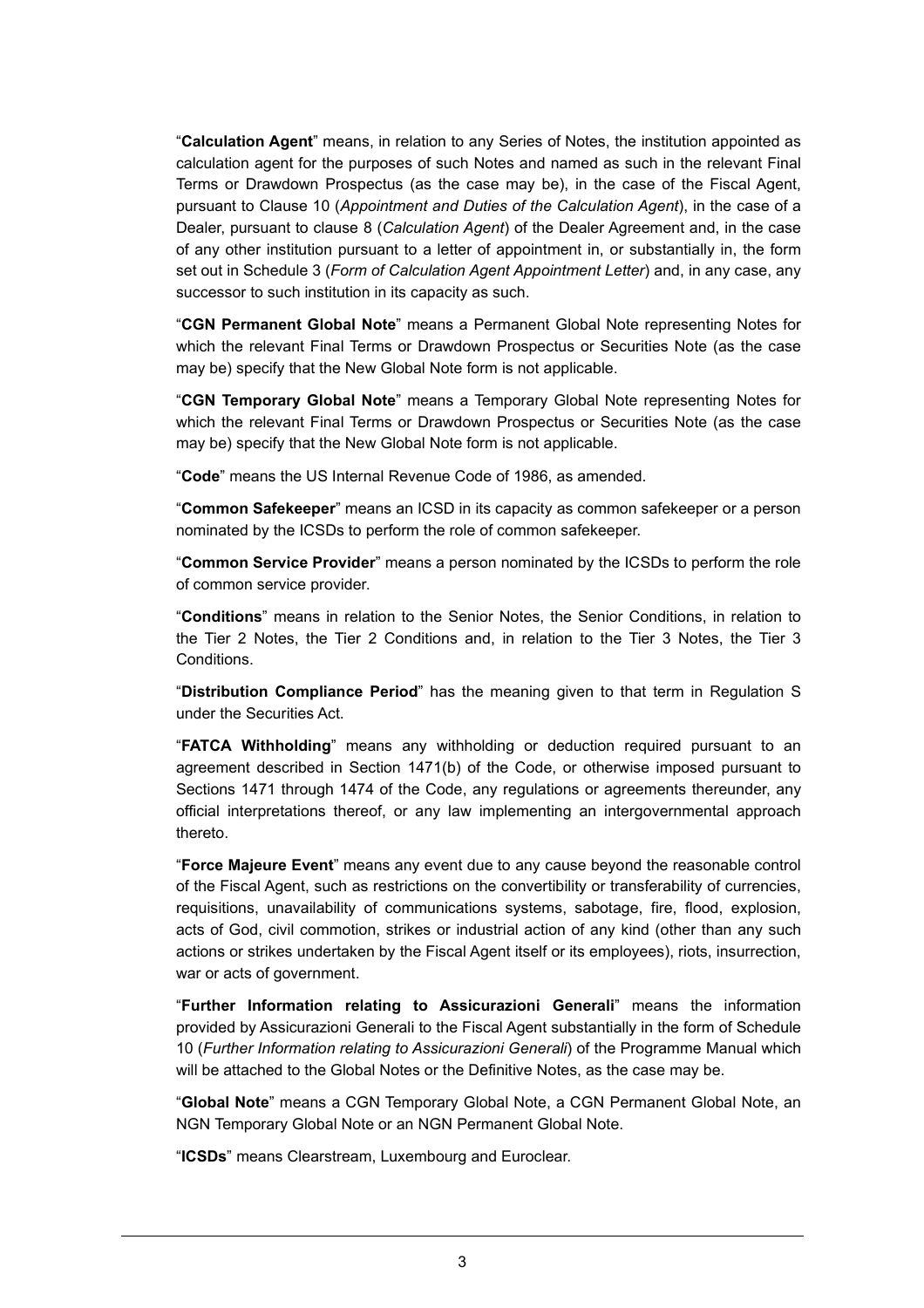"**Issuer-ICSDs Agreement**" means the agreement entered into between the Issuer and the ICSDs with respect to the settlement in the ICSDs of Notes in New Global Note form.

"**International Operating Model**" means the international operating model as communicated by the Paying Agent to the Issuer as at the date of this Agreement.

"**Local Banking Day**" means a day (other than a Saturday or a Sunday) on which commercial banks are open for general business (including dealings in foreign exchange and foreign currency deposits) in the city in which the Fiscal Agent has its Specified Office.

"**Local Time**" means the time in the city in which the Fiscal Agent has its Specified Office.

"**Master Global Note**" means a Master Temporary Global Note or a Master Permanent Global Note.

"**Master Permanent Global Note**" means a Permanent Global Note substantially in the form set out in Schedule 8 Part B (*Form of Permanent Global Note for Italian Law Notes*) to the Programme Manual which is complete except that it requires:

- (a) a copy of the Final Terms, or Drawdown Prospectus or Securities Note (or relevant parts thereof as the case may be) in respect of the Tranche of Notes to which it will relate to be attached thereto;
- (b) a copy of the Further Information relating to Assicurazioni Generali to be attached thereto;
- (c) completion by the Fiscal Agent, on behalf of the Issuer, as to the details of the Tranche of Notes to which it will relate;
- (d) authentication by or on behalf of the Fiscal Agent; and
- (e) in the case of an NGN Permanent Global Note, effectuation by or on behalf of the Common Safekeeper.

"**Master Temporary Global Note**" means a Temporary Global Note substantially in the form set out in Schedule 7 Part B (*Form of Temporary Global Note for Italian Law Notes*) to the Programme Manual which is complete except that it requires:

- (a) a copy of the Final Terms, or Drawdown Prospectus or Securities Note (or relevant parts thereof as the case may be) in respect of the Tranche of Notes to which it will relate to be attached thereto;
- (b) a copy of the Further Information relating to Assicurazioni Generali to be attached thereto;
- (c) completion by the Fiscal Agent, on behalf of the Issuer, as to the details of the Tranche of Notes to which it will relate;
- (d) authentication by or on behalf of the Fiscal Agent; and
- (e) in the case of an NGN Temporary Global Note, effectuation by or on behalf of the Common Safekeeper.

"**NGN Permanent Global Note**" means a Permanent Global Note representing Notes for which the relevant Final Terms or Drawdown Prospectus or Securities Note (as the case may be) specify that the New Global Note form is applicable.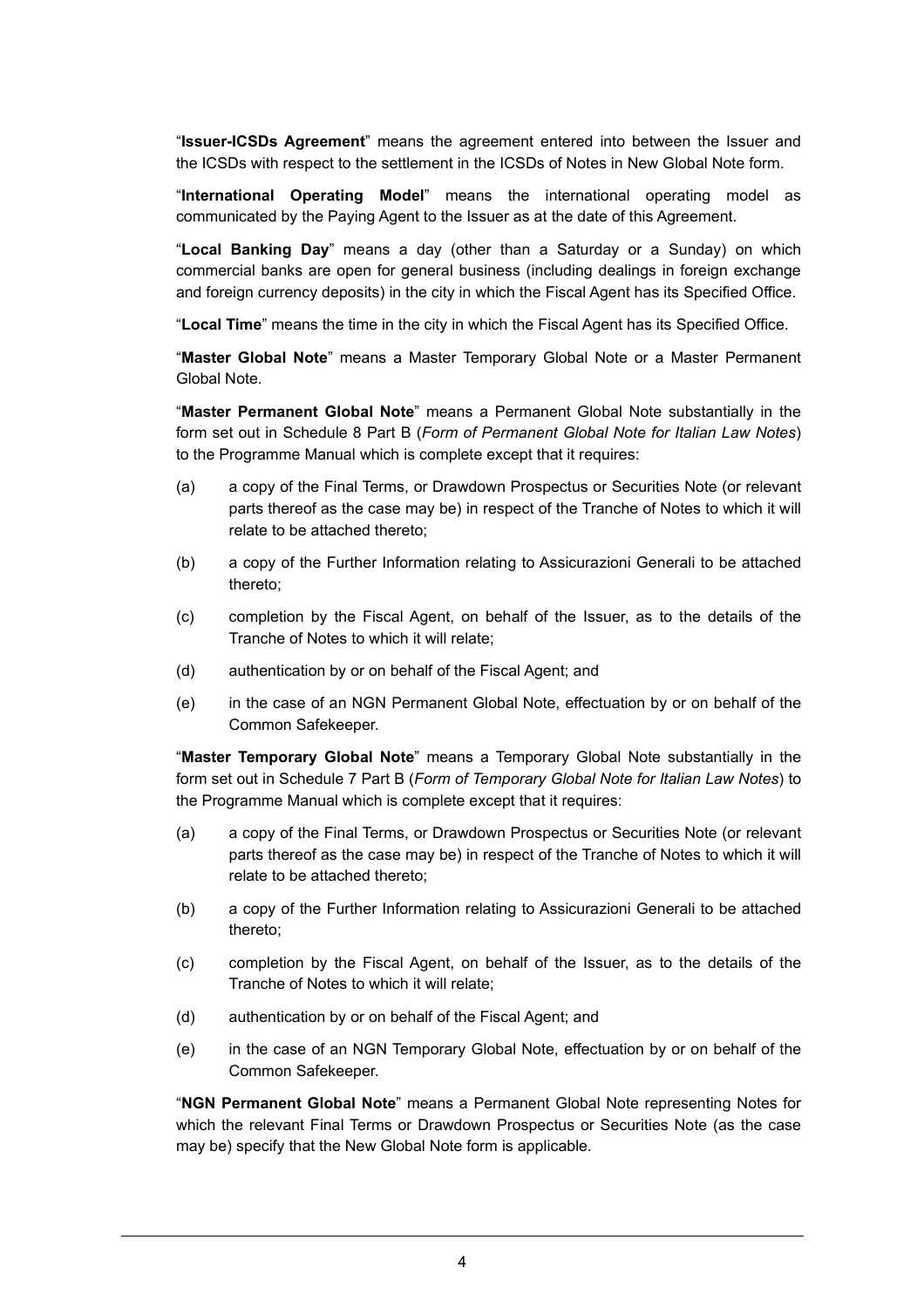"**NGN Temporary Global Note**" means a Temporary Global Note representing Notes for which the relevant Final Terms or Drawdown Prospectus or Securities Note (as the case may be) specify that the New Global Note form is applicable.

"**Permanent Global Note**" means a Permanent Global Note substantially in the form set out in Schedule 8 Part B (*Form of Permanent Global Note for Italian Law Notes*) to the Programme Manual.

"**Put Option Notice**" means a notice of exercise relating to the put option contained in Condition 8.4 (*Redemption at the option of Noteholders*) of the Senior Conditions, substantially in the form set out in Schedule 4 (*Form of Put Option Notice*) or such other form as may from time to time be agreed between the Issuer and the Fiscal Agent and distributed to each Paying Agent.

"**Put Option Receipt**" means a receipt delivered by a Paying Agent in relation to a Definitive Note which is the subject of a Put Option Notice, substantially in the form set out in Schedule 5 (*Form of Put Option Receipt*) or such other form as may from time to time be agreed between the Issuer and the Fiscal Agent and distributed to each Paying Agent.

"**Replacement Agent**" means the Fiscal Agent or, in respect of any Tranche of Notes, the Paying Agent named as such in the relevant Final Terms, or Drawdown Prospectus or Securities Note (as the case may be).

"**Required Paying Agent**" means any Paying Agent (which may be the Fiscal Agent) which is the sole remaining Paying Agent with its Specified Office in any city where a listing authority, stock exchange and/or quotation system by which the Notes are admitted to listing, trading and/or quotation requires there to be a Paying Agent.

"**Senior Conditions**" means, in respect of the Senior Notes of each Series, the terms and conditions applicable except that, in relation to any particular Tranche of Notes, it means such Conditions as completed by the relevant Final Terms or, as applicable, as supplemented, amended and/or replaced to the extent described in the Drawdown Prospectus or Securities Note (as the case may be) and any reference to a numbered Condition shall be construed accordingly.

"**Series**" means a Tranche of Notes together with any further Tranche or Tranches of Notes which are (a) expressed to be consolidated and form a single series and (b) identical in all respects (including as to listing) except for their respective Issue Dates, Interest Commencement Dates and/or Issue Prices.

"**Specified Office**" of any Agent means the office specified against its name in Schedule 2 (*The Specified Offices of the Agents*) or, in the case of any Agent not originally party hereto, specified in its terms of appointment (or, in the case of a Calculation Agent which is a Dealer, specified for the purposes of clause 8 (*Calculation Agent*) of the Dealer Agreement) or such other office in the same city or town as such Agent may specify by notice to the Issuer and the other parties hereto in accordance with Clause 13.8 (*Changes in Specified Offices*).

"**Stock Exchange**" References in this Agreement to Notes being or to be "listed on the Luxembourg Stock Exchange" shall be to Notes that are, or are to be, listed and admitted to trading on the Luxembourg Stock Exchange's Regulated Market, and the terms "to list" and "listing" on the Luxembourg Stock Exchange shall be interpreted accordingly, and in relation to any other Stock Exchange in a jurisdiction of the European Economic Area or in the United Kingdom, "listing" and "listed" shall be construed as references to Notes that are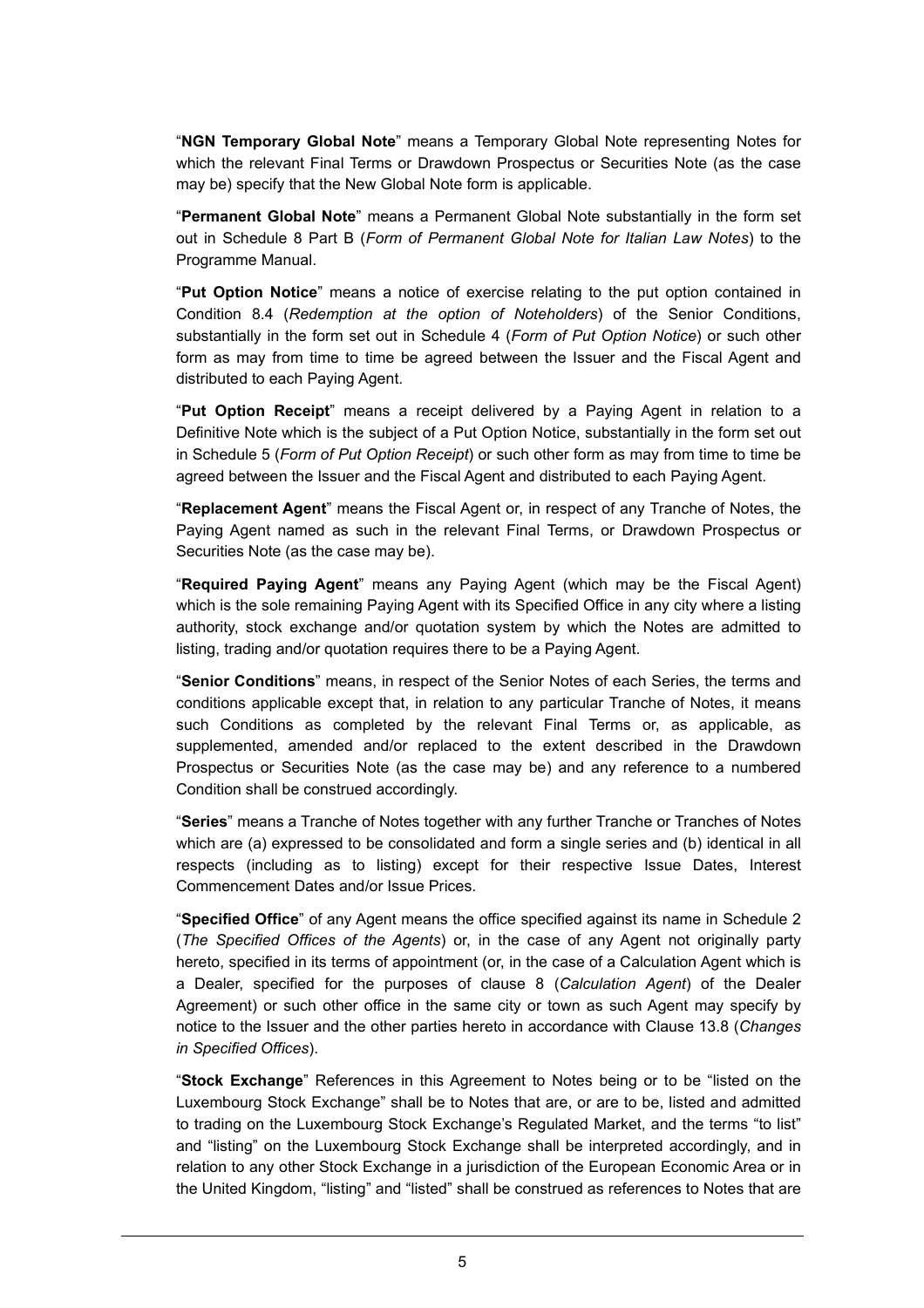or are to be admitted to trading within that jurisdiction which is a regulated market for the purposes of the Markets in Financial Instruments Directive (Directive 2014/65/EU) or Regulation (EU) 600/2014 as it forms part of domestic law by virtue of the European Union (Withdrawal) Act 2018..

"**Tax**" means any present or future taxes, duties, assessments or governmental charges of whatever nature imposed, levied, collected, withheld or assessed by or on behalf of any Authority having power to tax.

"**Temporary Global Note**" means a Temporary Global Note substantially in the form set out in Schedule 7 Part B (*Form of Temporary Global Note for Italian Law Notes*) to the Programme Manual.

"**Tier 2 Conditions**" means, in respect of the Tier 2 Notes of each Series, the terms and conditions applicable except that, in relation to any particular Tranche of Notes, it means such Conditions as completed by the relevant Final Terms or, as applicable, as supplemented, amended and/or replaced to the extent described in the Drawdown Prospectus or Securities Note (as the case may be) and any reference to a numbered Condition shall be construed accordingly.

"**Tier 3 Conditions**" means, in respect of the Tier 3 Notes of each Series, the terms and conditions applicable except that, in relation to any particular Tranche of Notes, it means such Conditions as completed by the relevant Final Terms or, as applicable, as supplemented, amended and/or replaced to the extent described in the Drawdown Prospectus or Securities Note (as the case may be) and any reference to a numbered Condition shall be construed accordingly.

"**Tranche**" means Notes which are identical in all respects (including as to listing) except for their respective Issue Dates, Interest Commencement Dates and/or Issue Prices.

#### **1.2 Meaning of outstanding**

For the purposes of this Agreement (but without prejudice to its status for any other purpose), a Note shall be considered to be "outstanding" unless one or more of the following events has occurred:

- **1.2.1** *Redeemed or purchased etc.*: it has been redeemed in full, or purchased under Condition 8.9 (*Redemption and Purchase – Purchase*) of the Senior Conditions or Condition 10.13 (*Redemption and Purchase – Purchase*) of the Tier 2 Conditions or the Tier 3 Conditions, as the case may be, and has been cancelled in accordance with 8.10 (*Redemption and Purchase – Cancellation*) of the Senior Conditions or Condition 10.14 (*Redemption and Purchase – Cancellation*) of the Tier 2 Conditions or the Tier 3 Conditions, as the case may be;
- **1.2.2** *Due date*: the due date for its redemption in full has occurred and all sums due in respect of such Note (including all accrued interest) have been received by the Fiscal Agent and remain available for payment against presentation and, if applicable, surrender (in the case of Global Notes not intended to be issued in NGN form) of such Note or (as the case may be) the relevant Coupons;
- **1.2.3** *Void*: all claims for principal and interest in respect of such Note have become void under Condition 12 (*Prescription*) of the Senior Conditions or Condition 14 (*Prescription*) of the Tier 2 Conditions or the Tier 3 Conditions, as the case may be;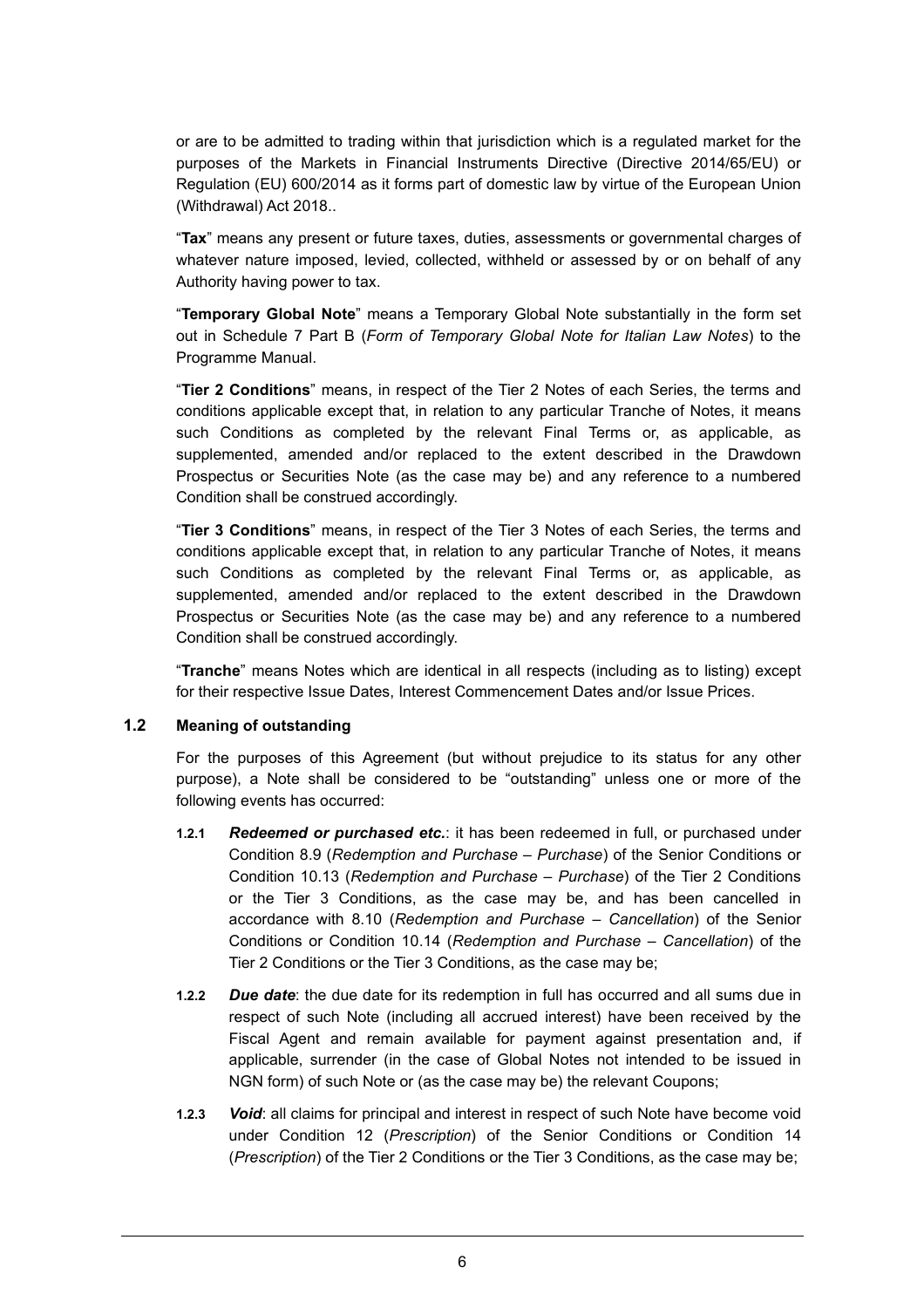- **1.2.4** *Replaced*: it has been mutilated or defaced, or is alleged to have been lost, stolen or destroyed, and has been replaced pursuant to Condition 13 (*Replacement of Notes and Coupons*) of the Senior Conditions or Condition 15 (*Replacement of Notes and Coupons*) of the Tier 2 Conditions or the Tier 3 Conditions, as the case may be; or
- **1.2.5** *Meetings*: for the purposes of Schedule 1 (*Provisions for Meetings of Noteholders*) only, it is held by, or by any person for the benefit of, the Issuer.

## **1.3 Records**

Any reference in this Agreement to the records of an ICSD shall be to the records that each of the ICSDs holds for its customers which reflect the amount of such customers' interests in the Notes (but excluding any interest in any Notes of one ICSD shown in the records of another ICSD).

#### **1.4 Clauses and Schedules**

Any reference in this Agreement to a Clause or a sub-clause or a Schedule is, unless otherwise stated, to a clause or a sub-clause hereof or a schedule hereto.

#### **1.5 Principal and interest**

In this Agreement, any reference to principal or interest includes any additional amounts payable in relation thereto under the Conditions.

## **1.6 Other agreements**

All references in this Agreement to an agreement, instrument or other document (including the Dealer Agreement, the Deed of Covenant, the Base Prospectus and any Drawdown Prospectus or part thereof) shall be construed as a reference to that agreement, instrument or other document as the same may be amended, supplemented, replaced or novated from time to time. In addition, in the context of any particular Tranche of Notes, each reference in this Agreement to the Base Prospectus shall be construed as a reference to the Base Prospectus as completed by the relevant Final Terms.

## **1.7 Legislation**

Any reference in this Agreement to any legislation (whether primary legislation or regulations or other subsidiary legislation made pursuant to primary legislation) shall be construed as a reference to such legislation as the same may have been, or may from time to time be, amended or re-enacted.

#### **1.8 Headings**

Headings and sub-headings are for ease of reference only and shall not affect the construction of this Agreement.

## **1.9 Amendment and Restatement**

The Original Agency Agreement shall be amended and restated on the terms of this Agreement. Any Notes issued under the Programme on or after the date of this Agreement shall be issued pursuant to this Agreement. This does not affect any Notes issued under the Programme prior to the date of this Agreement. Subject to such amendment and restatement, the Original Agency Agreement shall continue in full force and effect.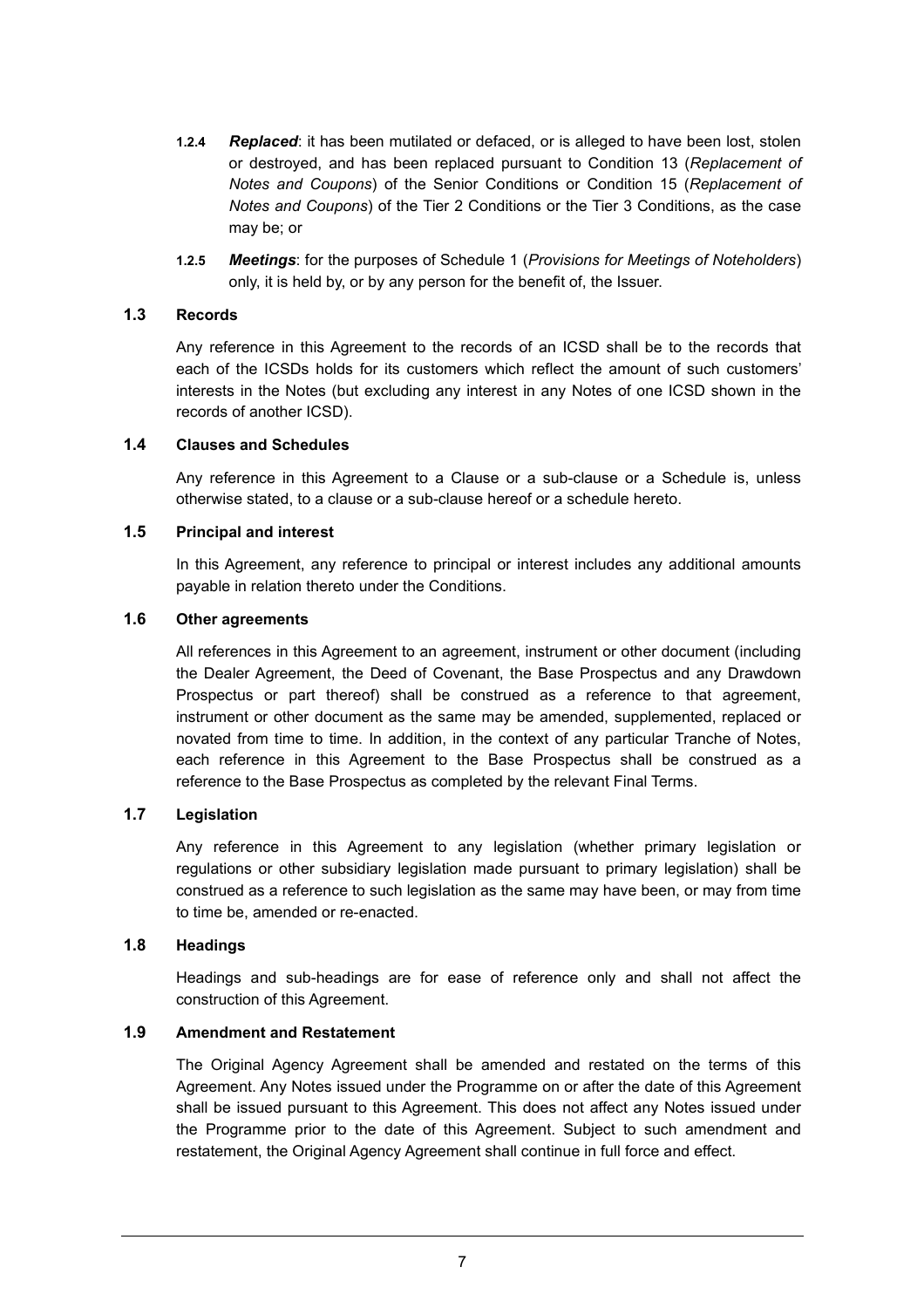# **2 APPOINTMENT OF THE PAYING AGENTS**

## **2.1 Appointment**

The Issuer appoints each of the Paying Agents at their respective Specified Offices as its agent in relation to the Notes, for the purposes specified in this Agreement and in the Conditions and all matters incidental thereto. In the event that Definitive Notes are issued and the Agent informs the Issuer that it is unable to perform its obligations under this Clause 2.1 or in respect of any other obligation of such Agent under this Agreement, the Issuer shall forthwith appoint an additional Agent in accordance with Clause 13.4 (*Additional and successor agents*) which is able to perform such obligations.

## **2.2 Acceptance of appointment**

Each of the Paying Agents accepts its appointment as agent of the Issuer in relation to the Notes and shall perform all matters expressed to be performed by it in, and otherwise comply with, the Conditions and the provisions of this Agreement and, in connection therewith, shall take all such action as may be incidental thereto.

## **2.3 Delegation**

Notwithstanding anything to the contrary herein or in any other agreement, if in any Paying Agent's opinion, acting reasonably, it deems it appropriate to delegate any of its roles, duties or obligations created hereunder or under any other ancillary agreement (or any part thereof) entered into with the Issuer to a third party belonging to the BNP Paribas group, the Issuer hereby acknowledges the potential for, and acquiesces to, such delegation. Such Paying Agent acknowledges that, in the absence of any contractual right of action between the Issuer and the person to whom such delegation is made pursuant to this Clause 2.3, such Paying Agent shall be liable for any acts or omissions committed by such person, to the same extent as it would have been liable hereunder had it performed such acts or omissions itself.

# **3 THE NOTES**

## **3.1 Temporary and Permanent Global Notes**

Each Temporary Global Note and each Permanent Global Note shall:

- **3.1.1** *Form*: be in substantially the form set out in (in the case of a Temporary Global Note) Schedule 7 Part B (*Form of Temporary Global Note for Italian Law Notes*) to the Programme Manual and (in the case of a Permanent Global Note) Schedule 8 Part B (*Form of Permanent Global Note for Italian Law Notes*) to the Programme Manual but with such modifications, amendments and additions as the Relevant Dealer(s), the Issuer and the Fiscal Agent shall have agreed;
- **3.1.2** *Conditions*: have the Conditions attached thereto or incorporated by reference therein;
- **3.1.3** *Final Terms*: have the relevant Final Terms, or Drawdown Prospectus or Securities Note (or relevant parts thereof as the case may be) attached thereto;
- **3.1.4** *Further Information relating to Assicurazioni Generali*: have a copy of the Further Information relating to Assicurazioni Generali attached thereto;
- **3.1.5** *Executed and authenticated*: be executed manually or in facsimile by or on behalf of the Issuer or shall be a duplicate of the relevant Master Temporary Global Note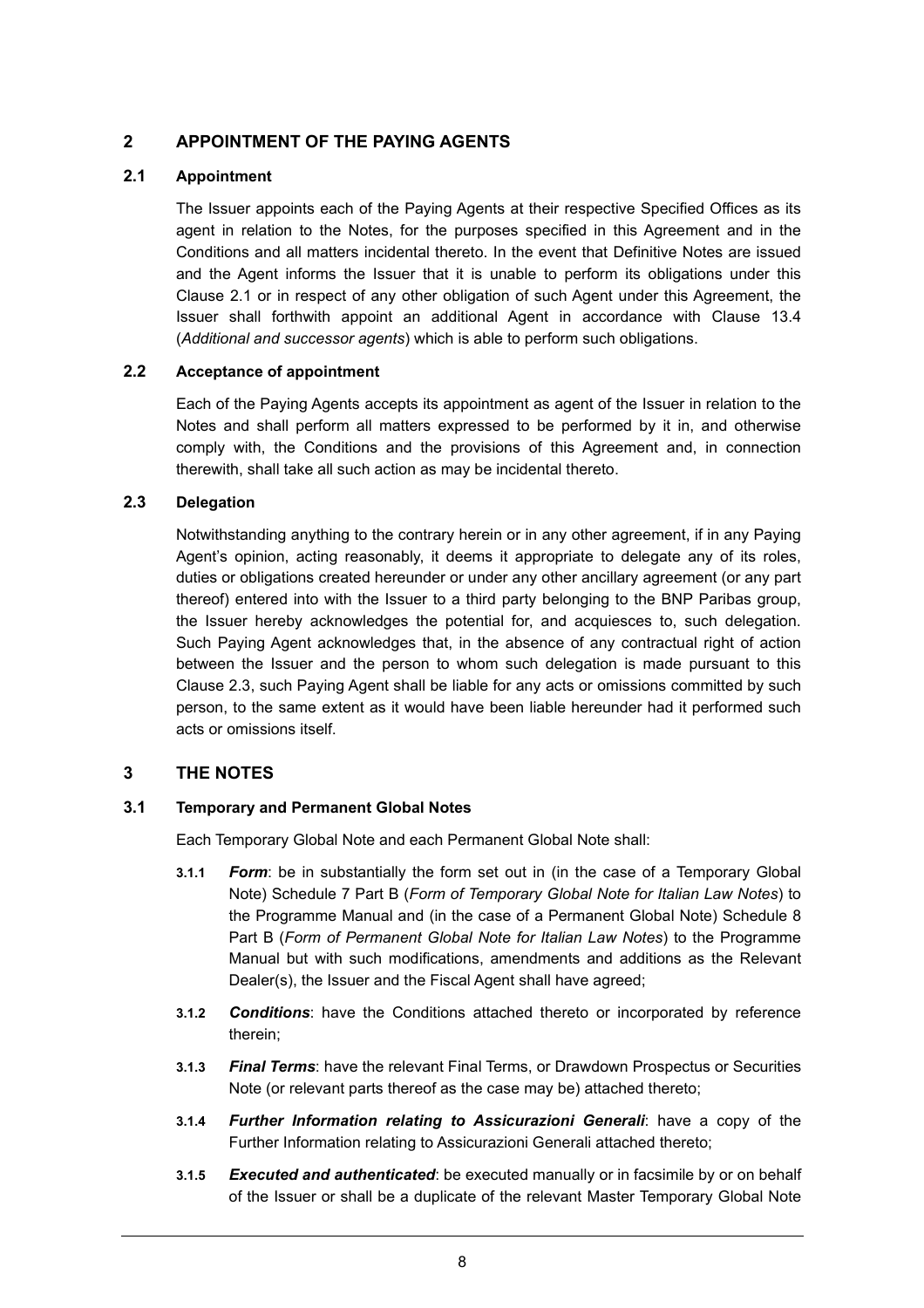or, as the case may be, Master Permanent Global Note supplied by the Issuer under Clause 4.2 (*Master Global Notes*) and, in any case, shall be authenticated manually by or on behalf of the Fiscal Agent; and

**3.1.6** *Effectuated*: in the case of an NGN Temporary Global Note or an NGN Permanent Global Note, be effectuated manually by or on behalf of the Common Safekeeper.

#### **3.2 Definitive Notes**

Each Definitive Note shall:

- **3.2.1** *Form*: be in substantially the form (duly completed) set out in Schedule 9 Part B (*Form of Definitive Note for Italian Law Notes*) to the Programme Manual but with such modifications, amendments and additions as the Relevant Dealer(s), the Issuer and the Fiscal Agent shall have agreed;
- **3.2.2** *Security printed*: be security printed in accordance with all applicable legal and stock exchange requirements;
- **3.2.3** *Serial numbers*: have a unique certificate or serial number printed thereon;
- **3.2.4** *Coupons*: if so specified in the relevant Final Terms or Drawdown Prospectus or Securities Note (as the case may be), have Coupons attached thereto at the time of its initial delivery;
- **3.2.5** *Talons*: if so specified in the relevant Final Terms or Drawdown Prospectus or Securities Note (as the case may be), have a Talon attached thereto at the time of its initial delivery;
- **3.2.6** *Conditions*: have the Conditions and the relevant Final Terms (or applicable parts thereof) or Drawdown Prospectus or Securities Note (or relevant parts thereof as the case may be) endorsed thereon, or attached thereto or incorporated by reference therein;
- **3.2.7** *Further Information relating to Assicurazioni Generali*: have a copy of the Further Information relating to Assicurazioni Generali attached thereto;
- **3.2.8** *Executed and authenticated*: be executed manually or in facsimile by or on behalf of the Issuer and authenticated manually by or on behalf of the Fiscal Agent; and
- **3.2.9** *Format*: otherwise be in accordance with the customary practice of, and format used in, the international Eurobond market.

## **3.3 Manual signatures**

Each Master Temporary Global Note and Master Permanent Global Note, if any, will be signed manually by or on behalf of the Issuer. A Master Temporary Global Note and Master Permanent Global Note may be used **provided that** the person(s) whose signature(s) appear thereon were/was an authorised signatory/ies at the date of signing such Master Temporary Global Note and Master Permanent Global Note notwithstanding that any such person may, for any reason (including death), have ceased to be such authorised signatory at the time of the creation and issue of the relevant Tranche or the issue and delivery of the relevant Note.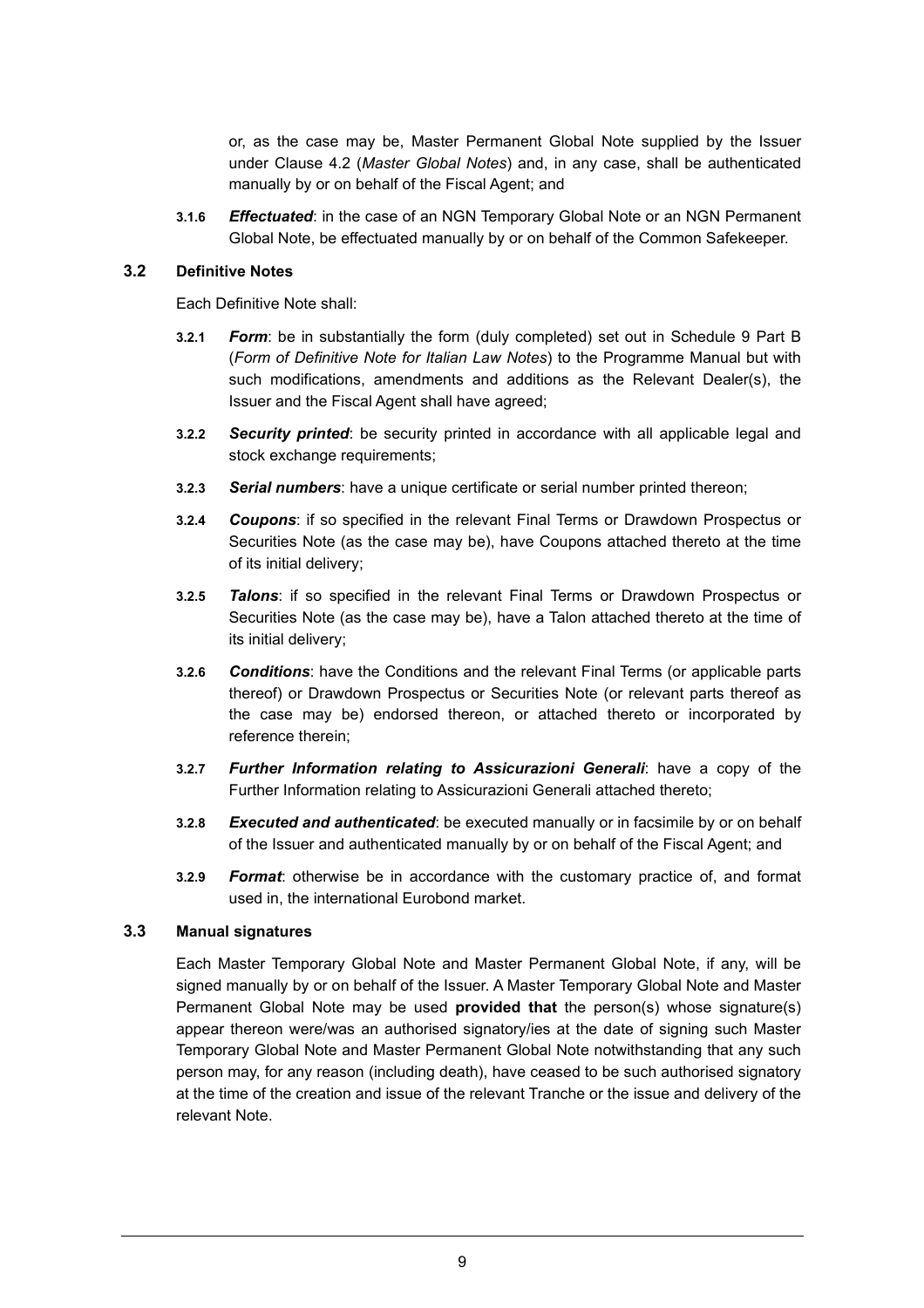## **3.4 Facsimile signatures**

Any facsimile signature affixed to a Note may be that of a person who is at the time of the creation and issue of the relevant Tranche an authorised signatory for such purpose of the Issuer notwithstanding that such person may for any reason (including death) have ceased to be such an authorised signatory at the time at which the relevant Note may be delivered.

## **3.5 Notification**

The Issuer shall promptly notify in writing the Fiscal Agent of any change in the names of the person or persons whose signatures are to be used.

# **4 ISSUANCE OF NOTES**

## **4.1 Issuance procedure**

Upon the conclusion of any Relevant Agreement, the Issuer shall, as soon as practicable but in any event, not later than 5.00 p.m. (Local time) on the third Local Banking Day prior to the proposed Issue Date:

- **4.1.1** *Confirmation of terms*: confirm by fax or e-mail to the Fiscal Agent, all such information as the Fiscal Agent may reasonably require to carry out its functions under this Agreement and in particular, whether customary eurobond or medium term note settlement and payment procedures will apply to the relevant Tranche and (if a Master Global Note is to be used), such details as are necessary to enable it to complete a duplicate of the Master Global Note and (if medium term note settlement and payment procedures are to apply) the account of the Issuer to which payment should be made. The Internet cannot guarantee the integrity and safety of the transferred data nor the delay in which they will be processed. The Fiscal Agent shall not therefore be liable for any operational incident and its consequences arising from the use of Internet unless caused by the gross negligence, wilful misconduct, default or bad faith of the Fiscal Agent;
- **4.1.2** *Final Terms*: deliver a copy, duly executed, of the Final Terms or Drawdown Prospectus or Securities Note (as the case may be) in relation to the relevant Tranche to the Fiscal Agent;
- **4.1.3** *Further Information relating to Assicurazioni Generali*: deliver a copy, duly completed and updated, of the Further Information relating to Assicurazioni Generali to the Fiscal Agent, which will be attached to the Global Notes or the Definitive Notes, as the case may be; and
- **4.1.4** *Global Note*: unless a Master Global Note is to be used and the Issuer shall have provided such document to the Fiscal Agent pursuant to Clause 4.2 (*Master Global Notes*), ensure that there is delivered to the Fiscal Agent an appropriate Global Note (in unauthenticated (and, if applicable, uneffectuated) form but executed on behalf of the Issuer and otherwise complete) in relation to the relevant Tranche.

# **4.2 Master Global Notes**

The Issuer may, at its option, deliver from time to time to the Fiscal Agent a stock of Master Temporary Global Notes and Master Permanent Global Notes.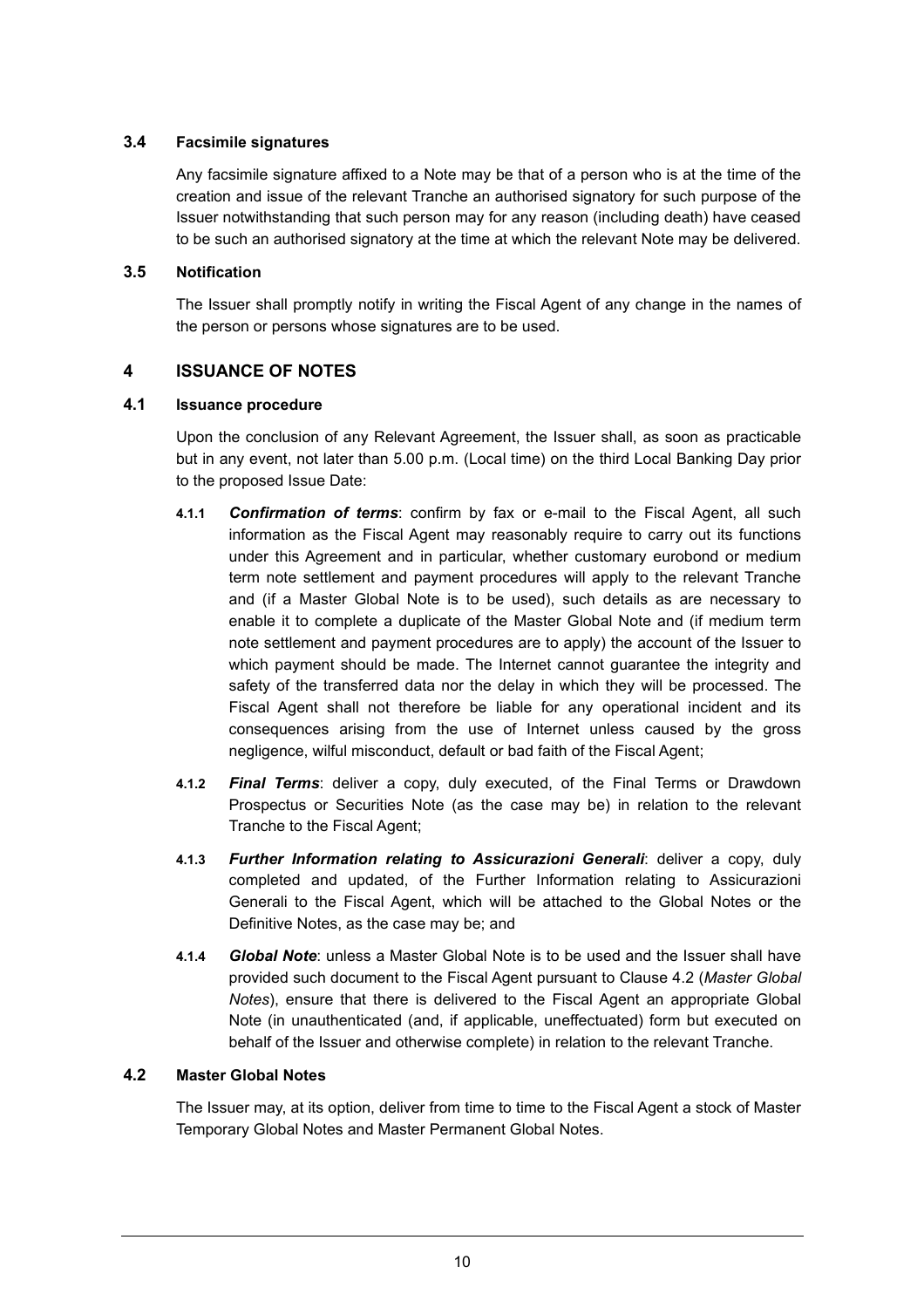## **4.3 Delivery of Final Terms**

The Fiscal Agent shall on behalf of the Issuer, where the relevant Notes are to be admitted to listing on the Luxembourg Stock Exchange, deliver a copy of the Final Terms in relation to the relevant Tranche to the listing agent for submission to the Luxembourg Stock Exchange as soon as practicable but in any event not later than two Luxembourg business days prior to the proposed issue date therefor.

## **4.4 Authentication, effectuation and delivery of Global Note**

Immediately before the issue of any Global Note, the Fiscal Agent (or its agent on its behalf) shall authenticate it. Following authentication of any Global Note, the Fiscal Agent, shall:

- **4.4.1** *Medium term note settlement procedures*: in the case of a Tranche of Notes which is not syndicated among two or more Dealers but which is intended to be cleared through a clearing system, on the Local Banking Day immediately preceding its Issue Date deliver the Global Note to the relevant depositary for Euroclear and/or Clearstream, Luxembourg (which in the case of an NGN Temporary Global Note or an NGN Permanent Global Note shall be a specified Common Safekeeper) or to the relevant depositary for such other clearing system as shall have been agreed between the Issuer and the Fiscal Agent together and:
	- (a) instruct the clearing systems to whom (or to whose depositary or Common Safekeeper) such Global Note has been delivered, to credit the underlying Notes represented by such Global Note to the securities account(s) at such clearing systems that have been notified to the Fiscal Agent by the Issuer, on a delivery against payment basis or, if specifically agreed between them, on a delivery free of payment basis; and
	- (b) in the case of an NGN Temporary Global Note or an NGN Permanent Global Note, instruct the Common Safekeeper to effectuate the Global Note (**provided that**, if the Fiscal Agent is the Common Safekeeper, the Fiscal Agent shall effectuate the Global Note); and
- **4.4.2** *Eurobond settlement procedures*: in the case of a Tranche which is syndicated among two or more Dealers, at or about the time on the Issue Date specified in the Relevant Agreement deliver the Global Note to, or to the order of, the Mandated Dealer at such place as shall be specified in the Relevant Agreement or such other time, date and/or place as may have been agreed between the Issuer, the Mandated Dealer and the Fiscal Agent (**provided that** in the case of an NGN Temporary Global Note or an NGN Permanent Global Note it must be delivered to a specified Common Safekeeper together with instructions to the Common Safekeeper to effectuate the Global Note) against the delivery to the Fiscal Agent (on behalf of the Issuer) of such acknowledgement of receipt as shall be agreed in writing in connection with the closing procedure for the relevant Tranche; or
- **4.4.3** *Other settlement procedures*: otherwise, at such time, on such date, deliver the Global Note to such person and in such place as may have been agreed between the Issuer and the Fiscal Agent (**provided that** in the case of an NGN Temporary Global Note or an NGN Permanent Global Note it must be delivered to a specified Common Safekeeper together with instructions to the Common Safekeeper to effectuate the Global Note).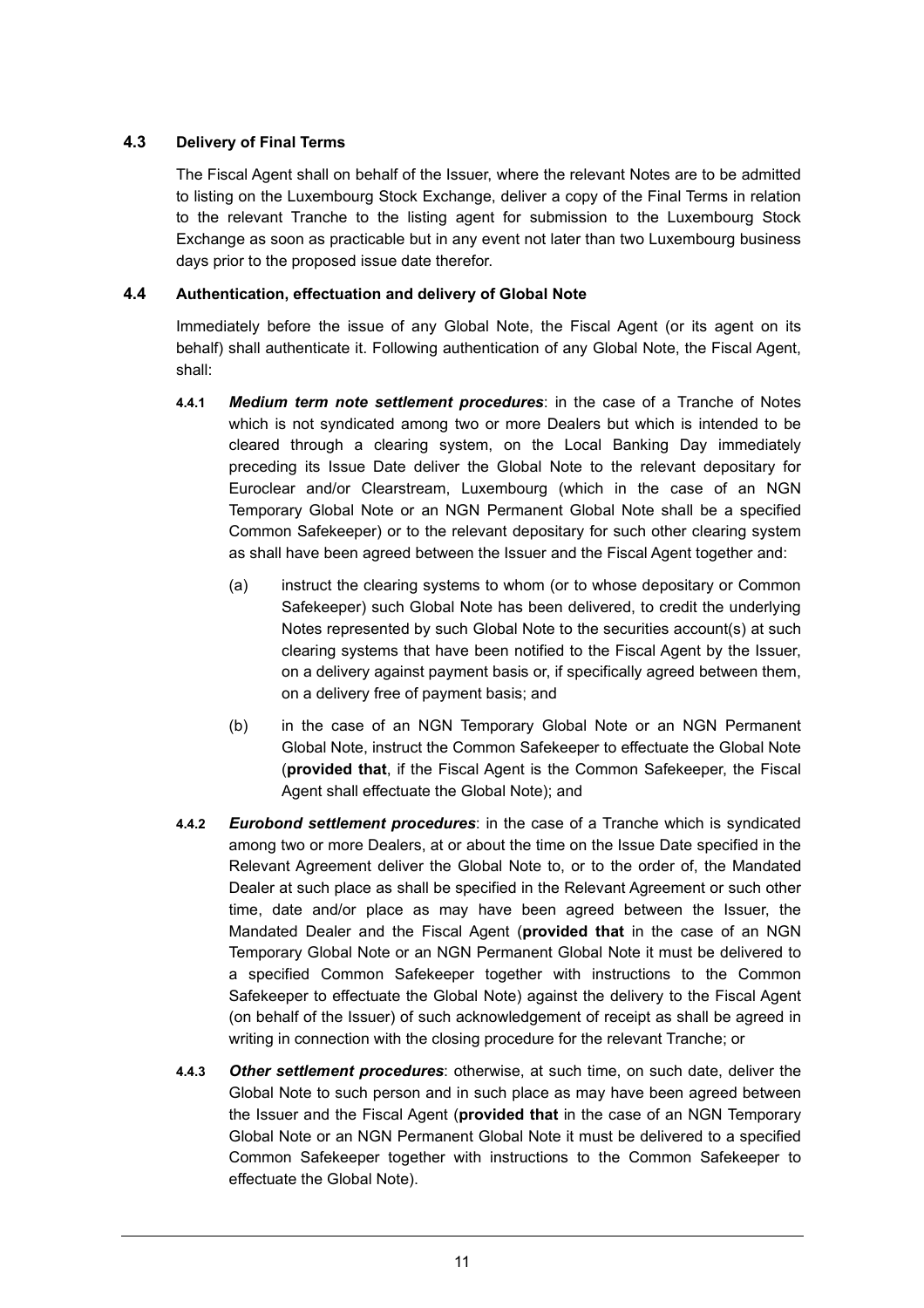## **4.5 Security numbers**

The Fiscal Agent shall ensure that the Notes of each Tranche are assigned, as applicable, security numbers (including, but not limited to, common codes and ISINs) which are different from the security numbers assigned to Notes of any other Tranche of the same Series until at least expiry of the Distribution Compliance Period in respect of the Tranche.

## **4.6 Repayment of advance**

If the Fiscal Agent should pay an amount (an "**advance**") to the Issuer in the belief that a payment has been or will be received from a Dealer, and if such payment is not received by the Fiscal Agent on the date that the Fiscal Agent pays the Issuer, the Issuer shall forthwith repay the advance (unless prior to such repayment the payment is received from the Dealer) and shall pay interest on such amount which shall accrue (as well after as before judgment) on the basis of a year of 365 days (366 days in the case of a leap year) in the case of an advance paid in sterling or 360 days in the case of an advance paid in any other currency and, in either case, the actual number of days elapsed from the date of payment of such advance until the earlier of (i) repayment of the advance or (ii) receipt by the Fiscal Agent of the payment from the Dealer, and at the rate per annum which is the aggregate of one per cent. per annum and the rate specified by the Fiscal Agent as reflecting its cost of funds for the time being in relation to the unpaid amount.

## **4.7 Delivery of Permanent Global Note**

The Issuer shall, in relation to each Tranche of Notes which is represented by a Temporary Global Note which is due to be exchanged for a Permanent Global Note in accordance with its terms, ensure that there is delivered to the Fiscal Agent not less than five Local Banking Days before the relevant Temporary Global Note becomes exchangeable therefor, the Permanent Global Note (in unauthenticated (and, if applicable, uneffectuated) form, but executed by the Issuer and otherwise complete) in relation thereto unless a Master Permanent Global Note is to be used and the Issuer has provided a Master Permanent Global Note to the Fiscal Agent pursuant to Clause 4.2 (*Master Global Notes*). The Fiscal Agent shall authenticate and deliver such Permanent Global Note in accordance with the terms hereof and of the relevant Temporary Global Note and, in the case of an NGN Permanent Global Note, instruct the Common Safekeeper to effectuate the Permanent Global Note.

## **4.8 Delivery of Definitive Notes**

The Issuer shall, in relation to each Tranche of Notes which is represented by a Global Note which is due to be exchanged for Definitive Notes in accordance with its terms, ensure that there is delivered to the Fiscal Agent not less than ten Local Banking Days before the relevant Global Note becomes exchangeable therefor, the Definitive Notes (in unauthenticated form but executed by the Issuer and otherwise complete) in relation thereto. The Fiscal Agent shall authenticate and deliver such Definitive Notes in accordance with the terms hereof and of the relevant Global Note.

## **4.9 Coupons**

Where any Definitive Notes are to be delivered in exchange for a Global Note, the Fiscal Agent shall ensure that in the case of Definitive Notes with Coupons attached, such Definitive Notes shall have attached thereto only such Coupons as shall ensure that neither loss nor gain of interest shall accrue to the bearer thereof upon such exchange.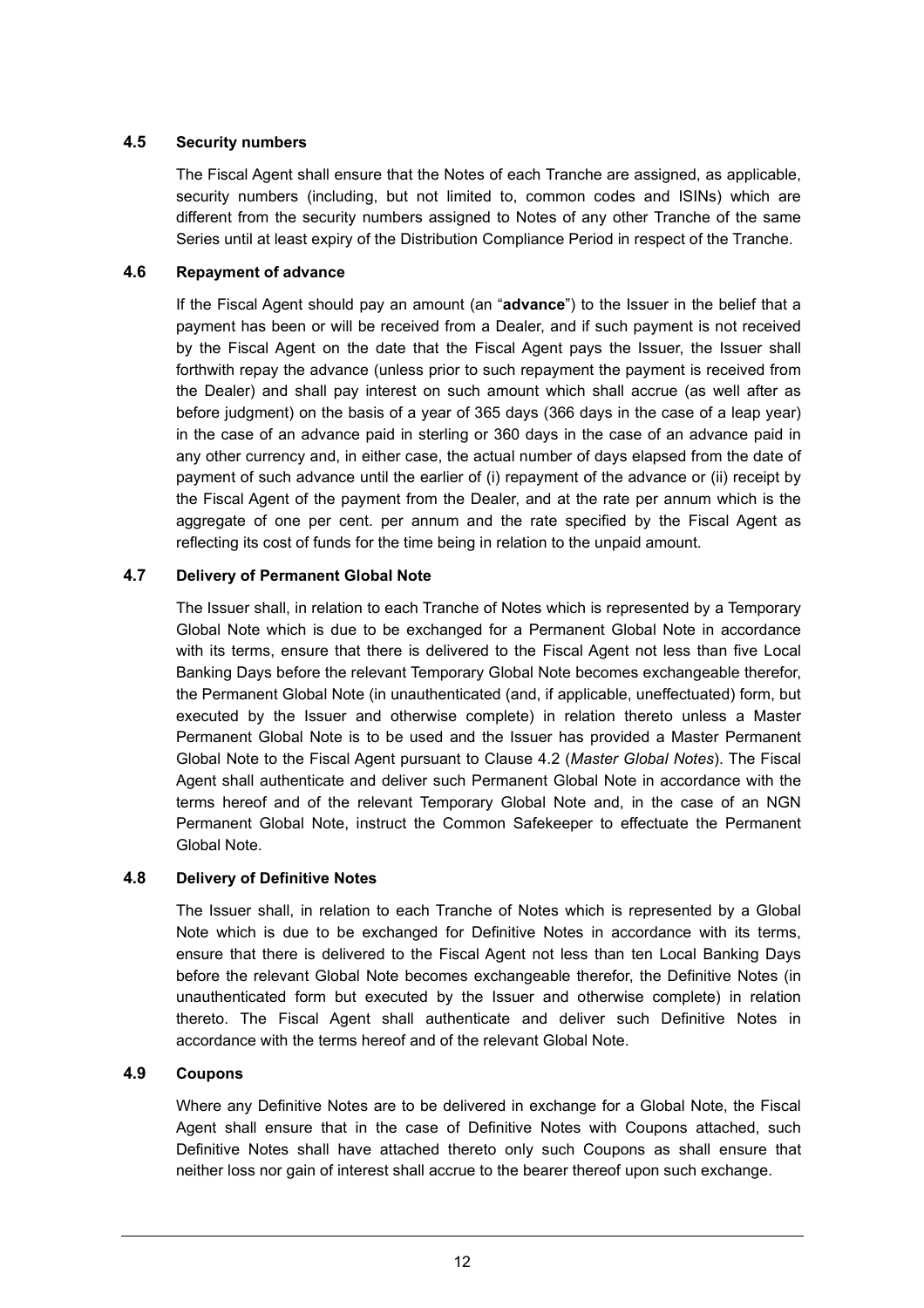## **4.10 Duties of Fiscal Agent and Replacement Agent**

Each of the Fiscal Agent and the Replacement Agent shall hold in safe custody all unauthenticated Temporary Global Notes, Permanent Global Notes or Definitive Notes (including any Coupons attached thereto) delivered to it in accordance with this Clause 4 and Clause 5 (*Replacement Notes*) and shall ensure that they (or, in the case of Master Global Notes copies thereof) are authenticated, effectuated (if applicable) and delivered only in accordance with the terms hereof, of the Conditions and, if applicable, the relevant Note. The Issuer shall ensure that each of the Fiscal Agent and the Replacement Agent holds sufficient Notes or Coupons to fulfil its respective obligations under this Clause 4 and Clause 5 (*Replacement Notes*) and each of the Fiscal Agent and the Replacement Agent undertakes to notify the Issuer if it holds insufficient Notes or Coupons for such purposes.

## **4.11 Authority to authenticate and effectuate**

Each of the Fiscal Agent and the Replacement Agent is authorised by the Issuer to authenticate and, if applicable, instruct the Common Safekeeper to effectuate such Temporary Global Notes, Permanent Global Notes and Definitive Notes as may be required to be authenticated or, as the case may be, effectuated hereunder by the signature of any of their respective officers or any other person duly authorised for the purpose by the Fiscal Agent or (as the case may be) the Replacement Agent.

## **4.12 Exchange of Temporary Global Note**

On each occasion on which a portion of a Temporary Global Note is exchanged for a portion of a Permanent Global Note or, as the case may be, for Definitive Notes, the Fiscal Agent shall:

- **4.12.1** *CGN Temporary Global Note*: in the case of a CGN Temporary Global Note, note or procure that there is noted on the Schedule to the CGN Temporary Global Note the aggregate principal amount thereof so exchanged and the remaining principal amount of the CGN Temporary Global Note (which shall be the previous principal amount thereof less the aggregate principal amount so exchanged) and shall procure the signature of such notation on its behalf; and
- **4.12.2** *NGN Temporary Global Note*: in the case of an NGN Temporary Global Note, instruct the ICSDs (in accordance with the provisions of Schedule 6 (*Duties under the Issuer-ICSDs Agreement*)) to make appropriate entries in their records to reflect the aggregate principal amount thereof so exchanged and the remaining principal amount of the NGN Temporary Global Note (which shall be the previous principal amount thereof less the aggregate principal amount so exchanged).

The Fiscal Agent shall cancel or procure the cancellation of each Temporary Global Note against surrender of which full exchange has been made for a Permanent Global Note or Definitive Notes or, in the case of an NGN Temporary Global Note exchangeable for an NGN Permanent Global Note, instruct the Common Safekeeper to destroy such NGN Temporary Global Note.

# **4.13 Exchange of Permanent Global Note**

On each occasion on which a portion of a Permanent Global Note is exchanged for Definitive Notes, the Fiscal Agent shall:

**4.13.1** *CGN Permanent Global Note*: in the case of a CGN Permanent Global Note, note or procure that there is noted on the Schedule to the CGN Permanent Global Note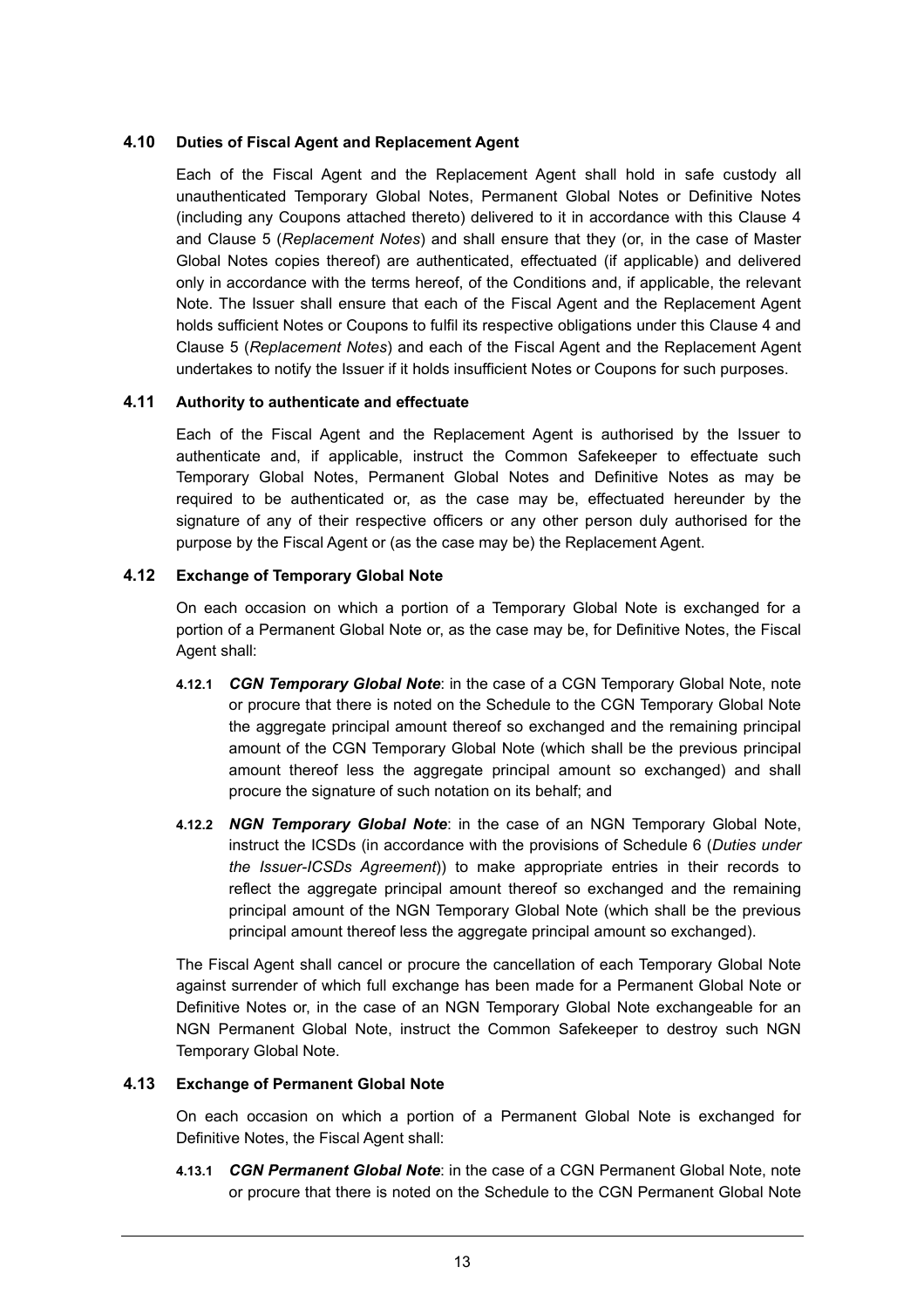the aggregate principal amount thereof so exchanged and the remaining principal amount of the CGN Permanent Global Note (which shall be the previous principal amount thereof less the aggregate principal amount so exchanged) and shall procure the signature of such notation on its behalf; and

**4.13.2** *NGN Permanent Global Note*: in the case of an NGN Permanent Global Note, instruct the ICSDs (in accordance with the provisions of Schedule 6 (*Duties under the Issuer-ICSDs Agreement*)) to make appropriate entries in their records to reflect the aggregate principal amount thereof so exchanged and the remaining principal amount of the NGN Permanent Global Note (which shall be the previous principal amount thereof less the aggregate principal amount so exchanged).

The Fiscal Agent shall cancel or procure the cancellation of each Permanent Global Note against surrender of which full exchange has been made for Definitive Notes or, in the case of an NGN Permanent Global Note, instruct the Common Safekeeper to destroy such NGN Permanent Global Note.

## **4.14 Delivery of Coupon sheets by the Issuer**

The Issuer shall, in relation to any Definitive Notes to which a Talon is attached upon the initial delivery thereof, on each occasion on which a Talon becomes exchangeable for further Coupons, not less than five Local Banking Days before the date on which the final Coupon comprised in any Coupon sheet (which includes a Talon) matures (the "**Talon Exchange Date**"), ensure that there is delivered to the Fiscal Agent such number of Coupon sheets as may be required in order to enable the Paying Agents to fulfil their obligation under Clause 4.14 (*Delivery of Coupon sheets by Paying Agents*).

## **4.15 Delivery of Coupon sheets by Paying Agents**

The relevant Paying Agent shall, against the presentation and surrender of any Talon, on or after the Talon Exchange Date in respect of such Talon, deliver a Coupon sheet **provided**, **however**, **that** if any Talon is presented and surrendered for exchange to a Paying Agent and the Replacement Agent has delivered a replacement therefor such Paying Agent shall forthwith notify the Issuer of such presentation and surrender and shall not exchange against the same unless and until it is so instructed by the Issuer. After making such exchange, the Paying Agent shall cancel each Talon surrendered to it and in respect of which a Coupon sheet shall have been delivered and shall (if such Paying Agent is not the Fiscal Agent) deliver the same to the Fiscal Agent.

## **4.16 Changes in Dealers**

The Issuer undertakes to notify the Fiscal Agent of any changes in the identity of the Dealers appointed generally in respect of the Programme and the Fiscal Agent agrees to notify the other Paying Agents thereof as soon as reasonably practicable thereafter.

# **4.17 Election of Common Safekeeper**

The Issuer hereby authorises and instructs the Fiscal Agent to elect an ICSD to be Common Safekeeper for each issue of an NGN Temporary Global Note or an NGN Permanent Global Note in relation to which one of the ICSDs must be Common Safekeeper. From time to time, the Issuer and the Fiscal Agent may agree to vary this election. The Issuer acknowledges that in connection with the election of either of the ICSDs as Common Safekeeper any such election is subject to the right of the ICSDs to jointly determine that the other shall act as Common Safekeeper in relation to any such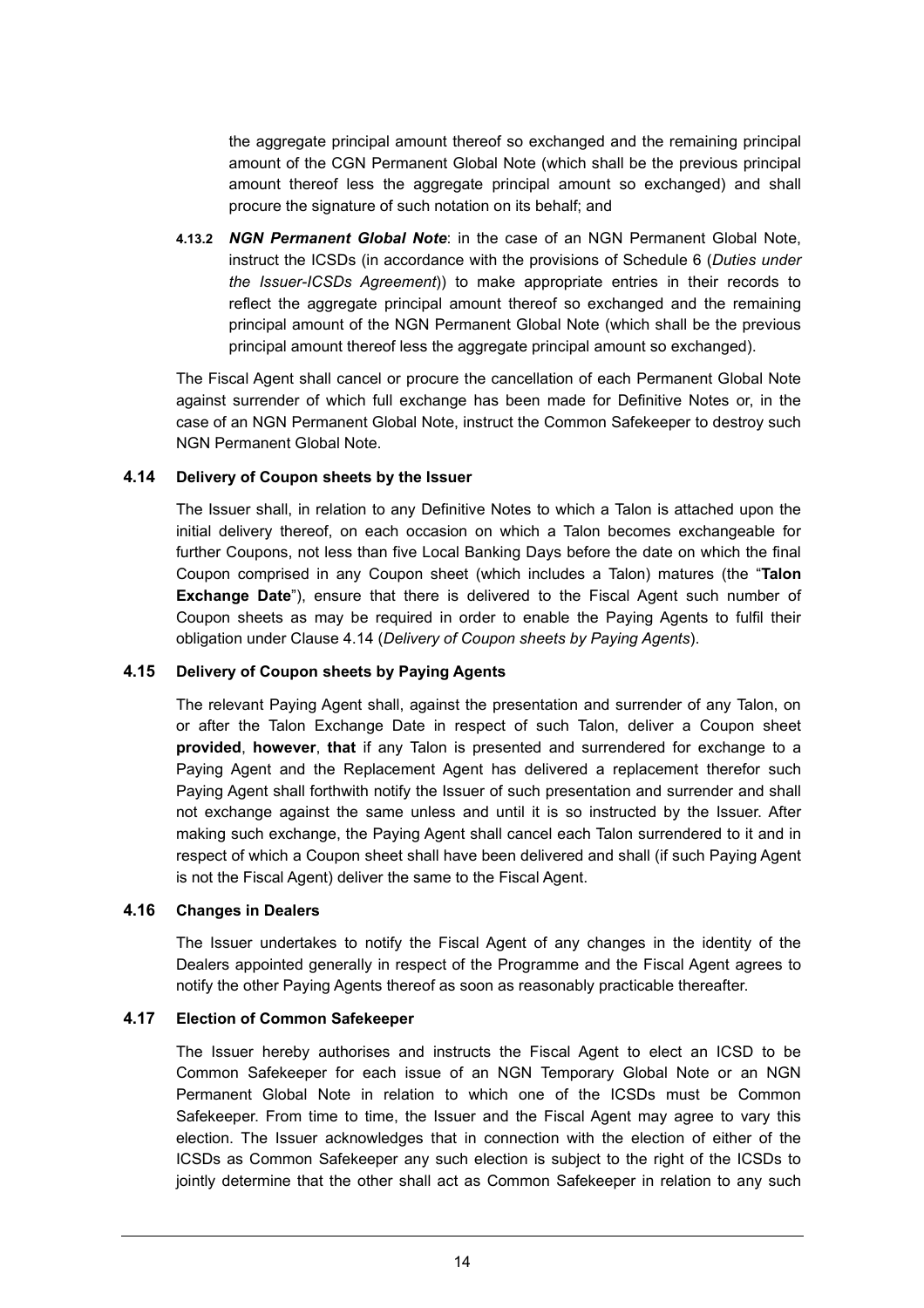issue and agrees that no liability shall attach to the Fiscal Agent in respect of any such election made by it.

# **5 REPLACEMENT NOTES**

## **5.1 Delivery of replacements**

Subject to receipt of sufficient Temporary Global Notes, Permanent Global Notes, Definitive Notes and Coupons in accordance with Clause 4.10 (*Duties of Fiscal Agent and Replacement Agent*), the Replacement Agent shall, upon and in accordance with the instructions (which instructions may, without limitation, include terms as to the payment of expenses and as to evidence, security and indemnity) of the Issuer but not otherwise, authenticate (if necessary) and deliver a Temporary Global Note, Permanent Global Note, Definitive Note or Coupon, as the case may be, as a replacement for any of the same which has been mutilated or defaced or which has or has been alleged to have been destroyed, stolen or lost **provided**, **however**, **that**:

- **5.1.1** *Surrender or destruction*: no Temporary Global Note, Permanent Global Note, Definitive Note, or Coupon, as the case may be, shall be delivered as a replacement for any of the same which has been mutilated or defaced otherwise than against surrender of the same or, in the case of an NGN Temporary Global Note or an NGN Permanent Global Note, appropriate confirmation of destruction from the Common Safekeeper; and
- **5.1.2** *Effectuation*: any replacement NGN Temporary Global Note or NGN Permanent Global Note shall be delivered to the Common Safekeeper together with instructions to effectuate it.

The Replacement Agent shall not issue a replacement for any of the same until the applicant has furnished the Replacement Agent with such evidence and indemnity as the Issuer and/or the Replacement Agent may reasonably require and has paid such costs and expenses as may be incurred in connection with such replacement.

## **5.2 Replacements to be numbered**

Each replacement Temporary Global Note, Permanent Global Note, Definitive Note, or Coupon delivered hereunder shall bear a unique certificate or (as the case may be) serial number.

## **5.3 Cancellation of mutilated or defaced Notes**

The Replacement Agent shall cancel each mutilated or defaced Temporary Global Note, Permanent Global Note, Definitive Note or Coupon surrendered to it and in respect of which a replacement has been delivered.

# **5.4 Notification**

The Replacement Agent shall notify the Issuer and the other Paying Agents of the delivery by it in accordance herewith of any replacement Temporary Global Note, Permanent Global Note, Definitive Note, or Coupon specifying the serial number thereof and the certificate or (as the case may be) serial number (if any and if known) of the Note which it replaces and confirming (if such be the case) that the Note which it replaces has been cancelled and (if such is the case) destroyed in accordance with Clause 5.5 (*Destruction*).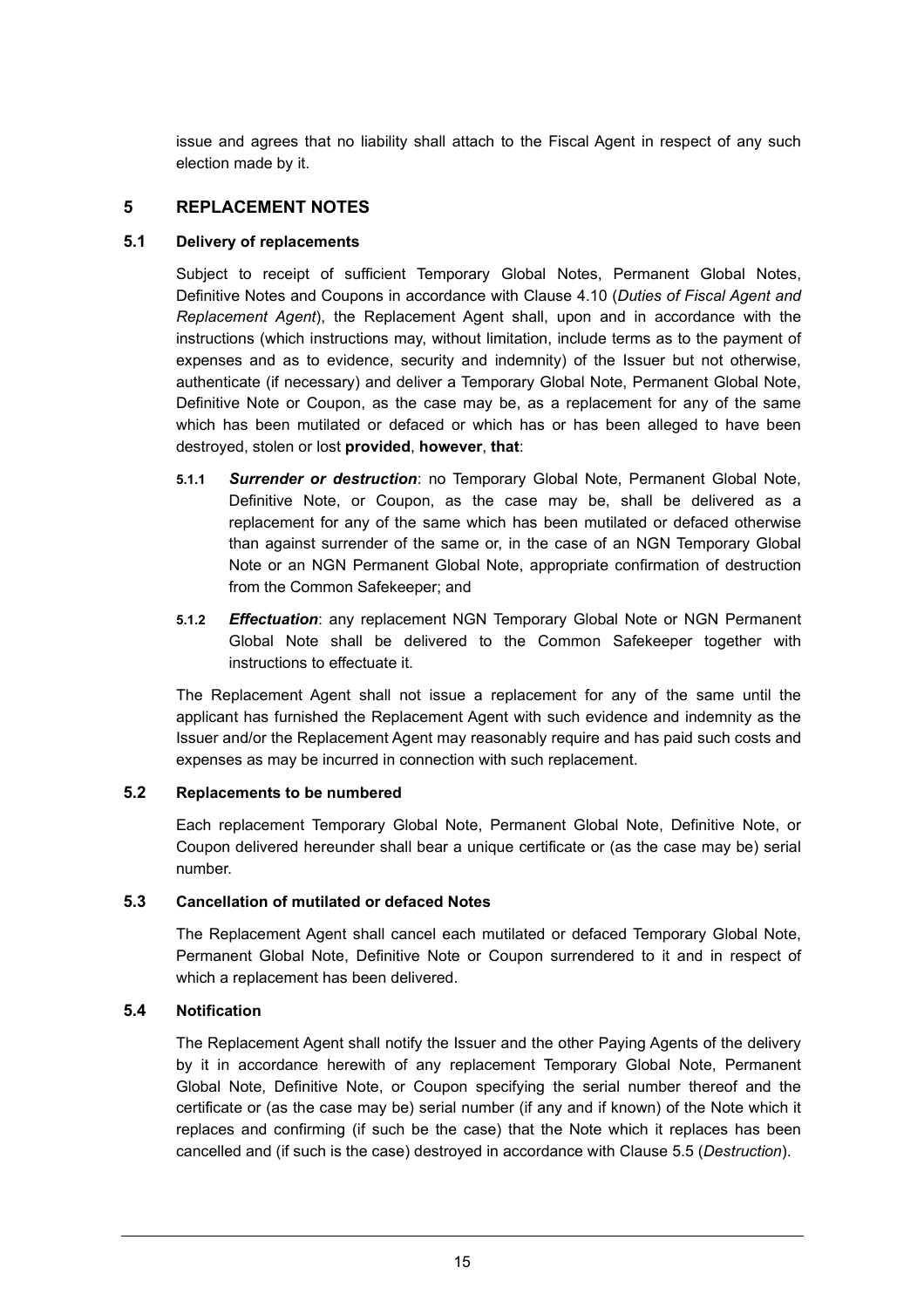# **5.5 Destruction**

Unless the Issuer instructs otherwise, the Replacement Agent shall destroy each mutilated or defaced Temporary Global Note, Permanent Global Note, Definitive Note or Coupon surrendered to and cancelled by it and in respect of which a replacement has been delivered and shall furnish the Issuer with a certificate as to such destruction specifying the certificate or serial numbers (if any) of the Temporary Global Note, Permanent Global Note, Definitive Notes (distinguishing between different denominations), in numerical sequence and the total number by payment or maturity date of Coupons (distinguishing Talons) so destroyed. In the case of an NGN Temporary Global Note or an NGN Permanent Global Note which has been destroyed by the Common Safekeeper, the Replacement Agent shall furnish the Issuer with a copy of the confirmation of destruction received by it from the Common Safekeeper.

# **6 PAYMENTS TO THE FISCAL AGENT**

## **6.1 Issuer to pay Fiscal Agent**

- **6.1.1** In order to provide for the payment of principal and interest in respect of the Notes as the same becomes due and payable, the Issuer shall pay to the Fiscal Agent:
	- (i) before 10.00 a.m. (Local Time) on the date on which any payment in Euro in respect of any Note becomes due, transfer to an account specified by the Fiscal Agent the amount in such currency as shall be sufficient for the purpose of such payment in funds settled through TARGET 2;
	- (ii) before 10.00 a.m. (local time in the relevant principal financial centre of the country of the relevant currency) on the date on which any payment in GBP or USD in respect of any Note becomes due, transfer to an account specified by the Fiscal Agent the amount in such currency as shall be sufficient for the purpose of such payment in funds settled through such payment system as the Agent and the Issuer may agree;
	- (iii) before 10.00 a.m. (local time in the relevant principal financial centre of the country of the relevant currency) one Business Day prior to each date on which any payment in JPY or any other currency (other than EUR, GBP or USD) in respect of any Note becomes due, transfer to an account specified by the Fiscal Agent the amount in such currency as shall be sufficient for the purpose of such payment in funds settled through such payment system as the Agent and the Issuer may agree.
- **6.1.2** Should the Issuer pay amounts in Euro to the Fiscal Agent prior to the date the amounts are due, the Fiscal Agent may request from the Issuer payment of interest rates on such amounts, from the date on which they are paid to the date on which they are due, at a percentage rate equal to the cost to the Fiscal Agent of funding the amounts received in accordance with the applicable standard market interest rate.

## **6.2 Manner and time of payment**

Each amount payable by the Issuer under Clause 6.1 (*Issuer to pay Fiscal Agent*) shall be paid unconditionally by credit transfer in the currency in which the Notes of the relevant Series are denominated or, if different, payable and in immediately available, freely transferable, cleared funds not later than 10.00 a.m. (Local Time) on the relevant day to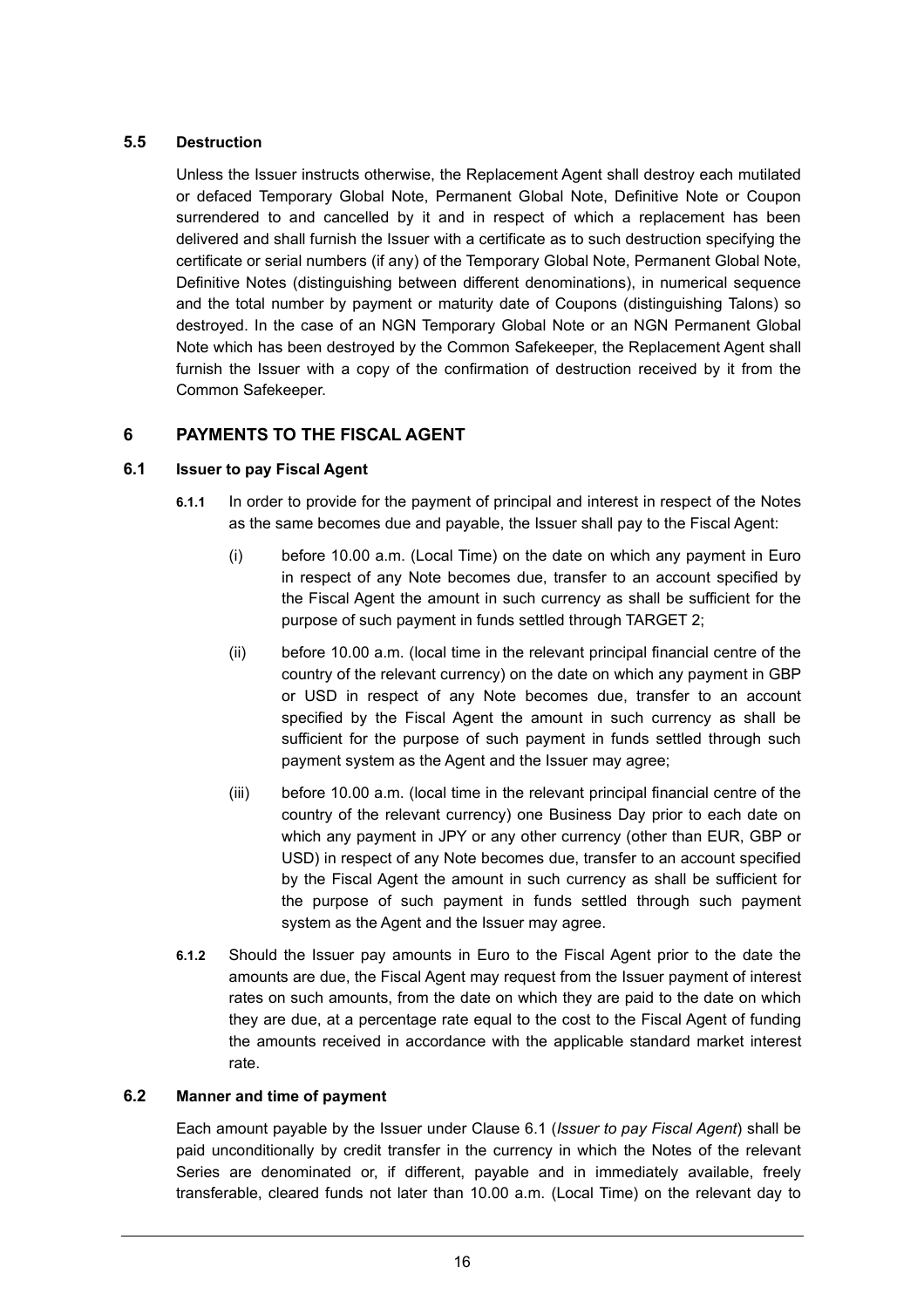such account with such bank as the Fiscal Agent may from time to time by notice to the Issuer have specified for the purpose. The Issuer shall before 10.00 a.m. (Local Time) on the second Local Banking Day before the due date of each payment by it under Clause 6.1 (*Issuer to pay Fiscal Agent*), procure that the bank effecting payment for it confirms by authenticated SWIFT message to the Fiscal Agent the irrevocable payment instructions relating to such payment. Amounts payable in Euro will be made by way of the Trans-European Automated Real-Time Gross Settlement Express Transfer (TARGET2) System.

## **6.3 Exclusion of liens and interest**

The Fiscal Agent shall be entitled to deal with each amount paid to it under this Clause 6 in the same manner as other amounts paid to it as a banker by its customers **provided**, **however**, **that**:

- **6.3.1** *Liens*: it shall not exercise against the Issuer any lien, right of set-off or similar claim in respect thereof; and
- **6.3.2** *Interest*: it shall not be liable to any person for interest thereon.

# **6.4 Application by Fiscal Agent**

The Fiscal Agent shall apply each amount paid to it hereunder in accordance with Clause 7 (*Payments to Noteholders*) and shall not be obliged to repay any such amount unless the claim for the relevant payment becomes void under Condition 12 (*Prescription*) of the Senior Conditions or Condition 14 (*Prescription*) of the Tier 2 Conditions or the Tier 3 Conditions, as the case may be, or otherwise ceases in accordance with the Conditions, in which event it shall refund at the written request of the Issuer such portion of such amount as relates to such payment by paying the same by credit transfer to such account with such bank as the Issuer has by notice to the Fiscal Agent specified for the purpose.

## **6.5 Failure to confirm payment instructions**

If the Fiscal Agent has not:

- **6.5.1** *Notification*: by 12.00 noon (Local Time) on the second Local Banking Day before the due date of any payment to it under Clause 6.1 (*Issuer to pay Fiscal Agent*), received notification of the relevant payment confirmation referred to in Clause 6.2 (*Manner and time of payment*) unless it is satisfied that it will receive the amount referred to in Clause 6.1 (*Issuer to pay Fiscal Agent*); or
- **6.5.2** *Payment*: by 10.00 a.m. (Local Time) on the due date of any payment received the full amount payable under Clause 6.1 (*Issuer to pay Fiscal Agent*),

it shall forthwith notify the Issuer and the Paying Agents thereof. If the Fiscal Agent subsequently receives notification of such payment instructions or payment of the amount due, it shall forthwith notify the Issuer and the Paying Agents thereof.

# **7 PAYMENTS TO NOTEHOLDERS**

# **7.1 Payments by Paying Agents**

Each Paying Agent acting through its Specified Office shall make payments of interest or, as the case may be, principal in respect of Notes in accordance with the Conditions applicable thereto (and, in the case of a Temporary Global Note or a Permanent Global Note, the terms thereof) **provided**, **however**, **that**: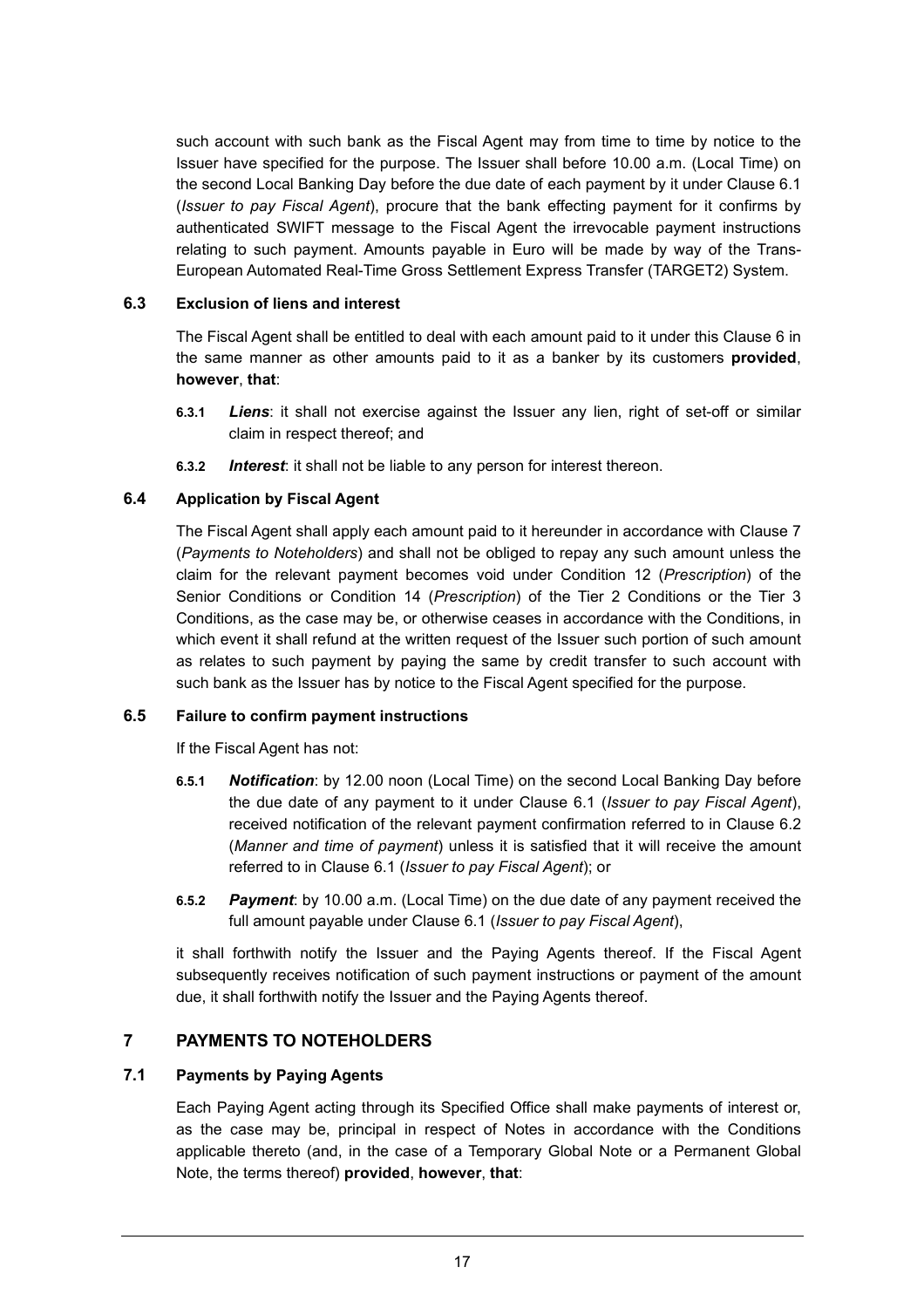- **7.1.1** *Replacements*: if any Temporary Global Note, Permanent Global Note, Definitive Note or Coupon is presented or surrendered for payment to any Paying Agent and such Paying Agent has delivered a replacement therefor or has been notified that the same has been replaced, such Paying Agent shall forthwith notify the Issuer of such presentation or surrender and shall not make payment against the same until it is so instructed by the Issuer and has received the amount to be so paid;
- **7.1.2** *No obligation*: a Paying Agent shall not be obliged (but shall be entitled) to make payments of principal or interest in respect of the Notes, if:
	- (a) in the case of the Fiscal Agent, it has not received the full amount of any payment due to it under Clause 6.1 (*Issuer to pay Fiscal Agent*); or
	- (b) in the case of any other Paying Agent:
		- (i) it has been notified in accordance with Clause 6.5 (*Failure to confirm payment instructions*) that confirmation of the relevant payment instructions has not been received, unless it is subsequently notified that confirmation of such payment instructions has been received; or
		- (ii) it is not able to establish that the Fiscal Agent has received (whether or not at the due time) the full amount of any payment due to it under Clause 6.1 (*Issuer to pay Fiscal Agent*);
- **7.1.3** *Cancellation*: each Paying Agent shall cancel or procure the cancellation of each Temporary Global Note, Permanent Global Note, Definitive Note (in the case of early redemption, together with such unmatured Coupons or unexchanged Talons as are attached to or are surrendered with it at the time of such redemption), or, as the case may be, Coupon against surrender of which it has made full payment and shall (if such Paying Agent is not the Fiscal Agent) deliver or procure the delivery of each Temporary Global Note, Permanent Global Note, Definitive Note (together with as aforesaid) or Coupon so cancelled by it to the Fiscal Agent and, in the case full payment in respect of an NGN Temporary Global Note or an NGN Permanent Global Note, the Fiscal Agent shall instruct the Common Safekeeper to destroy the relevant Global Note;
- **7.1.4** *Recording of payments*: upon any payment being made in respect of the Notes represented by a Global Note, the relevant Paying Agent shall:
	- (a) in the case of a CGN Temporary Global Note or a CGN Permanent Global Note, enter or procure that there is entered on the Schedule thereto (or, in the absence of a Schedule, on the face thereof) the amount of such payment and, in the case of payment of principal, the remaining principal amount of the Notes represented by such Global Note (which shall be the previous principal amount less the principal amount in respect of which payment has then been paid) and shall procure the signature of such notation on its behalf; or
	- (b) in the case of an NGN Temporary Global Note or an NGN Permanent Global Note, instruct the ICSDs (in accordance with the provisions of Schedule 6 (*Duties under the Issuer-ICSDs Agreement*)) to make appropriate entries in their records to reflect the amount of such payment and, in the case of payment of principal, the remaining principal amount of the Notes represented by such Global Note (which shall be the previous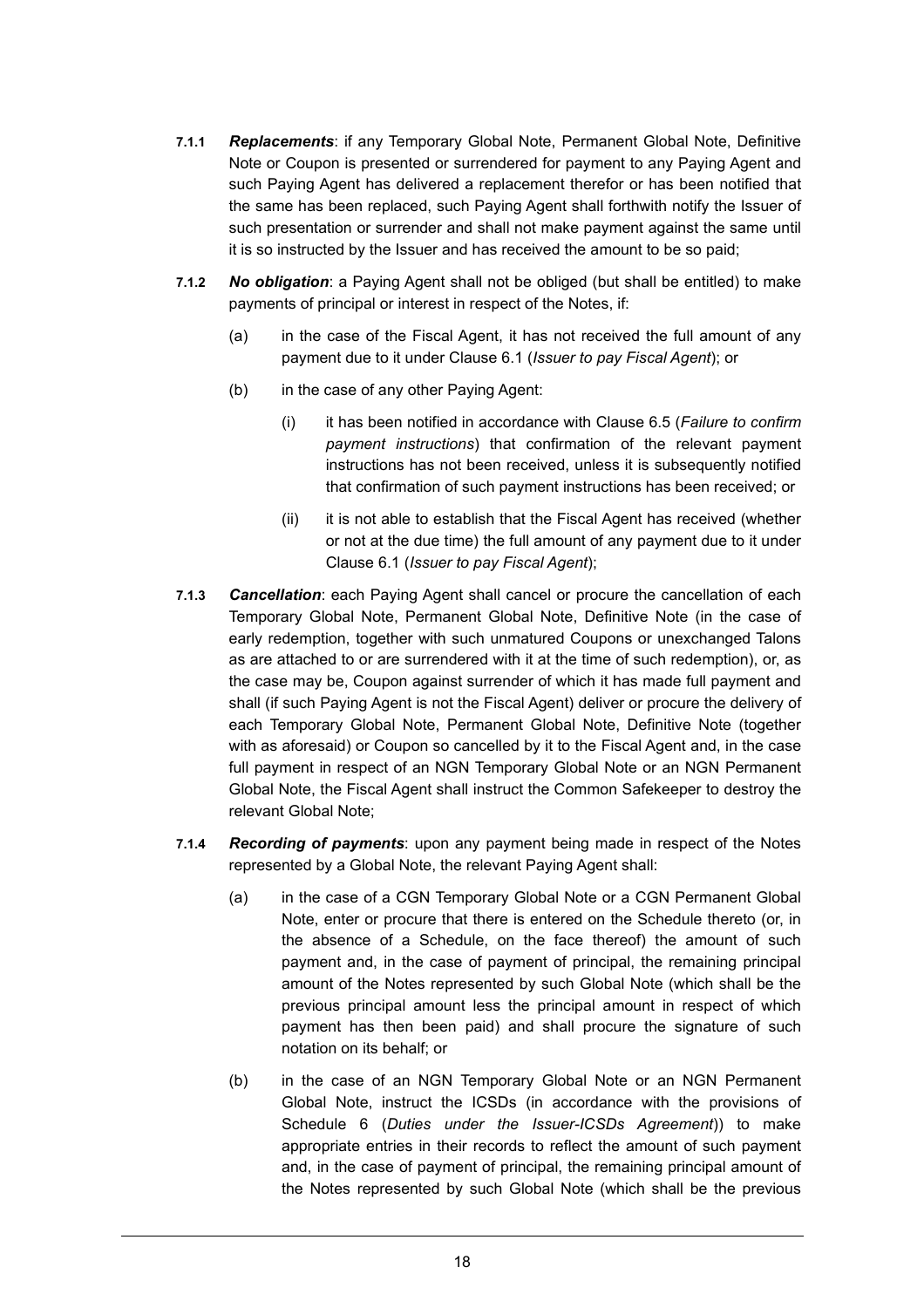principal amount less the principal amount in respect of which payment has then been made);

# **7.1.5** *Mutual Undertaking Regarding Information Reporting and Collection Obligations*

Each party to this Agreement shall, within ten business days of a written request by another party hereto, supply to that other party such forms, documentation and other information relating to it, its operations, or the Notes as that other party reasonably requests for the purposes of that other party's compliance with Applicable Law and shall notify the relevant other party reasonably promptly in the event that it becomes aware that any of the forms, documentation or other information provided by such party is (or becomes) inaccurate in any material respect; provided, however, that no party shall be required to provide any forms, documentation or other information pursuant to this Clause 7.1.5 to the extent that: (i) any such form, documentation or other information (or the information required to be provided on such form or documentation) is not reasonably available to such party and cannot be obtained by such party using reasonable efforts; or (ii) doing so would or might in the reasonable opinion of such party constitute a breach of any: (a) Applicable Law; (b) fiduciary duty; or (c) duty of confidentiality. For purposes of this Clause 7.1.5, "**Applicable Law**" shall be deemed to include (i) any rule or practice of any Authority by which any party to this Agreement is bound or with which it is accustomed to comply; (ii) any agreement between any Authorities; and (iii) any agreement between any Authority and any party to this Agreement that is customarily entered into by institutions of a similar nature.

## **7.1.6** *Notice of Possible Withholding under FATCA*

The Issuer shall notify each Agent in the event that it determines that any payment to be made by an Agent under the Notes is a payment which could be subject to FATCA Withholding if such payment were made to a recipient that is generally unable to receive payments free from FATCA Withholding, and the extent to which the relevant payment is so treated, provided, however, that the Issuer's obligation under this Clause 7.1.6 shall apply only to the extent that such payments are so treated by virtue of characteristics of the Issuer, the Notes, or both.

# **7.1.7** *Agent Right to Withhold*

Notwithstanding any other provision of this Agreement, each Agent shall be entitled to make a deduction or withholding from any payment which it makes under the Notes for or on account of any Tax, if and only to the extent so required by Applicable Law, in which event the Agent shall make such payment after such deduction or withholding has been made and shall account to the relevant Authority within the time allowed for the amount so deducted or withheld or, at its option, shall reasonably promptly after making such payment return to the Issuer the amount so deducted or withheld, in which case, the Issuer shall so account to the relevant Authority for such amount. For the avoidance of doubt, FATCA Withholding is a deduction or withholding which is deemed to be required by Applicable Law for the purposes of this Clause 7.1.7.

## **7.1.8** *Notice of Compulsion to Withhold*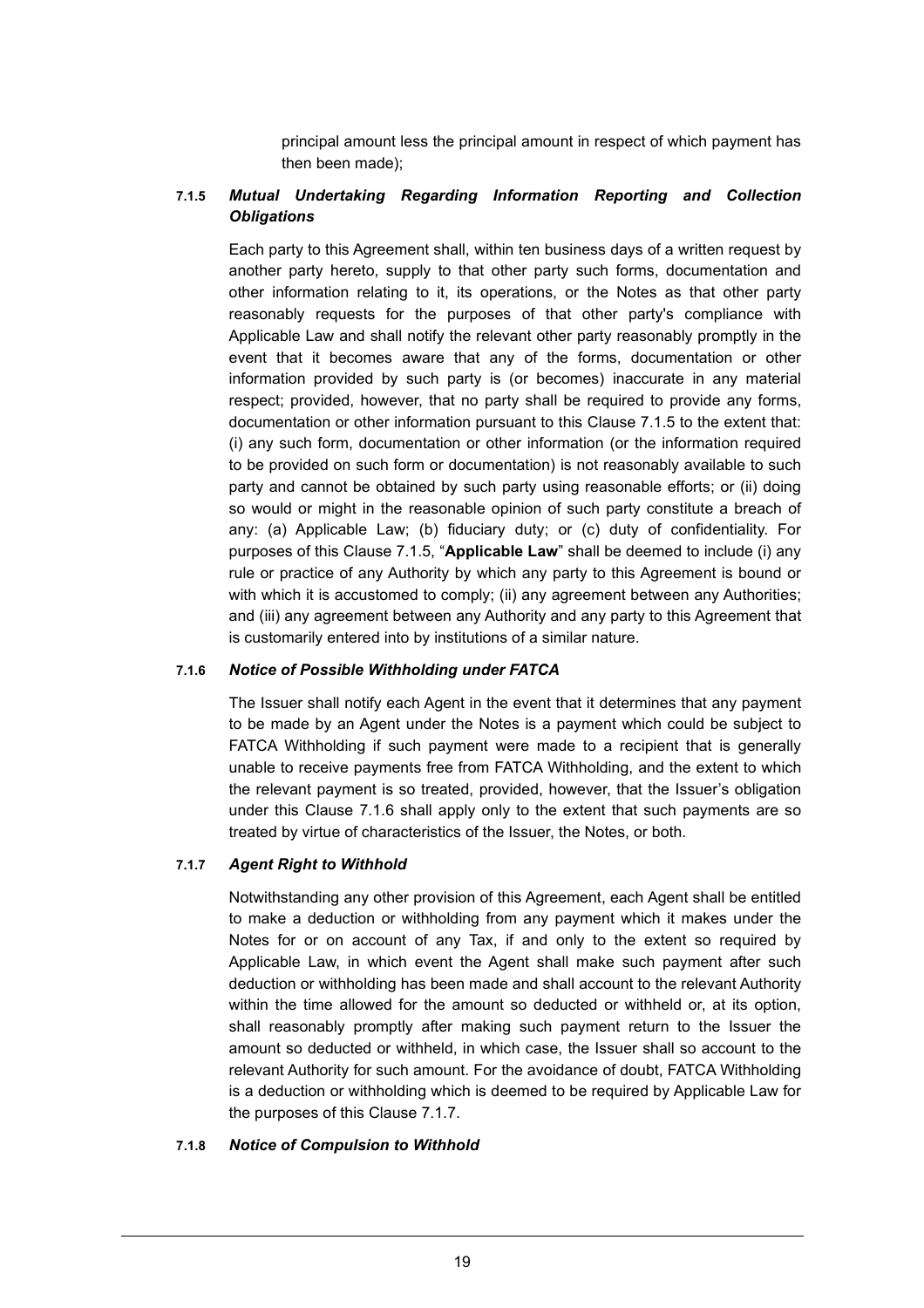If any Paying Agent is, in respect of any payment of principal or interest in respect of the Notes, compelled to withhold or deduct any amount for or on account of any taxes, duties, assessments or governmental charges as specifically contemplated under the Conditions, or by virtue of the relevant holder failing to satisfy any certification or other requirement in respect of its Notes, it shall give notice of that fact to the Issuer and the Fiscal Agent as soon as it becomes aware of the compulsion to withhold or deduct.

## **7.1.9** *Issuer Right to Redirect*

In the event that the Issuer determines in its sole discretion that any deduction or withholding for or on account of any Tax will be required by Applicable Law in connection with any payment due to any of the Agents on any Notes, then the Issuer will be entitled to redirect or reorganise any such payment in any way that it sees fit in order that the payment may be made without such deduction or withholding provided that, any such redirected or reorganised payment is made through a recognised institution of international standing and otherwise made in accordance with this Agreement and the Programme Manual. The Issuer will promptly notify the Agents and the Noteholders of any such redirection or reorganisation. For the avoidance of doubt, FATCA Withholding is a deduction or withholding which is deemed to be required by Applicable Law for the purposes of this Clause 7.1.9.

## **7.2 Exclusion of liens and commissions**

No Paying Agent shall exercise any lien, right of set-off or similar claim against any person to whom it makes any payment under Clause 7.1 (*Payments by Paying Agents*) in respect thereof, nor shall any commission or expense be charged by it to any such person in respect thereof.

## **7.3 Reimbursement by Fiscal Agent**

If a Paying Agent other than the Fiscal Agent makes any payment in accordance with Clause 7.1 (*Payments by Paying Agents*):

- **7.3.1** *Notification*: it shall notify the Fiscal Agent of the amount so paid by it, the certificate or serial number (if any) of the Temporary Global Note, Permanent Global Note, Definitive Note or Coupon against presentation or surrender of which payment of principal or interest was made and the number of Coupons by maturity against which payment of interest was made; and
- **7.3.2** *Payment*: subject to and to the extent of compliance by the Issuer with Clause 6.1 (*Issuer to pay Fiscal Agent*) (whether or not at the due time), the Fiscal Agent shall pay to such Paying Agent out of the funds received by it under Clause 6.1 (*Issuer to pay Fiscal Agent*), by credit transfer in immediately available, freely transferable, cleared funds to such account with such bank as such Paying Agent may by notice to the Fiscal Agent have specified for the purpose, an amount equal to the amount so paid by such Paying Agent.

# **7.4 Appropriation by Fiscal Agent**

**7.4.1** If the Fiscal Agent makes any payment in accordance with Clause 7.1 (*Payments by Paying Agents*), it shall be entitled to appropriate for its own account out of the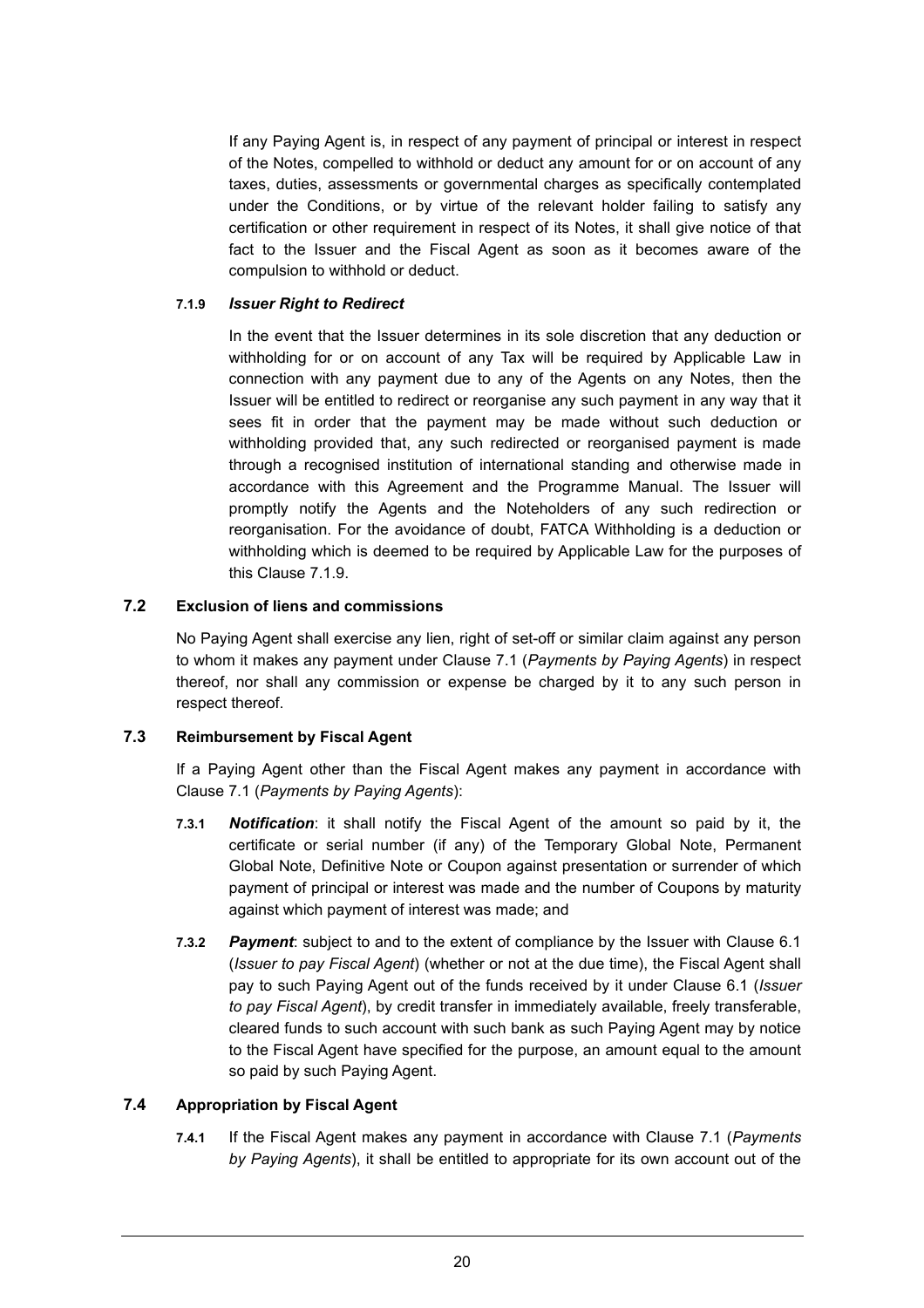funds received by it under Clause 6.1 (*Issuer to pay Fiscal Agent*) an amount equal to the amount so paid by it.

**7.4.2** If the Fiscal Agent pays out on or after the due date therefore under this Clause 7.4, on the assumption that the corresponding payment by or on behalf of the Issuer has been or will be made and such payment has in fact not been so made by the Issuer, then the Issuer shall on demand reimburse the Fiscal Agent for the relevant amount, and pay interest to the Fiscal Agent on such amount from the date on which it is paid out to the date of reimbursement at a percentage rate per annum equal to the cost to the Fiscal Agent of funding, the amount paid out, such cost of funding to be calculated as the overnight rate on the relevant currency certified by the Fiscal Agent and expressed as a percentage rate per annum.

## **7.5 Reimbursement by Issuer**

Subject to sub-clauses 7.1.1 *(Payments by Paying Agents – Replacements)* and 7.1.2 (*Payments by Paying Agents – No obligation*) if any Paying Agent makes a payment in respect of Notes at a time at which the Fiscal Agent has not received the full amount of the relevant payment due to it under Clause 6.1 (*Issuer to pay Fiscal Agent*), and the Fiscal Agent is not able out of the funds received by it under Clause 6.1 (*Issuer to pay Fiscal Agent*) to reimburse such Paying Agent therefor (whether by payment under Clause 7.3 (*Reimbursement by Fiscal Agent*) or appropriation under Clause 7.4 (*Appropriation by Fiscal Agent*)), the Issuer shall from time to time on demand pay to the Fiscal Agent for the account of such Paying Agent:

- **7.5.1** *Unfunded amount*: the amount so paid out by such Paying Agent and not so reimbursed to it; and
- **7.5.2** *Funding cost*: an amount sufficient to indemnify such Paying Agent against any cost, loss or expense which it incurs as a result of making such payment and not receiving reimbursement of such amount;

**provided**, **however**, **that** any payment made under sub-clause 7.5.1 (*Reimbursement by Issuer - Unfunded amount*) shall satisfy *pro tanto* the Issuer's obligations under Clause 6.1 (*Issuer to pay Fiscal Agent*).

## **7.6 Partial payments**

If at any time and for any reason a Paying Agent makes a partial payment in respect of any Temporary Global Note, Permanent Global Note, Definitive Note or Coupon presented or surrendered for payment to, or to the order, of such Paying Agent, such Paying Agent shall:

- **7.6.1** *Endorsement*: in the case of a CGN Temporary Global Note, CGN Permanent Global Note, Definitive Note or Coupon endorse thereon a statement indicating the amount and date of such payment; and
- **7.6.2** *ICSDs' records*: in the case of an NGN Temporary Global Note or an NGN Permanent Global Note, instruct the ICSDs (in accordance with the provisions of Schedule 6 (*Duties under the Issuer-ICSDs Agreement*)) to make appropriate entries in their respective records to reflect such partial payments.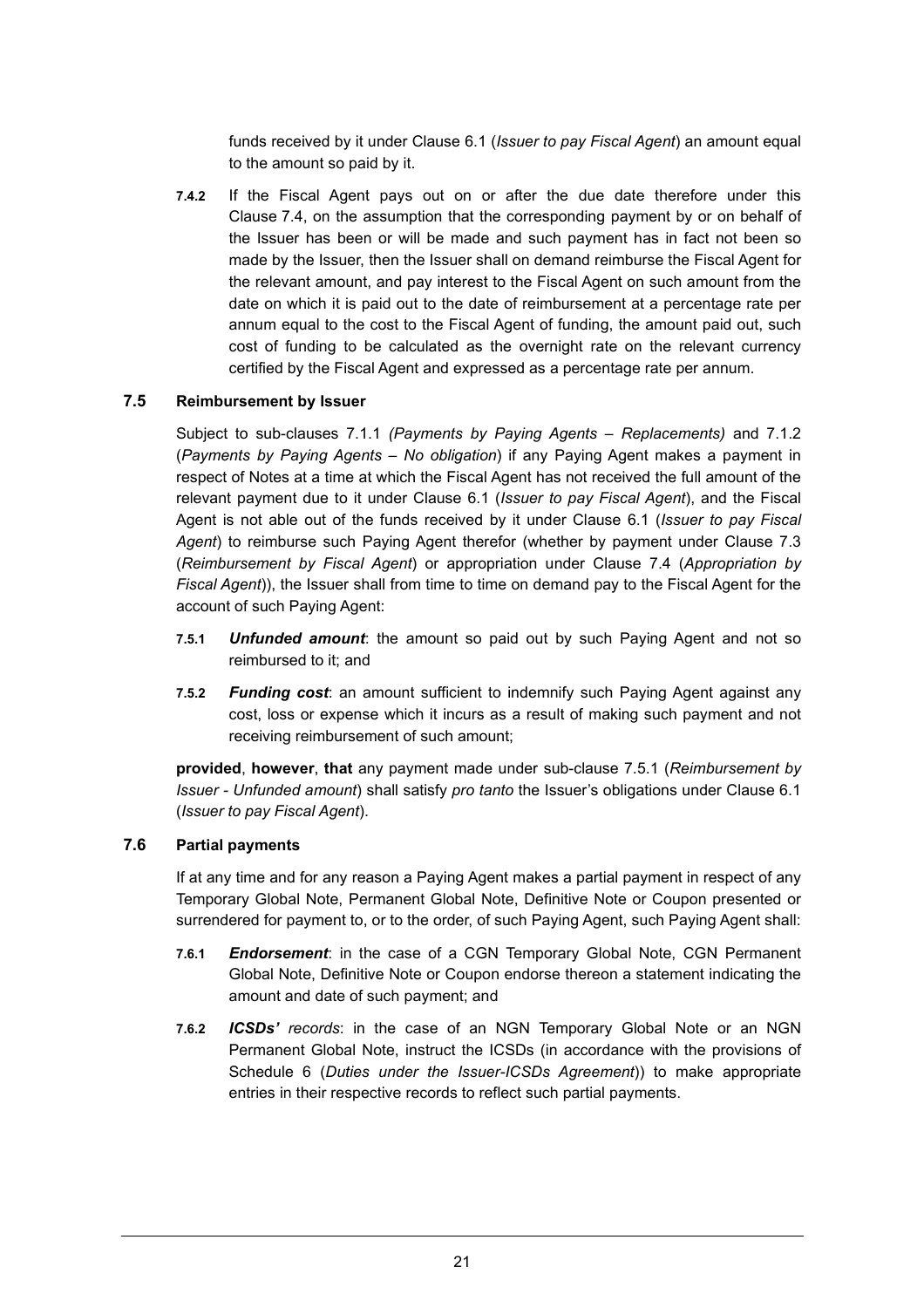# **8 MISCELLANEOUS DUTIES OF THE PAYING AGENTS**

## **8.1 Records**

The Fiscal Agent shall:

- **8.1.1** *Records*: separately in respect of each Series of Notes, maintain a record of all Temporary Global Notes, Permanent Global Notes, Definitive Notes and Coupons delivered hereunder and of their redemption, payment, exchange, cancellation, mutilation, defacement, alleged destruction, theft or loss or replacement **provided**, **however**, **that** no record need be maintained of the serial numbers of Coupons (save insofar as that a record shall be maintained of the serial numbers of unmatured Coupons and/or unexchanged Talons missing at the time of redemption or other cancellation of the relevant Definitive Notes and, in the case of Coupons, of any subsequent payments against such Coupons) and shall send forthwith to the other Paying Agents a list of any unmatured Coupons and/or unexchanged Talons missing upon redemption of the relevant Definitive Note;
- **8.1.2** *Certifications*: separately in respect of each Series of Notes, maintain a record of all certifications received by it in accordance with the provisions of any Temporary Global Note and all certifications received by it in accordance with Clause 8.3 (*Cancellation*);
- **8.1.3** *Rate of exchange*: upon request by the Issuer inform the Issuer of the spot rate of exchange quoted by it for the purchase of the currency in which the relevant Notes are denominated against payment of Euro (or such other currency specified by the Issuer) on the date on which the Relevant Agreement (as defined in the Dealer Agreement) in respect of such Notes was made; and
- **8.1.4** *Inspection*: make such records available for inspection at all reasonable times by the Issuer and the other Paying Agents.

# **8.2 Information from Paying Agents**

The Paying Agents shall make available to the Fiscal Agent such information as may reasonably be required for:

- **8.2.1** the maintenance of the records referred to in Clause 8.1 (*Records*); and
- **8.2.2** the Fiscal Agent to perform the duties set out in Schedule 6 (*Duties under the Issuer-ICSDs Agreement*).

The Paying Agents shall make available to the Fiscal Agent such information as may reasonably be required for the maintenance of the records referred to in Clause 8.1 (*Records*).

# **8.3 Cancellation**

The Issuer may from time to time deliver to the Fiscal Agent Definitive Notes and unmatured Coupons appertaining thereto for cancellation, whereupon the Fiscal Agent shall cancel such Definitive Notes and Coupons. In addition, the Issuer may from time to time:

**8.3.1** *Fiscal Agent*: procure the delivery to the Fiscal Agent of a CGN Temporary Global Note or a CGN Permanent Global Note with instructions to cancel a specified aggregate principal amount of Notes represented thereby (which instructions shall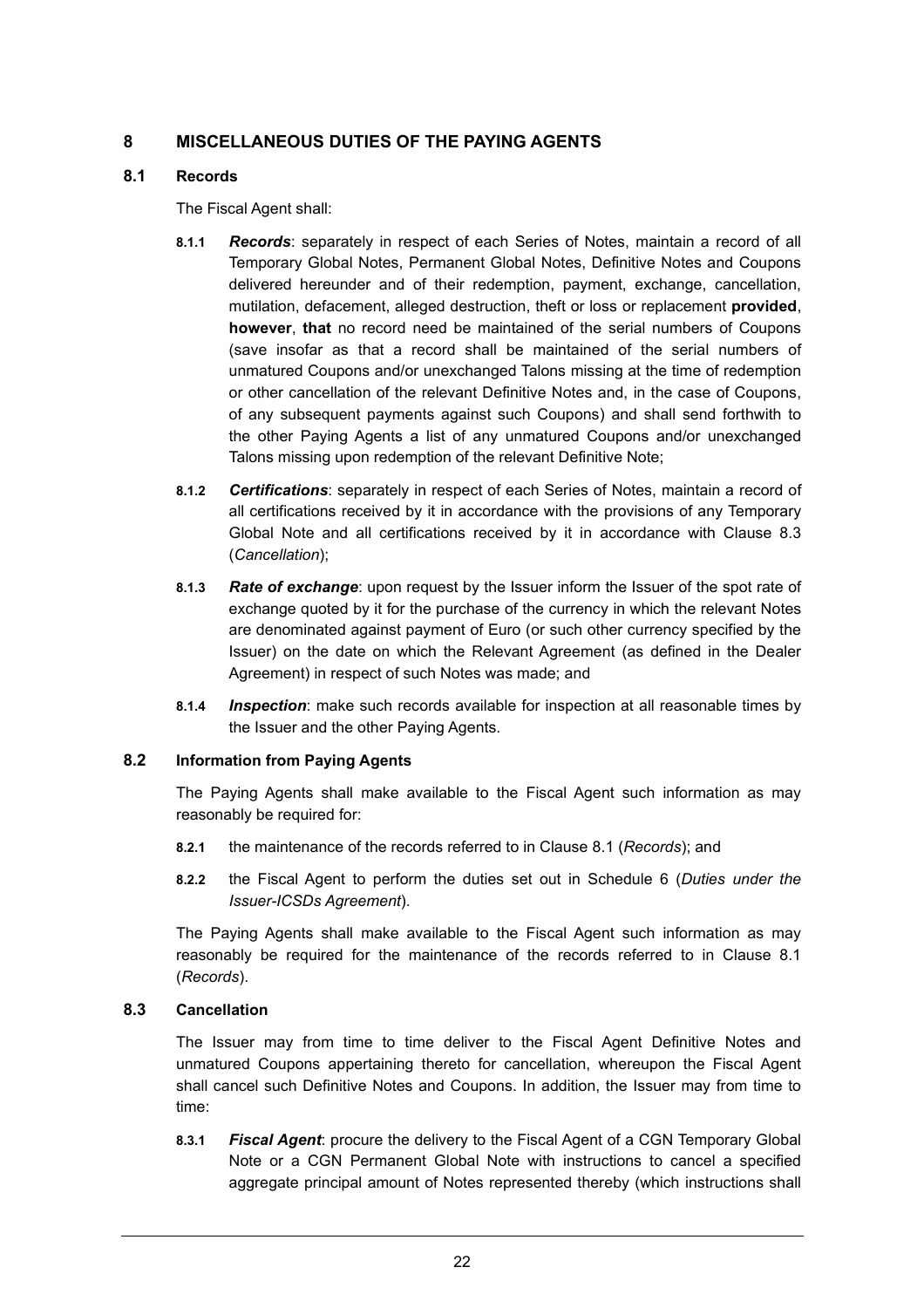be accompanied by evidence satisfactory to the Fiscal Agent that the Issuer is entitled to give such instructions) whereupon the Fiscal Agent shall note or procure that there is noted on the Schedule to such CGN Temporary Global Note or (as the case may be) CGN Permanent Global Note the aggregate principal amount of Notes so to be cancelled and the remaining principal amount thereof (which shall be the previous principal amount thereof less the aggregate principal amount of the Notes so cancelled) and shall procure the signature of such notation on its behalf; or

**8.3.2** *ICSDs*: instruct the Fiscal Agent to cancel a specified aggregate principal amount of Notes represented by an NGN Temporary Global Note or an NGN Permanent Global Note (which instructions shall be accompanied by evidence satisfactory to the Fiscal Agent that the Issuer is entitled to give such instructions) whereupon the Fiscal Agent shall instruct the ICSDs (in accordance with the provisions of Schedule 6 (*Duties under the Issuer-ICSDs Agreement*)) to make appropriate entries in their respective records to reflect such cancellation.

## **8.4 Definitive Notes and Coupons in issue**

As soon as practicable (and in any event within three months) after each interest or other payment date in relation to any Series of Notes, after each date on which Notes are cancelled in accordance with Clause 8.3 (*Cancellation*), and after each date on which the Notes fall due for redemption in accordance with the Conditions, the Fiscal Agent shall notify the Issuer and the other Paying Agents (on the basis of the information available to it and distinguishing between the Notes of each Series) of the number of any Definitive Notes and/or the number of Coupons (by reference to maturity) against presentation or surrender of which payment has been made and of the number of any Definitive Notes (distinguishing between different denominations) or, as the case may be, Coupons which have not yet been presented or surrendered for payment.

## **8.5 Destruction**

The Fiscal Agent

- **8.5.1** *Cancelled Notes*: may destroy (in the case of each NGN Temporary Global Note and NGN Permanent Global Note, upon disposal authorisation from the ICSDs) each Temporary Global Note, Permanent Global Note, Definitive Note and Coupon cancelled by it (or cancelled by another Paying Agent or Replacement Agent and delivered to it) in accordance with Clause 4.12 (*Exchange of Temporary Global Note*), Clause 4.13 (*Exchange of Permanent Global Note*), Clause 4.14 (*Delivery of Coupon sheets by Paying Agents*), Clause 5.3 (*Cancellation of mutilated or defaced Notes*) or sub-clause 7.1.3 (*Payments by Paying Agents* – *Cancellation*) or Clause 8.3 (*Cancellation*), in which case it shall upon request furnish the Issuer with a certificate as to such destruction distinguishing between the Notes of each Series and specifying the certificate or serial numbers of the Temporary Global Note, Permanent Global Note and Definitive Notes in numerical sequence (and containing particulars of any unmatured Coupons and unexchanged Talons attached thereto or surrendered therewith) and the total number by payment or maturity date of Coupons (distinguishing Talons) so destroyed;
- **8.5.2** *Destruction by Common Safekeeper*: may instruct the Common Safekeeper to destroy, upon disposal authorisation from the ICSDs, each NGN Temporary Global Note and NGN Permanent Global Note in accordance with Clause 4.12 (*Exchange*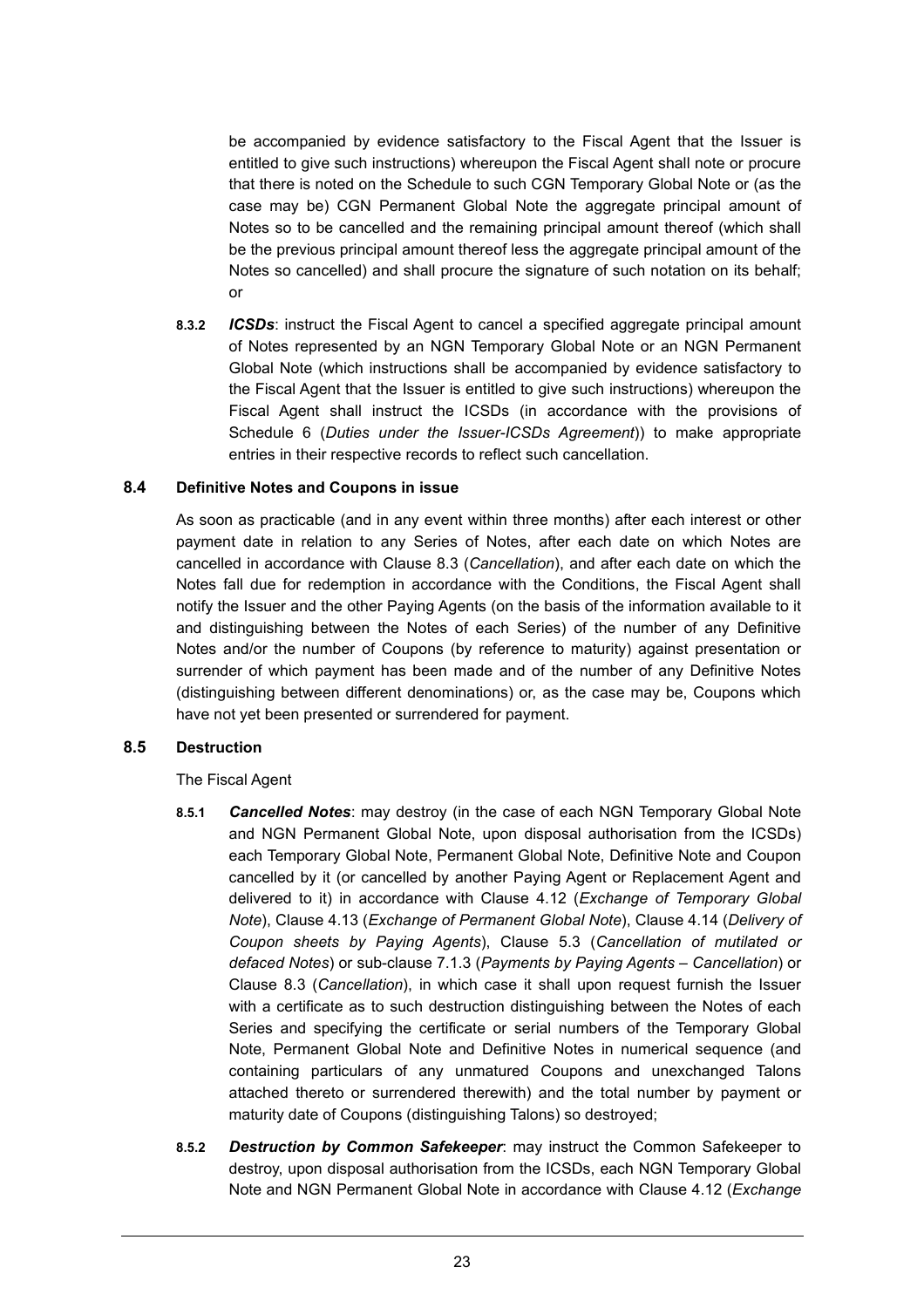*of Temporary Global Note*) or Clause 7.1 (*Payments by Paying Agents*) in which case, upon receipt of confirmation of destruction from the Common Safekeeper, the Fiscal Agent shall furnish the Issuer with a copy of such confirmation (**provided that**, if the Fiscal Agent is the Common Safekeeper, the Fiscal Agent shall destroy each NGN Temporary Global Note and NGN Permanent Global Note in accordance with Clause 4.12 (*Exchange of Temporary Global Note*), 4.13 (*Exchange of Permanent Global Note*) or Clause 7.1 (*Payments by Paying Agents*) and furnish the Issuer with confirmation of such destruction); and

**8.5.3** *Notes electronically delivered to the Common Safekeeper*: where it has delivered any authenticated Global Note to a Common Safekeeper for effectuation using electronic means, is authorised and instructed to destroy the authenticated Global Note retained by it following its receipt of confirmation from the Common Safekeeper that the relevant Global Note has been effectuated.

# **8.6 Block Voting Certificates, Voting Certificates, Block Voting Instructions and Voting Instructions**

Each Paying Agent shall, at the request of the Holder of any Note held in a clearing system, issue Voting Certificates (or Block Voting Certificates as the case may be) and Voting Instructions (or Block Voting Instructions as the case may be) in a form and manner which comply with the provisions of Schedule 1 (*Provisions for Meetings of Noteholders*) (except that it shall not be required to issue the same less than forty-eight hours before the time fixed for any Meeting therein provided for) and shall perform and comply with the provisions of Schedule 1 (*Provisions for Meetings of Noteholders*). Each Paying Agent shall keep a full record of Voting Certificates (or Block Voting Certificates as the case may be) and Voting Instructions (or Block Voting Instructions as the case may be) issued by it and will give to the Issuer not less than twenty-four hours before the time appointed for any Meeting or adjourned Meeting full particulars of all Voting Certificates (or Block Voting Certificates as the case may be) and Voting Instructions (or Block Voting Instructions as the case may be) issued by it in respect of such meeting or adjourned Meeting.

## **8.7 Provision of documents**

The Issuer shall provide to the Fiscal Agent for distribution among the Paying Agents:

- **8.7.1** *Specimens*: at the same time as it is required to deliver any Definitive Notes pursuant to Clause 4.8 (*Delivery of Definitive Notes*), specimens of such Notes;
- **8.7.2** *Documents for inspection and/or collection*: sufficient copies of all documents required to be available for inspection and/or collection as provided in the Base Prospectus or Drawdown Prospectus (as the case may be) or, in relation to any Notes, the Conditions; and
- **8.7.3** *Tax redemption*: in the event that the provisions of Condition 8.2 (*Redemption and Purchase – Redemption for tax reasons*) of the Senior Conditions or Condition 10.2 (*Redemption and Purchase – Redemption for tax reasons*) of the Tier 2 Conditions or the Tier 3 Conditions, as the case may be, become relevant in relation to any Notes, the documents required thereunder.

## **8.8 Documents available for inspection and/or collection**

Each Paying Agent shall make available for inspection by Noteholders and/or collection during normal business hours at its Specified Office such documents as may be specified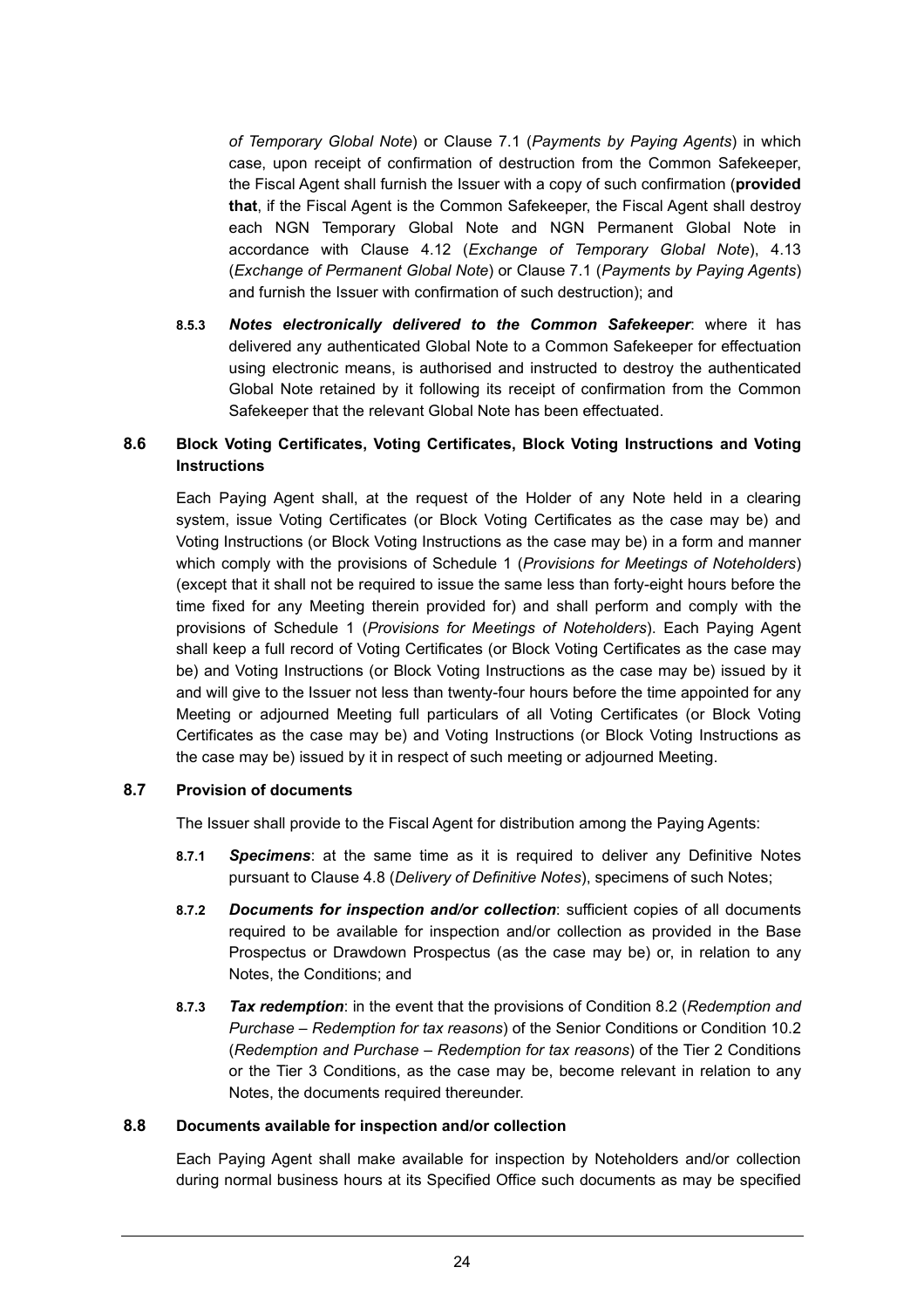as so available at the Specified Office of such agent in the Base Prospectus or Drawdown Prospectus (as the case may be) or, in relation to any Notes, the Conditions, or as may be required by any listing authority, stock exchange and/or quotation system by which any Notes may from time to time be admitted to listing, trading and/or quotation.

## **8.9 Deposit of Deed of Covenant**

The Fiscal Agent acknowledges that a duly executed original of the Deed of Covenant has been deposited with and is held by it to the exclusion of the Issuer and that each Accountholder (as defined in the Deed of Covenant) is entitled to production of such original. The Fiscal Agent shall provide, at the request and expense of each Accountholder (as defined in the Deed of Covenant), certified copies of the Deed of Covenant.

# **8.10 Notifications and filings**

The Fiscal Agent shall (on behalf of the Issuer) make all necessary notifications and filings as may be required from time to time in relation to the issue, purchase and redemption of Notes by all applicable laws, regulations and guidelines and, in particular but without limitation, those promulgated by, Japanese governmental or regulatory authorities, in the case of Notes denominated in Japanese Yen. Save as aforesaid, the Issuer, shall be solely responsible for ensuring that each Note to be issued or other transactions to be effected hereunder shall comply with all applicable laws and regulations of any governmental or other regulatory authority and that all necessary consents and approvals of, notifications to and registrations and filings with, any such authority in connection therewith are effected, obtained and maintained in full force and effect.

## **8.11 Completion of distribution**

The Fiscal Agent agrees with the Issuer that, in relation to any Tranche of Notes which is sold to or through more than one Dealer, to the extent that it is notified by each Relevant Dealer that the distribution of the Notes of that Tranche purchased by such Relevant Dealer is complete, it will notify all the Relevant Dealers of the completion of distribution of the Notes of that Tranche.

# **8.12 Forwarding of notices**

The Fiscal Agent shall immediately notify the Issuer of any notice delivered to it declaring any Note due and payable by reason of an Event of Default or requiring any breach of any provision of this Agreement or the Conditions applicable to any Tranche of Notes to be remedied.

## **8.13 Publication of notices**

The Fiscal Agent shall, at the request and expense of the Issuer upon and in accordance with the instructions of the Issuer but not otherwise, arrange for the publication in accordance with the Conditions of any notice which is to be given to the Holders of any Notes and shall supply a copy thereof to each other Paying Agent.

## **8.14 Issuer-ICSDs Agreement**

The Fiscal Agent shall comply with the provisions set out in Schedule 6 (*Duties under the Issuer-ICSDs Agreement*).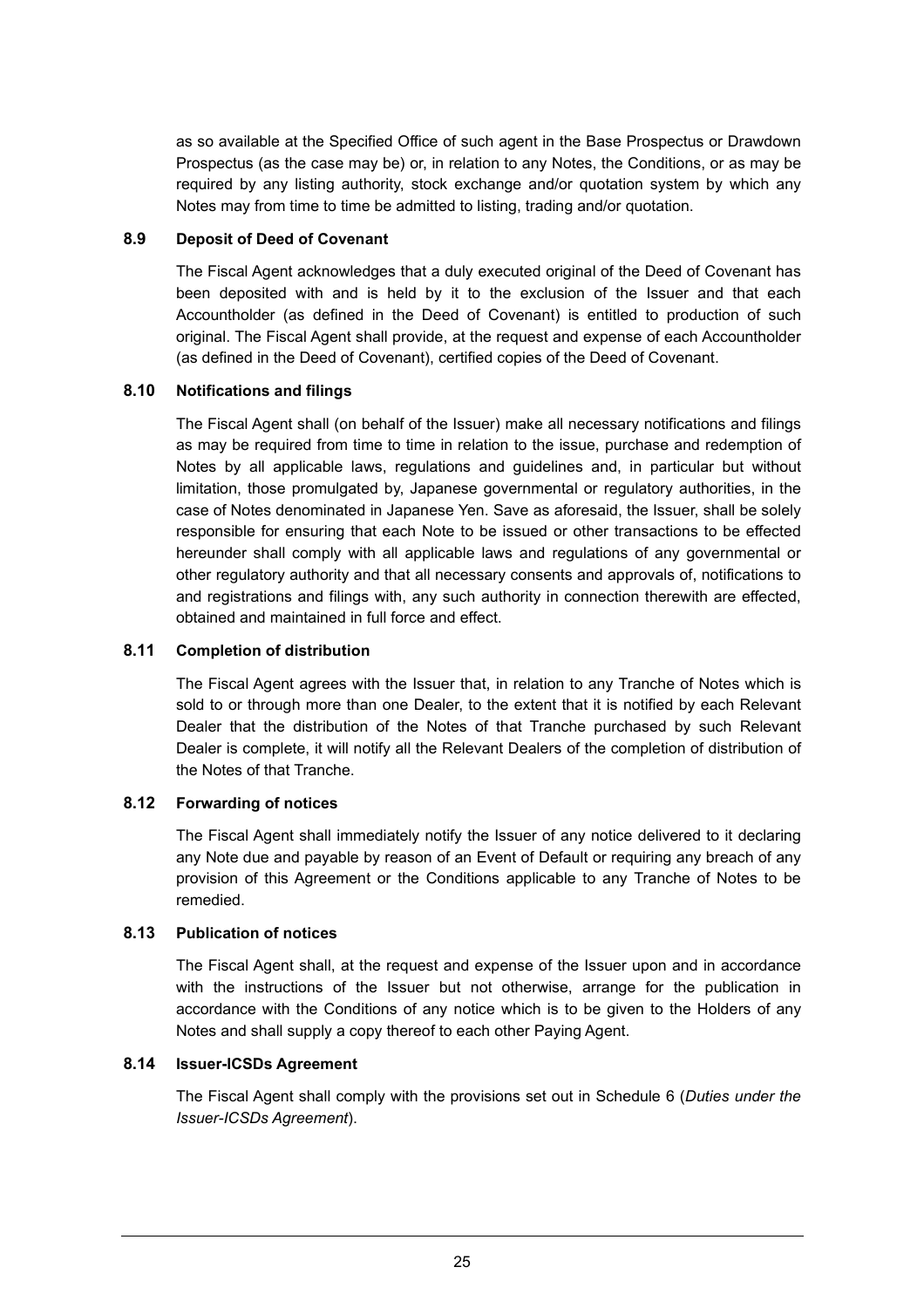## **8.15 Benchmark amendments**

If, in the opinion of the Calculation Agent or the relevant Paying Agent, any changes or amendments as contemplated in Condition 6.4.4 of the Senior Conditions or Condition 8.4.4 of Tier 2 Conditions or the Tier 3 Conditions, as the case may be, would impose more onerous obligations upon it or expose it to any additional duties, responsibilities or liabilities or reduce or amend the protection provisions afforded to it in this Agreement and/or the Conditions, the Calculation Agent or Paying Agent (as applicable) shall promptly inform the Issuer and, in the absence an agreement between the Issuer and the Calculation Agent or Paying Agent (as applicable), shall not be obliged to concur with the Issuer or the Independent Adviser in respect of any such changes or amendments. For the avoidance of doubt, save as set out in this Clause 8.15, the Calculation Agent or the Paying Agent, as the case may be, shall not be required to exercise any discretion in the determination of any change or amendment as described in Condition 6.4 of the Senior Conditions or Condition 8.4 of Tier 2 Conditions or the Tier 3 Conditions, including, *inter alia*, with respect to the appointment of the Independent Adviser or in the determination of any Successor Rate or Alternative Rate.

# **9 EARLY REDEMPTION AND EXERCISE OF OPTIONS**

## **9.1 Exercise of call or other option**

If the Issuer intends (other than consequent upon an Event of Default) to redeem all or any of the Notes prior to their stated maturity date or to exercise any other option under the Conditions, it shall, not less than 14 days (or such shorter period as will be agreed with the Fiscal Agent) prior to the latest date for the publication of the notice of redemption or of exercise of such option required to be given to the Holders of any Notes, give notice of such intention to the Fiscal Agent stating the date on which such Notes are to be redeemed or such option is to be exercised.

# **9.2 Exercise of put option**

## **9.2.1** *Definitive Notes*:

Each Paying Agent shall make available to Noteholders during the period specified in Condition 8.4 (*Redemption and Purchase - Redemption at the option of Noteholders*) of the Senior Conditions for the deposit of Put Option Notices forms of Put Option Notice upon request during usual business hours at its Specified Office. Upon receipt by a Paying Agent of a duly completed Put Option Notice and the relevant Definitive Notes in accordance with Condition 8.4 (*Redemption and Purchase - Redemption at the option of Noteholders*) of the Senior Conditions, such Paying Agent shall notify the Issuer and (in the case of a Paying Agent other than the Fiscal Agent) the Fiscal Agent thereof indicating the certificate or serial numbers (if any) and principal amount of the Notes in respect of which the Put Option is exercised. Any such Paying Agent with which a Definitive Note is deposited shall deliver a duly completed Put Option Receipt to the depositing Noteholder and shall hold such Definitive Note on behalf of the depositing Noteholder (but shall not, save as provided below or in the Conditions, release it) until the Optional Redemption Date (Put), when it shall present such Definitive Note to itself for payment of the redemption moneys therefor and interest (if any) accrued to such date in accordance with the Conditions and Clause 7 (*Payments to Noteholders*) and pay such amounts in accordance with the directions of the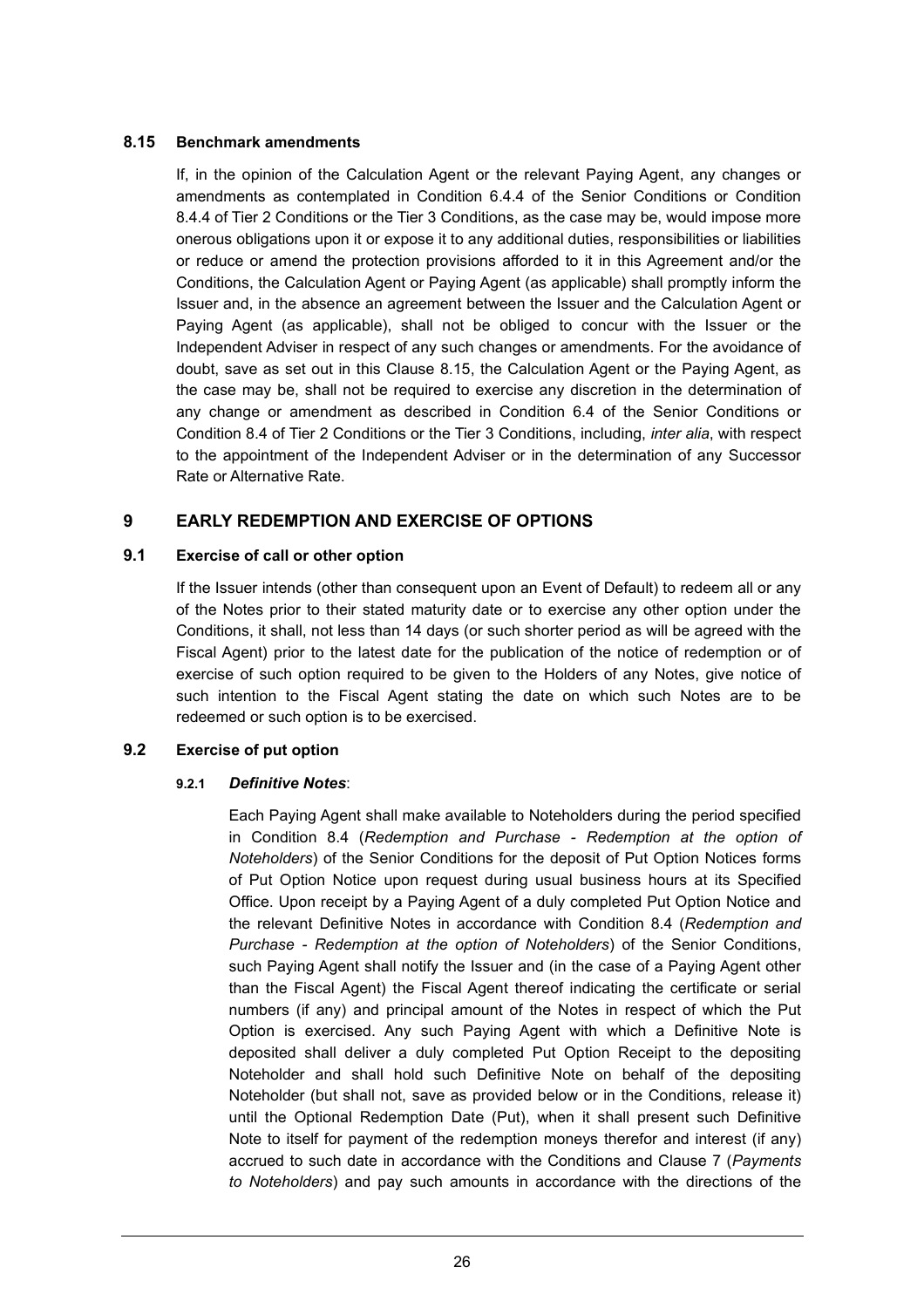Noteholder contained in the Put Option Notice; **provided**, **however**, **that** if, prior to the Optional Redemption Date (Put), such Definitive Note becomes immediately due and payable or upon due presentation of such Definitive Note payment of such redemption moneys is improperly withheld or refused, the relevant Paying Agent shall mail notification thereof to the depositing Noteholder at such address as may have been given by such Noteholder in the relevant Put Option Notice and shall hold such Note at its Specified Office for collection by the depositing Noteholder against surrender of the relevant Put Option Receipt. For so long as any outstanding Definitive Note is held by a Paying Agent in accordance with the preceding sentence, the depositor of the relevant Definitive Note, and not the relevant Paying Agent, shall be deemed to be the bearer of such Definitive Note for all purposes.

## **9.2.2** *Global Notes*:

Any Paying Agent which receives an instruction through the ICSDs in respect of Notes represented by a Permanent Global Note shall make payment of the relevant redemption moneys and interest accrued to the Optional Redemption Date (Put) in accordance with the Conditions, Clause 7 (*Payments to Noteholders*) and the terms of the Permanent Global Note.

## **9.3 Details of exercise**

At the end of any applicable period for the exercise of such option or, as the case may be, not later than 7 days after the latest date for the exercise of such option in relation to a particular date, each Paying Agent shall promptly notify the Fiscal Agent of the principal amount of the Notes in respect of which such option has been exercised with it together with their certificate or, as the case may be, serial numbers and the Fiscal Agent shall promptly notify such details to the Issuer.

# **10 APPOINTMENT AND DUTIES OF THE CALCULATION AGENT**

# **10.1 Appointment**

The Issuer appoints the Fiscal Agent at its specified office as Calculation Agent in relation to each Series of Notes in respect of which it is named as such in the relevant Final Terms or Drawdown Prospectus or Securities Note(s) (as the case may be) for the purposes specified in this Agreement and in the Conditions and all matters incidental thereto.

# **10.2 Acceptance of appointment**

The Fiscal Agent accepts its appointment as Calculation Agent in relation to each Series of Notes in respect of which it agrees to be named as such in the relevant Final Terms or Drawdown Prospectus or Securities Note(s) (as the case may be) and shall perform all matters expressed to be performed by it in, and otherwise comply with, the Conditions and the provisions of this Agreement and, in connection therewith, shall take all such action as may be incidental thereto. The Fiscal Agent acknowledges and agrees that it shall be named in the relevant Final Terms or Drawdown Prospectus or Securities Note(s) (as the case may be) as Calculation Agent in respect of each Series of Notes unless the Dealer (or one of the Dealers) through whom such Notes are issued has agreed with the Issuer to act as Calculation Agent or the Issuer otherwise agree(s) to appoint another institution as Calculation Agent or unless the Fiscal Agent notifies the Issuer that it is unable to act as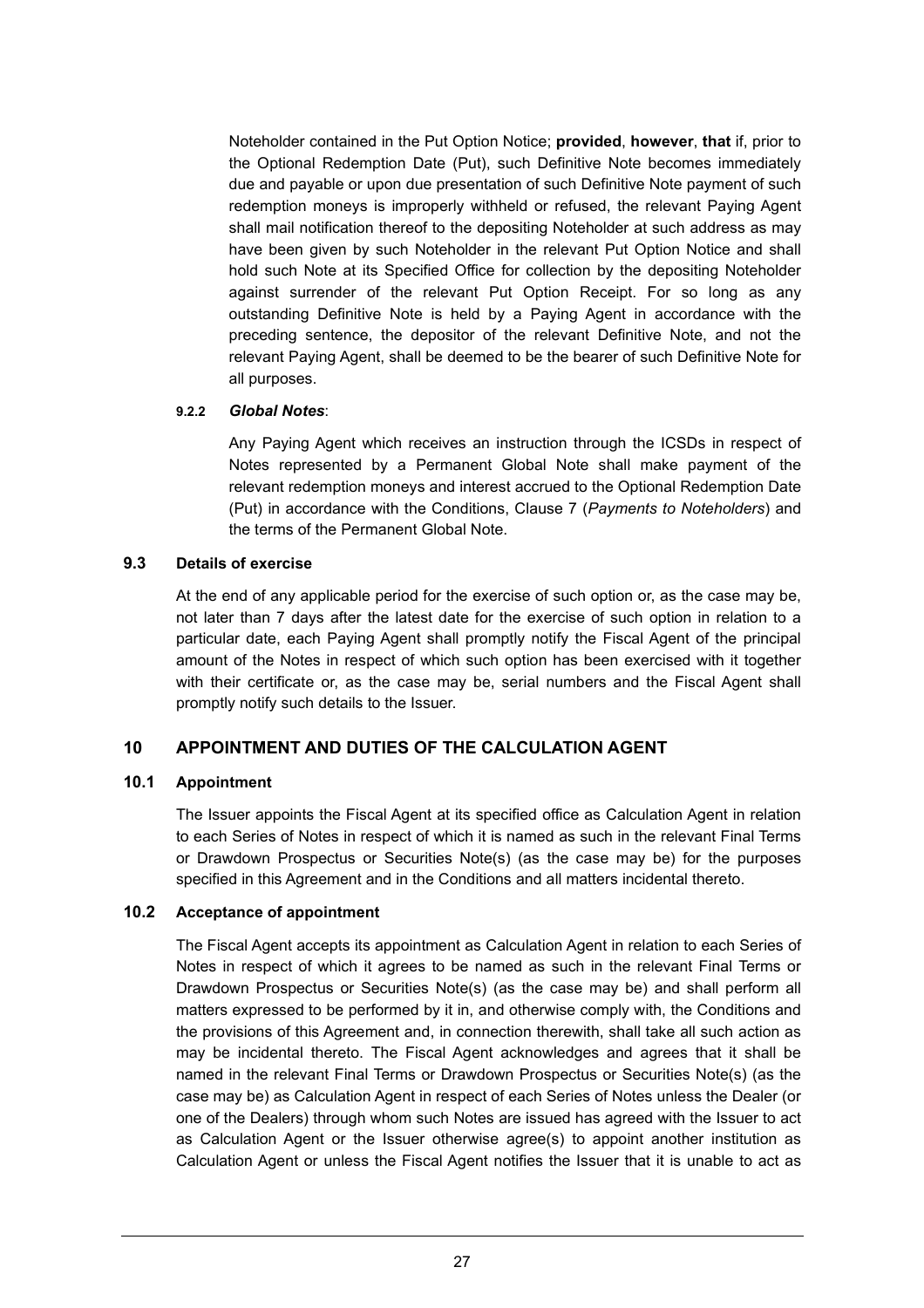Calculation Agent in respect of a particular Tranche at least two business days before the proposed Issue Date.

#### **10.3 Calculations and determinations**

The Calculation Agent shall in respect of each Series of Notes in relation to which it is appointed as such:

- **10.3.1** *Determinations*: obtain such quotes and rates and/or make such determinations, calculations, adjustments, notifications and publications (on nominal amount) as may be required to be made by it by the Conditions at the times and otherwise in accordance with the Conditions; and
- **10.3.2** *Records*: maintain a record of all quotations obtained by it and of all amounts, rates and other items determined or calculated by it and make such records available for inspection at all reasonable times by the Issuer and the Paying Agents.

## **11 FEES AND EXPENSES**

## **11.1 Fees**

The Issuer shall pay to the Paying Agents such fees as may have been agreed between the Issuer and the Fiscal Agent in respect of the services of the Paying Agents hereunder (plus any applicable value added tax). The Issuer shall pay to any Calculation Agent such fees as may be agreed between the Issuer and such Calculation Agent in respect of its services hereunder (plus any applicable value added tax).

## **11.2 Front-end expenses**

The Issuer shall on demand reimburse the Fiscal Agent, each Paying Agent and each Calculation Agent for all expenses (including, without limitation, legal fees and any publication, advertising, communication, courier, postage and other out-of-pocket expenses) incurred in connection with its services hereunder (plus any applicable value added tax), other than such costs and expenses as are separately agreed to be reimbursed out of the fees payable under Clause 11.1 (*Fees*). The Agent shall have no obligation to act if it reasonably believes that it will incur costs for which it will not be reimbursed.

## **11.3 Taxes**

- **11.3.1** The Issuer shall pay all stamp, registration and other taxes and duties (including any interest and penalties thereon or in connection therewith) which may be payable upon or in connection with the execution and delivery of this Agreement and any letters of appointment under which any Agent is appointed as agent hereunder, and the Issuer shall indemnify each Agent on demand against any claim, demand, action, liability, damages, cost, loss or expense (including, without limitation, legal fees and any applicable value added tax) which it may incur or which may be made against it as a result or arising out of or in relation to any failure to pay or delay in paying any of the same.
- **11.3.2** In that event, the Issuer shall pay such additional amounts ("**Additional Amounts**") as will result in the receipt by the relevant Agent of such amounts as would have been received by it if no such withholding or deduction had been required. All payments by the Issuer under this Clause 11 or sub-clause 12.3.1 (*Indemnity -*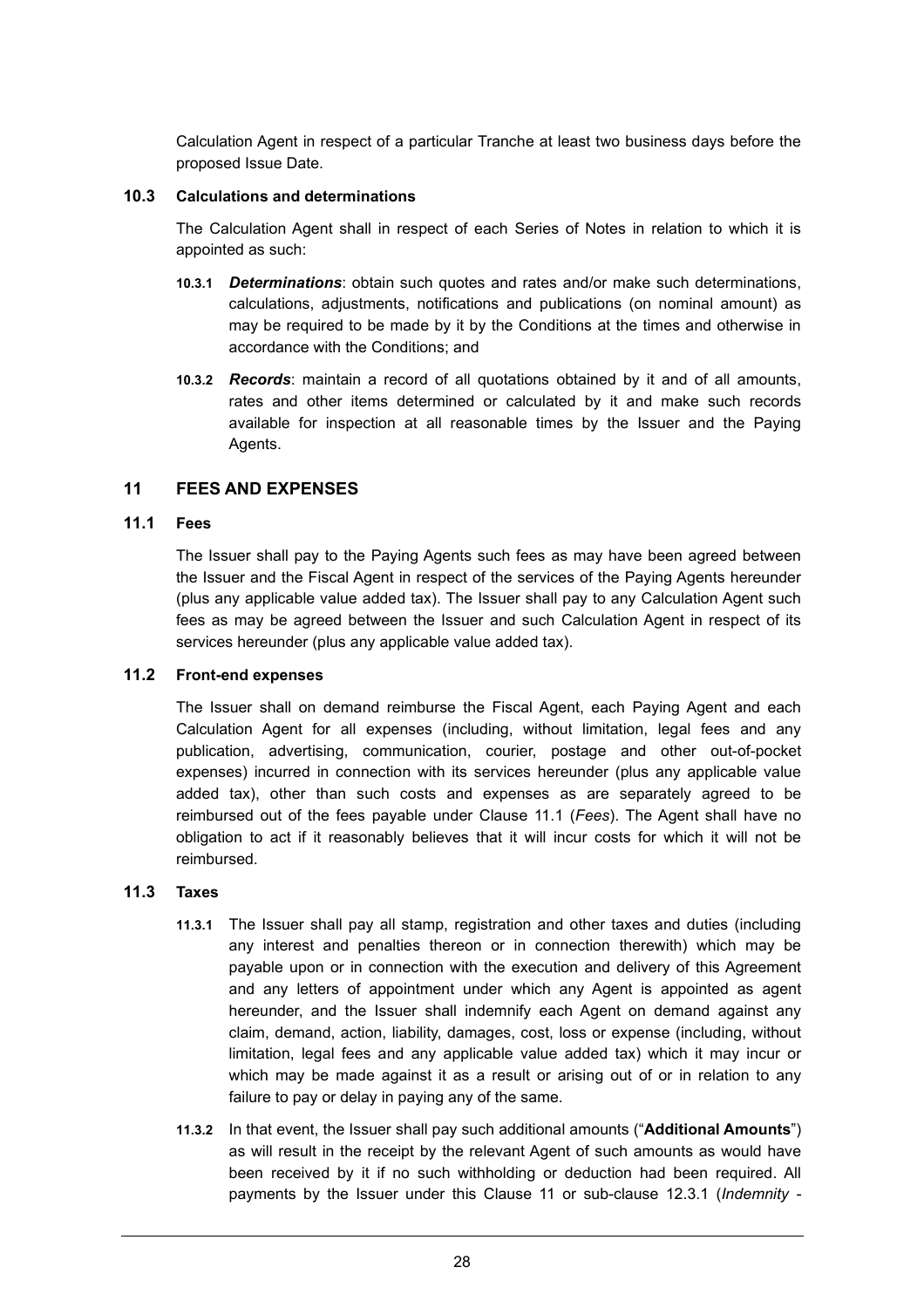*Indemnity in favour of the Agents*) shall be made free and clear of, and without withholding or deduction for, any taxes, duties, assessments or governmental charges of whatsoever nature imposed, levied, collected, withheld or assessed by Italy or the Netherlands or any political subdivision or any authority thereof or therein having power to tax, unless such withholding or deduction is required by law.

- **11.3.3** The Agents shall use commercially reasonable efforts to complete the procedural formalities that are applicable to the Agents and that are (i) required by law, regulation or administrative procedure applicable to the Issuer; and (ii) necessary for the Issuer to make payments in respect of its obligations under this Agreement (excluding, for the avoidance of doubt, any payments in respect of the Notes) with the minimum amount of withholding or deduction allowed by applicable law (or official interpretation thereof by a competent authority or published practice of the taxation authorities), including any applicable double tax treaty.
- **11.3.4** The obligation to pay Additional Amounts under sub-clause 11.3.2 shall not apply with respect to any tax assessed on an Agent: (a) under the law of the jurisdiction in which that Agent is incorporated or, if different, the jurisidiction(s) in which that Agent is treated as resident for tax purposes; or (b) under the law of the jurisdiction in which that Agent's office is located in respect of amounts received or receivable in that jurisdiction, if that tax is imposed on or calculated by reference to the net income received or receivable by that Agent (or similar taxable base).
- **11.3.5** If the Issuer makes a payment of Additional Amounts and the relevant Agent determines that (a) a tax credit is attributable either to an increased payment of which those Additional Amounts form part, or to those Additional Amounts; and (b) such tax credit will be actually obtained, used and retained by such Agent, as soon as it is reasonably practicable after obtaining and/or utilising that tax credit, the Agent shall pay an amount to the Issuer which that Agent determines will leave it (after that payment) in the same after-tax position as it would have been in had the Additional Amounts not been required to be paid by the Issuer.

## **12 TERMS OF APPOINTMENT**

- **12.1** Each of the Paying Agents and (in the case of sub-clauses 12.1.4 (*Genuine documents*), 12.1.5 (*Lawyers*) and 12.1.6 (*Expense or liability*) each Calculation Agent) may, in connection with its services hereunder:
	- **12.1.1** *Absolute owner*: except as ordered by a court of competent jurisdiction or as required by law and notwithstanding any notice of ownership, trust or any other interest therein, any writing thereon or any notice of any previous loss or theft thereof, but subject to sub-clause 7.1.1 (*Payments by Paying Agent – Replacements*), treat the holder of any Note or Coupon as the absolute owner thereof and make payments thereon accordingly;
	- **12.1.2** *Correct terms*: assume that the terms of each Note or Coupon as issued are correct;
	- **12.1.3** *Determination by Issuer*: refer any question relating to the ownership of any Note or Coupon or the adequacy or sufficiency of any evidence supplied in connection with the replacement of any Note or Coupon to the Issuer for determination by the Issuer and rely upon any determination so made;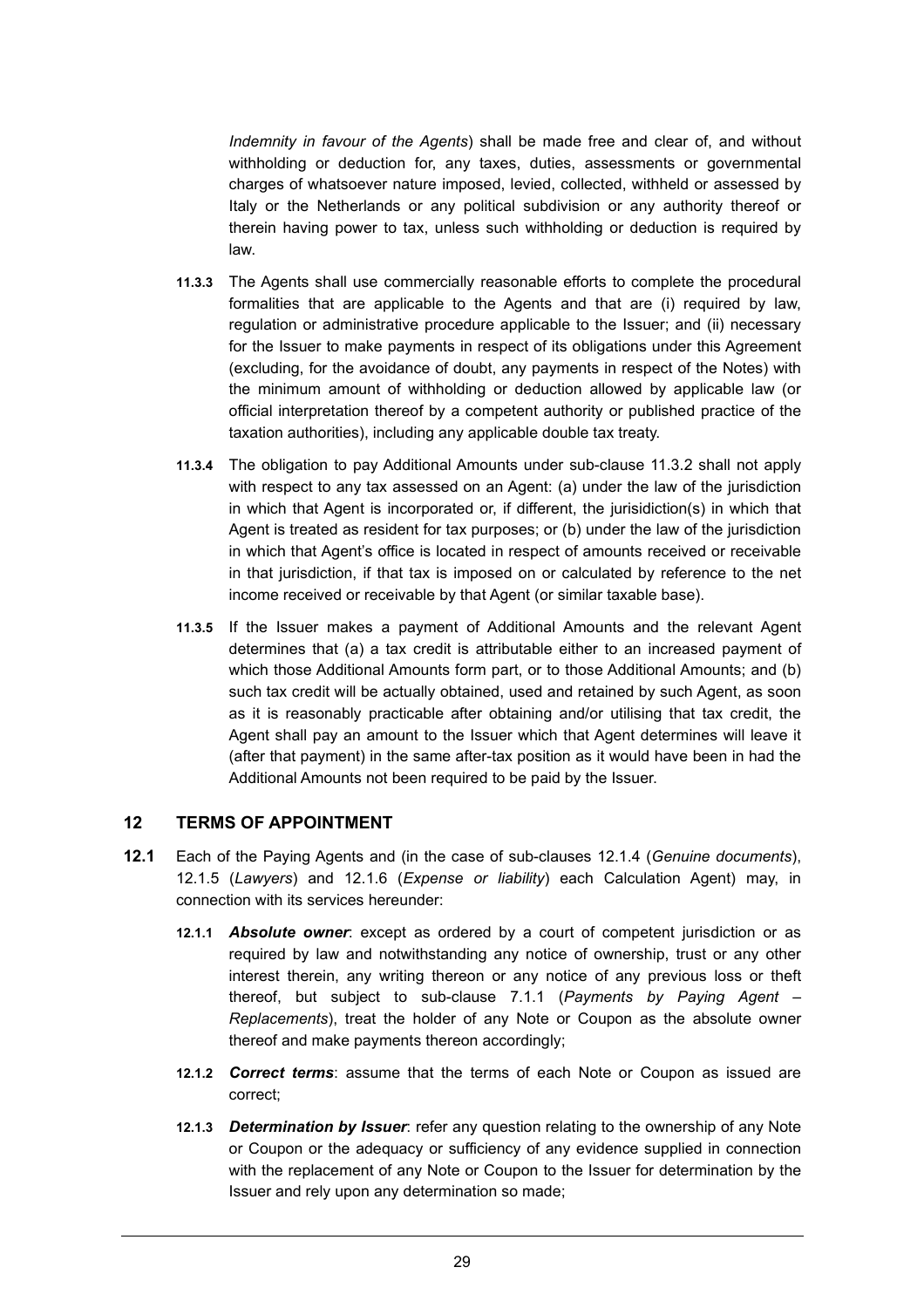- **12.1.4** *Genuine documents*: rely upon the terms of any notice, communication or other document reasonably believed by it to be genuine;
- **12.1.5** *Lawyers*: engage and pay for the advice or services of any lawyers or other experts whose advice or services it considers necessary and rely upon any advice so obtained (and such Paying Agent or, as the case may be, such Calculation Agent shall be protected and shall incur no liability as against the Issuer in respect of any action taken, or suffered to be taken, in accordance with such advice and in good faith, and failure to consult such advisers on any matter shall not be construed as evidence of the relevant Agent not acting in good faith); and
- **12.1.6** *Expense or liability*: subject to giving notice in writing to the Issuer treat itself as being released from any obligation to take any action hereunder which it reasonably expects will result in any expense or liability to it, the payment of which within a reasonable time is not, in its reasonable opinion, assured to it.

## **12.2 Extent of Duties**

Each Agent shall only be obliged to perform the duties set out herein and only such duties as are set out in the Agreement and no implied duties or obligations shall be implied. The obligations of the Agents hereunder shall be several and not joint. No Agent shall:

- **12.2.1** *Fiduciary duty*: be under any fiduciary duty or other obligation towards or have any relationship of agency or trust for or with any person other than the Issuer (save insofar as that any funds received by the Fiscal Agent under Clause 6.1 (*Issuer to pay Fiscal Agent*) shall, pending their application in accordance with Clause 7.3 (*Reimbursement by Fiscal Agent*) or Clause 7.4 (*Appropriation by Fiscal Agent*) or their repayment in accordance with Clause 6.4 (*Application by Fiscal Agent*), be held by it in a segregated account which shall be held on trust for the persons entitled thereto); or
- **12.2.2** *Enforceability of any Notes*: be responsible for or liable in respect of the legality, validity or enforceability of any Note or Coupon or any act or omission of any other person (including, without limitation, any other Agent).

## **12.3 Indemnity**

Notwithstanding any other provisions of this Agreement, if the Fiscal Agent is rendered unable to carry out its obligations under this Agreement as a result of the occurrence of a Force Majeure Event, the Fiscal Agent shall not be liable for any failure to carry out such obligations for so long as it is so prevented.

## **12.3.1** *Indemnity in favour of the Agents*

- (a) The Issuer shall indemnify each Agent against any claim, demand, action, liability, damages, cost, loss or expense (including, without limitation, legal fees and any applicable value added tax) which it incurs otherwise than by reason of its own gross negligence or wilful misconduct or wilful default, as a result of or arising out of or in relation to its acting as the agent of the Issuer in relation to the Notes or as a direct result of the breach by the Issuer of its undertaking under Clause 12.6.2.
- (b) Notwithstanding any provision of this Agreement to the contrary, including, without limitation, any indemnity given by the Agents herein, each of the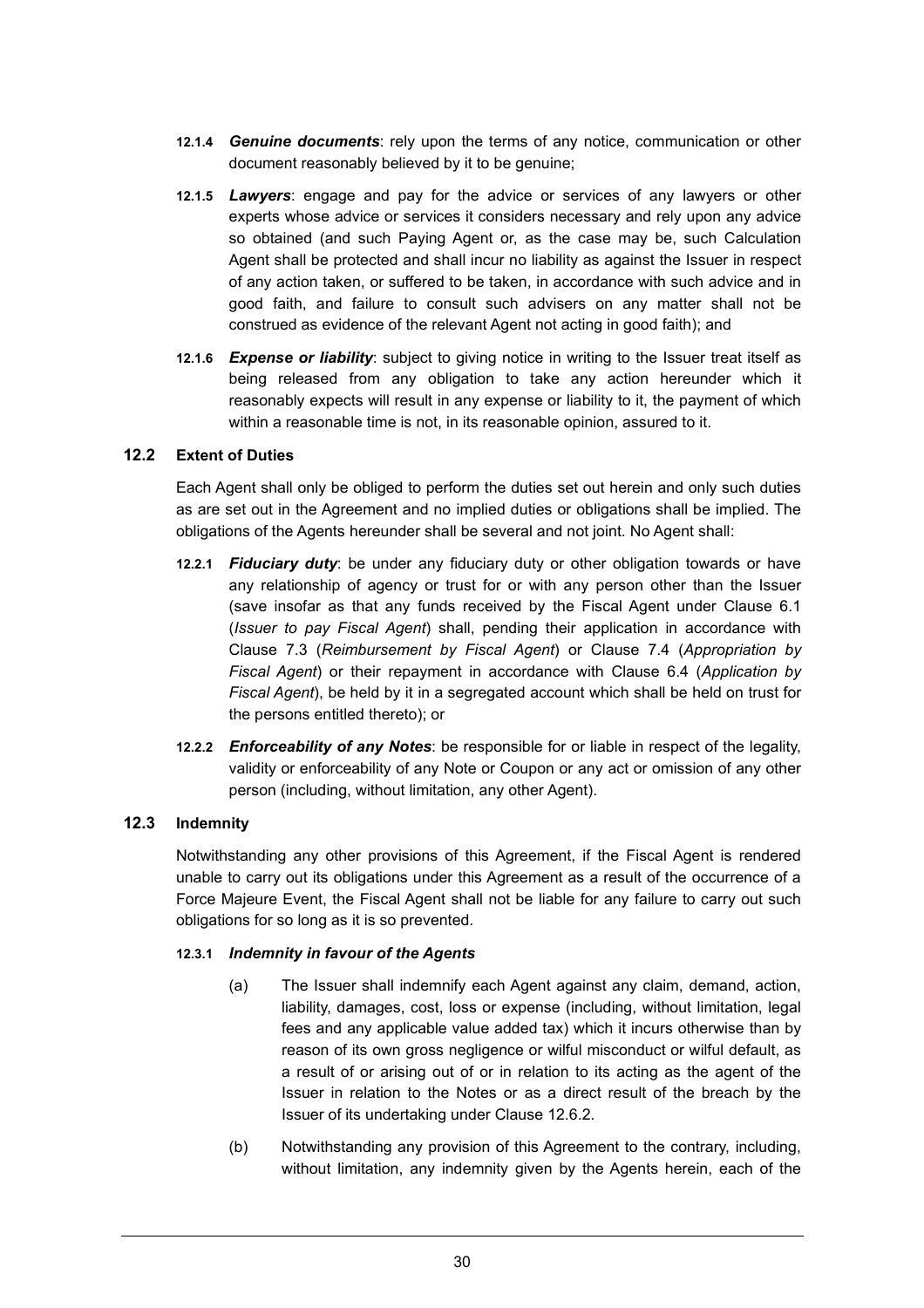Agents shall not in any event be liable for the following direct losses: loss of profits, loss of contracts or loss of goodwill.

(c) The indemnity contained in this sub-clause 12.3.1 shall survive termination or expiry of this Agreement.

# **12.3.2** *Indemnity in favour of the Issuer*

- (a) Each Paying Agent shall severally indemnify the Issuer against any claim, demand, action, liability, damages, cost, loss or expense (including, without limitation, legal fees and any applicable value added tax) which it incurs (otherwise than by reason of its own gross negligence or wilful misconduct, default or bad faith) as a direct result or arising out of or in relation to the gross negligence or wilful misconduct or wilful default of such Agent or of its officers, directors or employees or as a direct result of the breach by the Agent of its undertaking under Clause 12.6.2. Under no circumstances will the Paying Agents or any Calculation Agent be liable to the Issuer or any other party to this Agreement for any consequential loss or damage (including but not limited to loss of business, goodwill, opportunity or profit) even if advised of the possibility of such loss or damage.
- (b) Notwithstanding any provisions of this Agreement to the contrary, including, without limitation, any indemnity given by the Issuer herein, the Issuer shall not in any event be liable for the following direct losses: loss of profit, loss of contracts or loss of goodwill.
- (c) The indemnity contained in this sub-clause 12.3.2 shall survive termination or expiry of this Agreement.

## **12.4 Confidentiality and Data Protection**

Each Agent and the Issuer undertakes to respect and protect the confidentiality of all information acquired as a result of or pursuant to this Agreement and will not, without the other Party's prior written consent, disclose any such information to a third party, unless it is required to do so by any applicable law or regulation or is specifically authorised to do so hereunder or by any separate agreement, especially where the provision of such information is the object or part of the service to be provided by the Agent.

## **12.5 Subcontracting and transfer of data**

The Issuer authorizes:

(a) the Agent to subcontract, under the Agent's responsibility and in compliance with applicable laws and regulations, the provision of the services (in whole or in part) required to be performed by the Agent under this Agreement to the Agent's group entities or to third parties (such as to a correspondent or any other person providing the relevant service to the Agent). The Issuer has been informed of the International Operating Model. The Issuer will be electronically notified by the Paying Agent of any change to the International Operating Model, including new subcontracting of services required to be performed by the Agent under this Agreement which shall – in accordance with the above provisions of this Clause 12.5(a) – remain under the Agent's responsibility. Unless the Paying Agent receives written refusal from the Issuer within 30 (thirty) calendar days following the notification by the Paying Agent of any change to the International Operating Model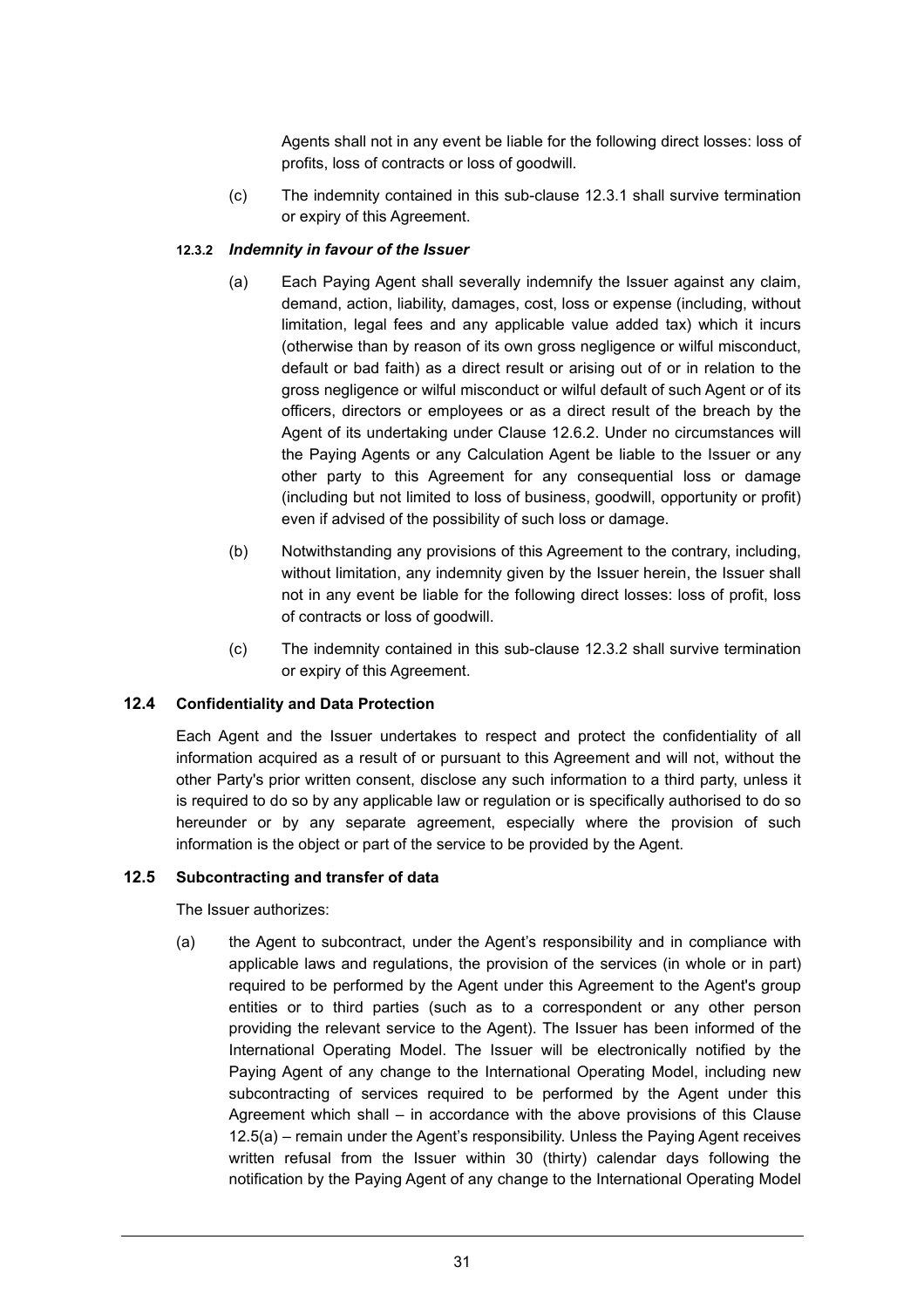or, as the case may be, any new subcontracting of services by the Agent, the Issuer will be deemed to have given its consent thereto, without prejudice to the Agent's responsibility for services required to be performed by it under this Agreement and provided that the Agent remains fully responsible for the compliance with obligations applicable to it by virtue of the laws and regulations;

- (b) the transfer of data, under the Agent's responsibility, to the Agent's group entities or to third parties (such as to a correspondent, or any other person providing the relevant services to the Agent) if and to the extent such transmission is strictly required  $(x)$  to allow the Agent to provide its services to the Issuer or  $(y)$  to satisfy legal obligations the Agent or the recipient of the data is subject to, in which case the Agent shall to the extent permitted by applicable law inform the Issuer of that legal obligation before transferring any such data. The Agent assumes the responsibility for any such transfer and shall ensure that any group entity or third parties to whom data is transferred treat any transferred data as confidential and are subject to confidentiality undertakings or professional or statutory obligations of confidentiality; and
- (c) the transfer of data to the Agent's group entities as necessary to establish and monitor the risk profile and supervise global exposure of the Agent to the Issuer. Data include information in relation to the identity of the Issuer (i.e. name, address details, contact persons and related details), its articles of incorporation and the Base Prospectus.

## **12.6 Personal Data Protection**

Capitalised terms used in this Clause 12.6 but not otherwise defined in this Agreement, have the meanings assigned to them in the Regulation (EU) 2016/679 of 27 April 2016 on the protection of natural persons with regard to the processing of personal data and on the free movement of such data, and repealing Directive 95/46/EC ("**GDPR**"). "**EU Data Protection Law**" shall mean the GDPR as well as all related EEA member states' laws and regulations.

**12.6.1** (A) For, in particular, but without limitation,the performance of its duties under this Agreement, execution of instructions delivered to it in accordance with this Agreement, mandatory regulatory purposes, sanctions screening purposes, security purposes and business continuity purposes, the Agent may from time to time process Personal Data of staff, officers and directors, including permanent, fixed term or part-time staff ("**Personnel**") of the Issuer whose Personal Data is communicated by the Issuer to the Agent for such purpose ("**Personnel**") and of shareholders and beneficial owners of the Issuer. For this purpose, the Agent is acting as Data Controller pursuant to GDPR. (B) For the performance of its obligations under this Agreement, the delivery of instructions to the Agent hereunder, mandatory regulatory purposes, sanctions screening purposes, security purposes and business continuity purposes, the Issuer may from time to time process Personal Data of staff, officers and directors, including permanent, fixed term or part-time staff of the Agent whose Personal Data is communicated by the Agent to the Issuer for such purpose ("**Personnel**"), and of shareholders and beneficial owners of the Agent. For this purpose, the Issuer is acting as Data Controller pursuant to GDPR.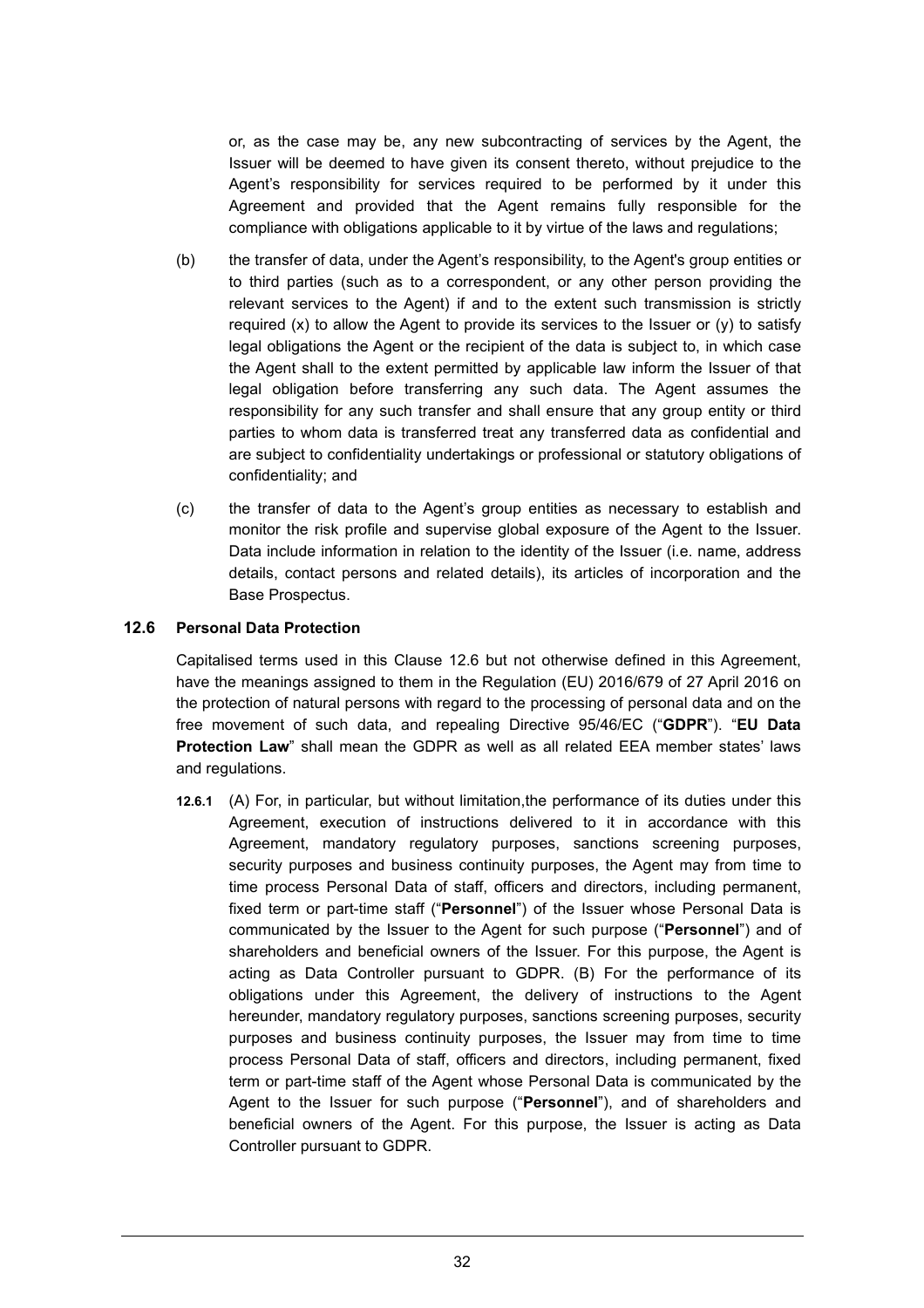Each of the Issuer and the Agent confirms that it has implemented appropriate technical and organisational measures to ensure and to be able to demonstrate any processing of Personal Data of Personnel is performed in accordance with the EU Data Protection Laws.

**12.6.2** Each of the Issuer and the Agent shall bring to the attention of such Personnel, or (when such Personnel are not directly employed by the Issuer or, as the case may be, the Agent) shall use all reasonable endeavours that such Personnel are made aware of, the other Party's corporate website containing its data protection notice. Each of the Issuer and the Agent acknowledges and accepts that the other Party will process Personnel's Personal Data for those purposes set out in Clause 12.6.1 and as set out in the data protection notice, as amended from time to time.

Where the Issuer or, as the case may be, the Agent processes Personal Data relating to the other Party's Personnel, the Issuer or, as the case may be, the Agent must use such Personnel's Personal Data solely for the implementation of its rights and obligations under this Agreement and in compliance with EU Data Protection Law.

**12.6.3** Notwithstanding Clauses 12.6.1 to 12.6.2 above, there may be cases (i.e. including, but not limited to, corporate actions in relation to the Notes of the Issuer and any other action pursuant to the Terms and Conditions/the Base Prospectus and/or the agreements entered into in connection with the Programme in relation to the handling of the Notes upon request of a noteholder) involving a disclosure of identities of the noteholders where the Agent is requested to process Personal Data on behalf of the Issuer (the "**Personal Data Processing Event**"). For such purpose, the Issuer will act as Data Controller and the Agent as Data Processor.

The Issuer is made aware that, prior to any such processing of Personal Data by the Agent on behalf of the Issuer, the Issuer as Data Controller and the Agent as Data Processor are required to enter into a separate data processing agreement in accordance with Article 28 of the GDPR, in order to cover their respective obligations in the EU Data Protection Law framework. Should the Issuer and the Agent not be able to enter into such separate data processing agreement before the occurrence of the Personal Data Processing Event, the Agent will not be able to provide its services to the Issuer with respect to the Personal Data Processing Event.

## **12.7 Waiver of rights**

No failure or delay of the Issuer or any Paying Agent in exercising any right or remedy under this Agreement shall constitute a waiver of that right. Any waiver of any right will be limited to the specific instance. The exclusion or omission of any provision or term from this Agreement shall not be deemed to be a waiver of any right or remedy the Issuer or any Paying Agent may have under applicable law.

## **12.8 Agents as Noteholders**

The Agents, their officers, directors, employees or controlling persons may become the owner of, or acquire any interest in, the Notes with the same rights that it or he would have if the Agent concerned were not appointed under this Agreement, and may engage or be interested in any financial or other transaction with the Issuer and/or any of its affiliates and may act, as depository, trustee or agent for, any committee or body of Noteholders or the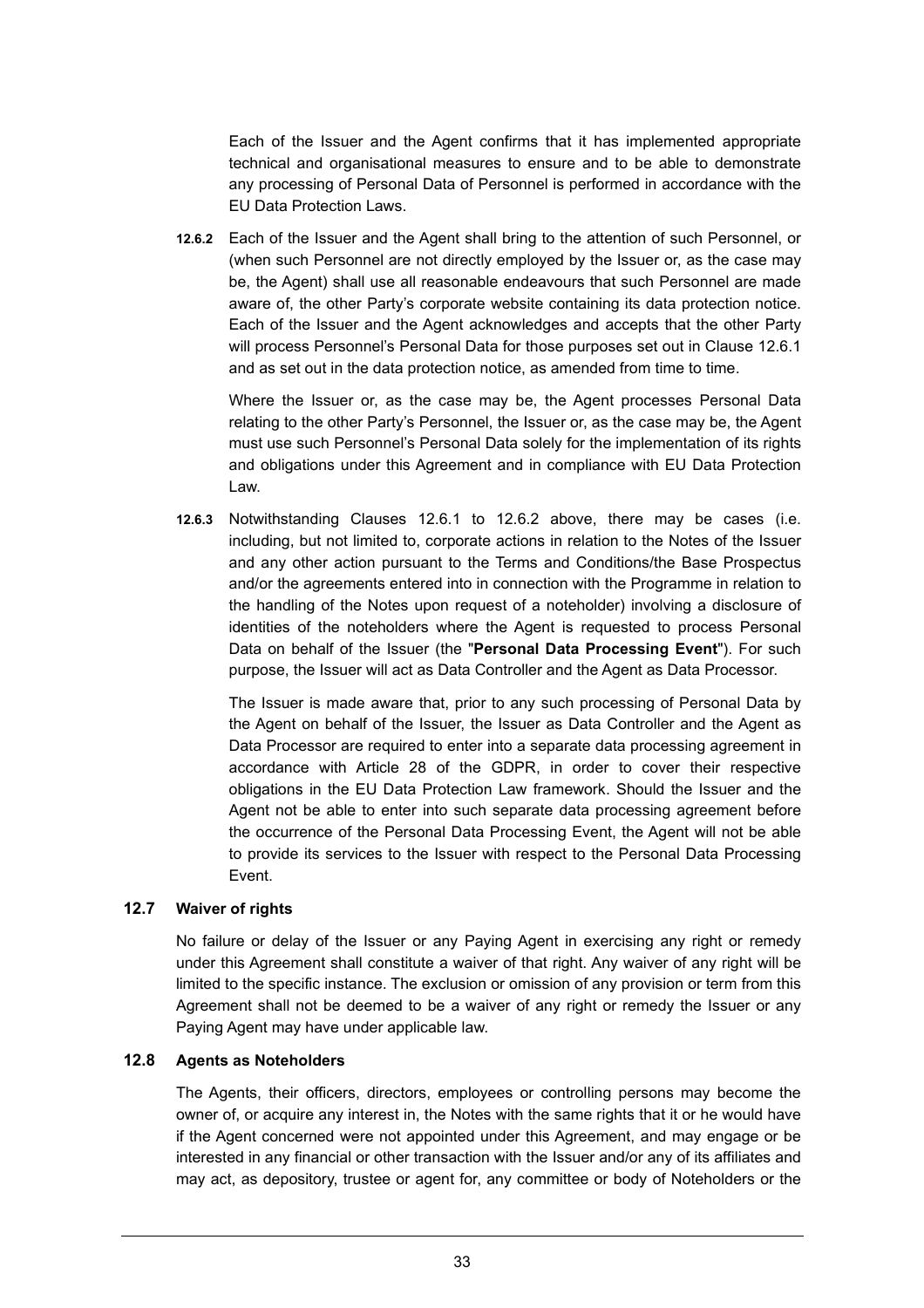holders of other obligations of or shares in the Issuer, as freely as if the Agent were not appointed under this Agreement.

## **13 CHANGES IN AGENTS**

#### **13.1 Resignation**

Any Agent may resign its appointment as the agent of the Issuer hereunder and/or in relation to any Series of Notes upon the expiration of not less than 30 days' notice to that effect by such Agent to the Issuer (with a copy, in the case of a Paying Agent or Calculation Agent other than the Fiscal Agent, to the Fiscal Agent) **provided**, **however**, **that**:

- **13.1.1** *Payment date*: if in relation to any Series of Notes any such resignation which would otherwise take effect less than 30 days before or after the maturity date or other date for redemption of such Series or any interest or other payment date in relation to any such Series it shall not take effect, in relation to such Series only, until the thirtieth day following such date; and
- **13.1.2** *Successors*: in respect of any Series of Notes, in the case of the Fiscal Agent, the Calculation Agent or the Required Paying Agent, such resignation shall not be effective until a successor thereto has been appointed by the Issuer as its agent in relation to such Series of Notes or in accordance with Clause 13.5 (*Agents may appoint successors*) and notice of such appointment has been given in accordance with the Conditions.

## **13.2 Revocation**

The Issuer may revoke its appointment of any Agent as its agent hereunder and/or in relation to any Series of Notes by not less than thirty days' notice to that effect to such Agent (with a copy, in the case of a Paying Agent or Calculation Agent other than the Fiscal Agent) **provided**, **however**, **that** in respect of any Series of Notes, in the case of the Fiscal Agent, the Calculation Agent or any Required Paying Agent, such revocation shall not be effective until a successor thereto has been appointed by the Issuer as its agent in relation to such Series of Notes and notice of such appointment has been given in accordance with the Conditions.

#### **13.3 Automatic termination**

The appointment of any Agent shall terminate forthwith if:

- **13.3.1** *Incapacity*: such Agent becomes incapable of acting;
- **13.3.2** *Receiver*: a secured party takes possession, or a receiver, manager or other similar officer is appointed, of the whole or any part of the undertaking, assets and revenues of such Agent;
- **13.3.3** *Insolvency*: such Agent admits in writing its insolvency or inability to pay its debts as they fall due;
- **13.3.4** *Liquidator*: an administrator or liquidator of such Agent or the whole or any part of the undertaking, assets and revenues of such Agent is appointed (or application for any such appointment is made);
- **13.3.5** *Composition*: such Agent takes any action for a readjustment or deferment of any of its obligations or makes a general assignment or an arrangement or composition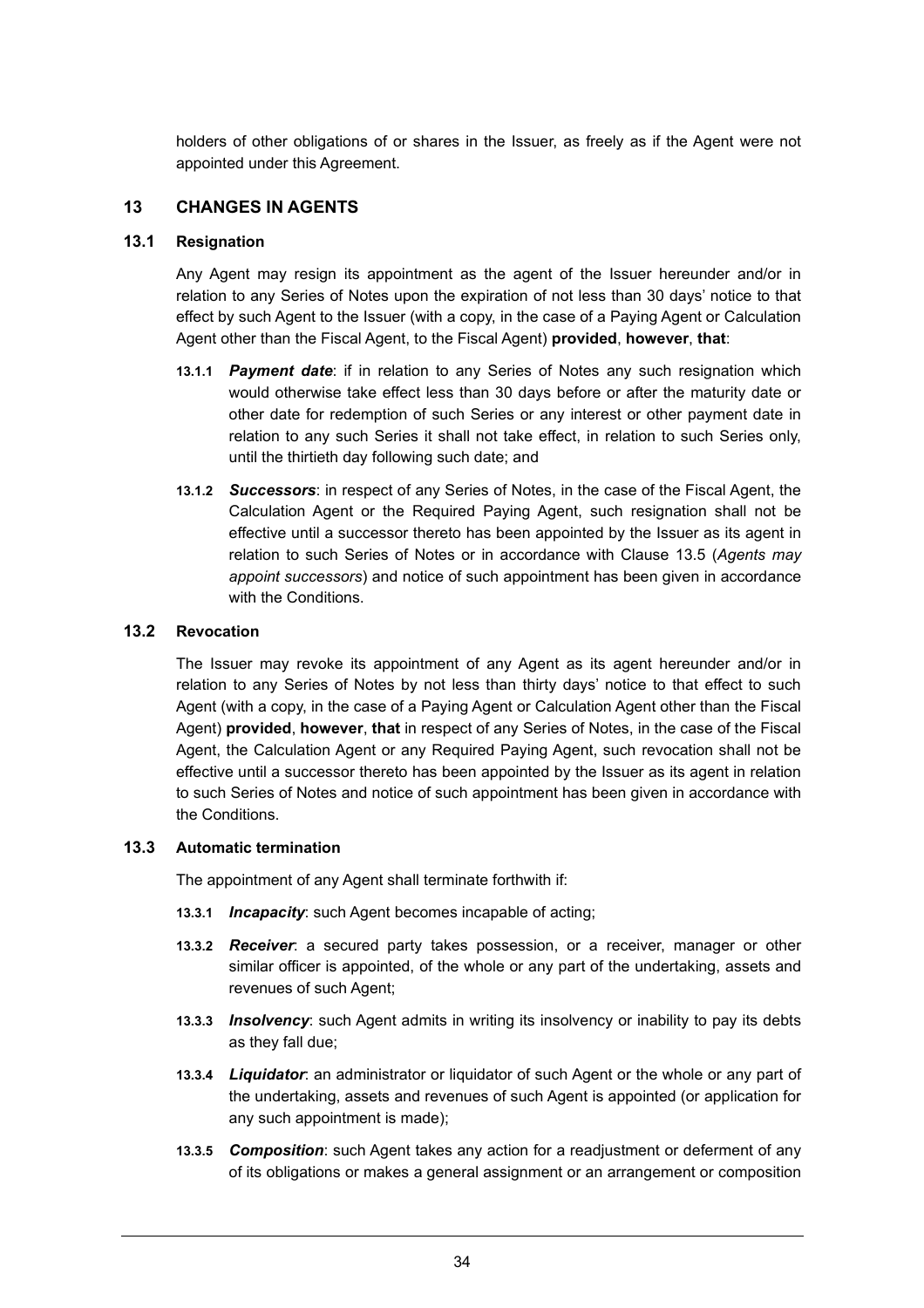with or for the benefit of its creditors or declares a moratorium in respect of any of its indebtedness;

- **13.3.6** *Winding-up*: an order is made or an effective resolution is passed for the windingup of such Agent; or
- **13.3.7** *Analogous event*: any event occurs which has an analogous effect to any of the foregoing.

If the appointment of the Fiscal Agent, Calculation Agent or any Required Paying Agent is terminated in accordance with this Clause 13.3, the Issuer shall forthwith appoint a successor in accordance with Clause 13.4 (*Additional and successor agents*).

## **13.4 Additional and successor agents**

The Issuer may appoint a successor fiscal agent or calculation agent and additional or successor paying agents and shall forthwith give notice of any such appointment to the continuing Agents and the Noteholders, whereupon the Issuer, the continuing Agents, and the additional or successor fiscal agent, calculation agent or paying agent shall acquire and become subject to the same rights and obligations between themselves as if they had entered into an agreement in the form *mutatis mutandis* of this Agreement.

#### **13.5 Agents may appoint successors**

If the Fiscal Agent, Calculation Agent or any Required Paying Agent gives notice of its resignation in accordance with Clause 13.1 (*Resignation*) and by the tenth day before the expiry of such notice a successor has not been duly appointed in accordance with Clause 13.4 (*Additional and successor agents*), the Fiscal Agent or (as the case may be) Calculation Agent or Required Paying Agent may itself, following such consultation with the Issuer as is practicable in the circumstances, appoint as its successor any reputable and experienced financial institution and give notice of such appointment to the Issuer, the remaining Agents and the Noteholders, whereupon the Issuer, the remaining Agents and such successor shall acquire and become subject to the same rights and obligations between themselves as if they had entered into an agreement in the form *mutatis mutandis* of this Agreement.

## **13.6 Release**

Upon any resignation or revocation taking effect under Clause 13.1 (*Resignation*) or 13.2 (*Revocation*) or any termination taking effect under Clause 13.3 (*Automatic termination*), the relevant Agent shall:

- **13.6.1** *Discharge*: be released and discharged from its obligations under this Agreement (save that it shall remain entitled to the benefit of and subject to Clause 11.3 (*Taxes*), Clause 12 (*Terms of Appointment*) and Clause 13 (*Changes in Agents*));
- **13.6.2** *Fiscal Agent's records*: in the case of the Fiscal Agent, deliver to the Issuer and to its successor a copy, certified as true and up-to-date by an officer or authorised signatory of the Fiscal Agent, of the records maintained by it in accordance with Clause 8.1 (*Records*);
- **13.6.3** *Calculation Agent's records*: in the case of any Calculation Agent, deliver to the Issuer and its successor a copy, certified as true and up-to-date by an officer or authorised signatory of such Calculation Agent, of the records maintained by it in accordance with Clause 10 (*Appointment and Duties of the Calculation Agent*); and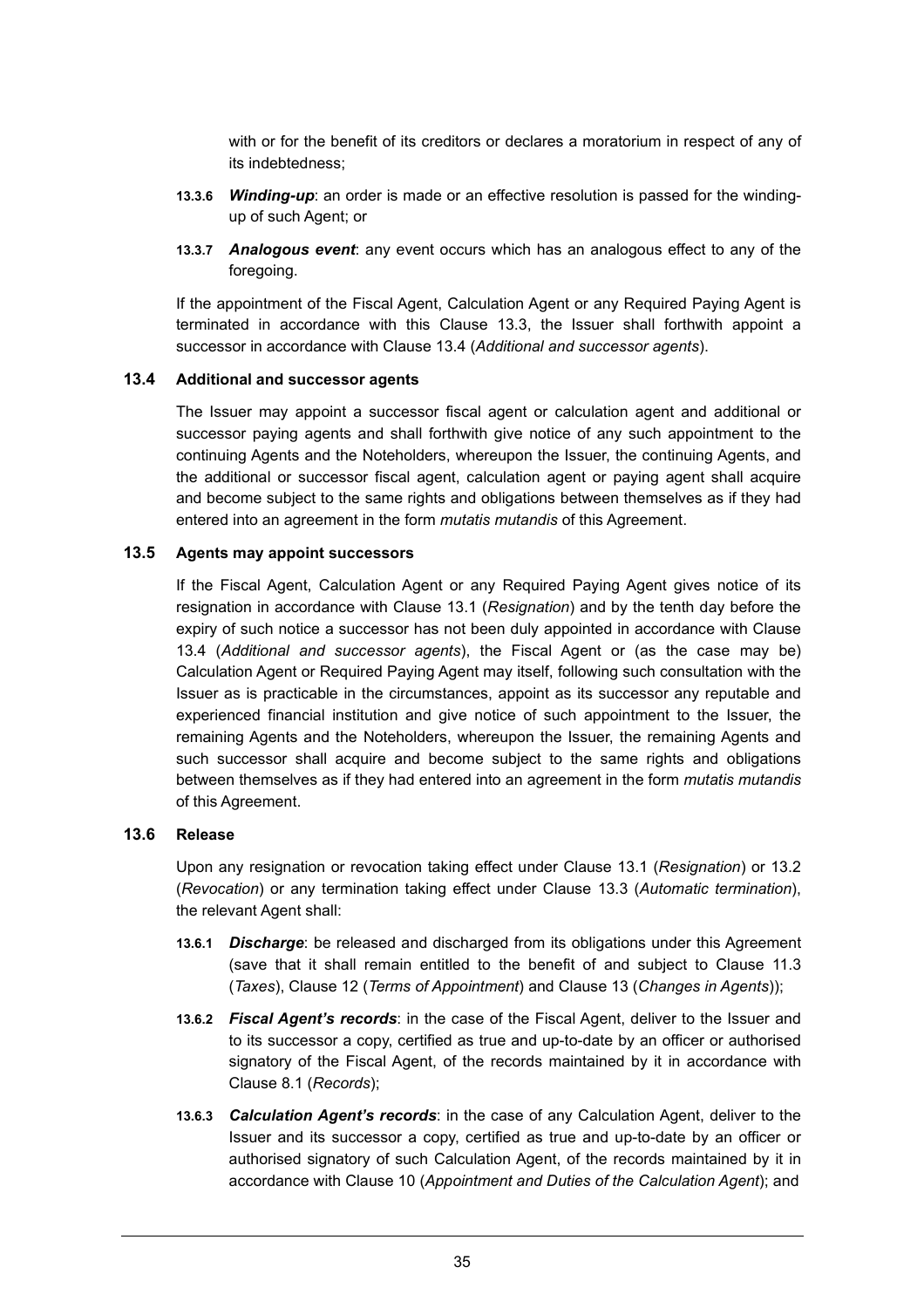**13.6.4** *Moneys and papers*: forthwith (upon payment to it of any amount due to it in accordance with Clause 11 (*Fees and Expenses*) or sub-clause 12.3.1 (*Indemnity - Indemnity in favour of the Agents*)) transfer all moneys and papers (including any unissued Notes held by it hereunder and any documents held by it pursuant to Clause 8.8 (*Documents available for inspection and/or collection*)) to its successor and, upon appropriate notice, provide reasonable assistance to its successor for the discharge of its duties and responsibilities hereunder.

## **13.7 Merger**

Any legal entity (i) into which the Agent may be merged or converted or any legal entity with which the Agent may be consolidated, (ii) to which the business of the Agent is transferred, (iii) to which the Agent agrees to transfer its respective rights and obligations hereunder in the context of any such merger, conversion, consolidation or business transfer, or (iv) which results from any merger, conversion, consolidation or business transfer to which the Agent shall be a party shall, to the extent permitted by applicable law, be the successor Agent under this Agreement without any further formality, and after the effective date of such merger, conversion, consolidation or, as the case may be, business transfer, all references in this Agreement to the Agent shall be deemed to be references to such legal entity who shall succeed such Agent and such successor shall acquire and become subject to the same rights and obligations under this Agreement as such Agent as if the successor had entered into this Agreement on the date hereof.

Notice of any such merger, conversion, consolidation or business transfer shall forthwith be given by the Agent to the Issuer.

## **13.8 Changes in Specified Offices**

If any Agent decides to change its Specified Office (which may only be effected within the same jurisdiction unless the prior written approval of the Issuer has been obtained), it shall give notice to the Issuer (with a copy to the other Agents) of the address of the new Specified Office stating the date on which such change is to take effect, which date shall be not less than 30 days after the date of such notice. The Issuer shall at its own expense not less than 14 days prior to the date on which such change is to take effect (unless the appointment of the relevant Agent is to terminate pursuant to any of the foregoing provisions of this Clause 13 on or prior to the date of such change) give notice thereof to the Noteholders.

## **14 NOTICES**

#### **14.1 Addresses for Notices**

All notices and communications hereunder shall be made in writing (by letter, email or fax), shall be effective upon receipt by the addressee and shall be sent as follows:

**14.1.1** if to Assicurazioni Generali to it at:

Address: Piazza Duca degli Abruzzi 2 34123 Trieste Italy

Email: Tommaso.Cagnato@Generali.com; luca.vascotto@generali.com;; debt&financing@generali.com

Attention: Tommaso Cagnato, Luca Vascotto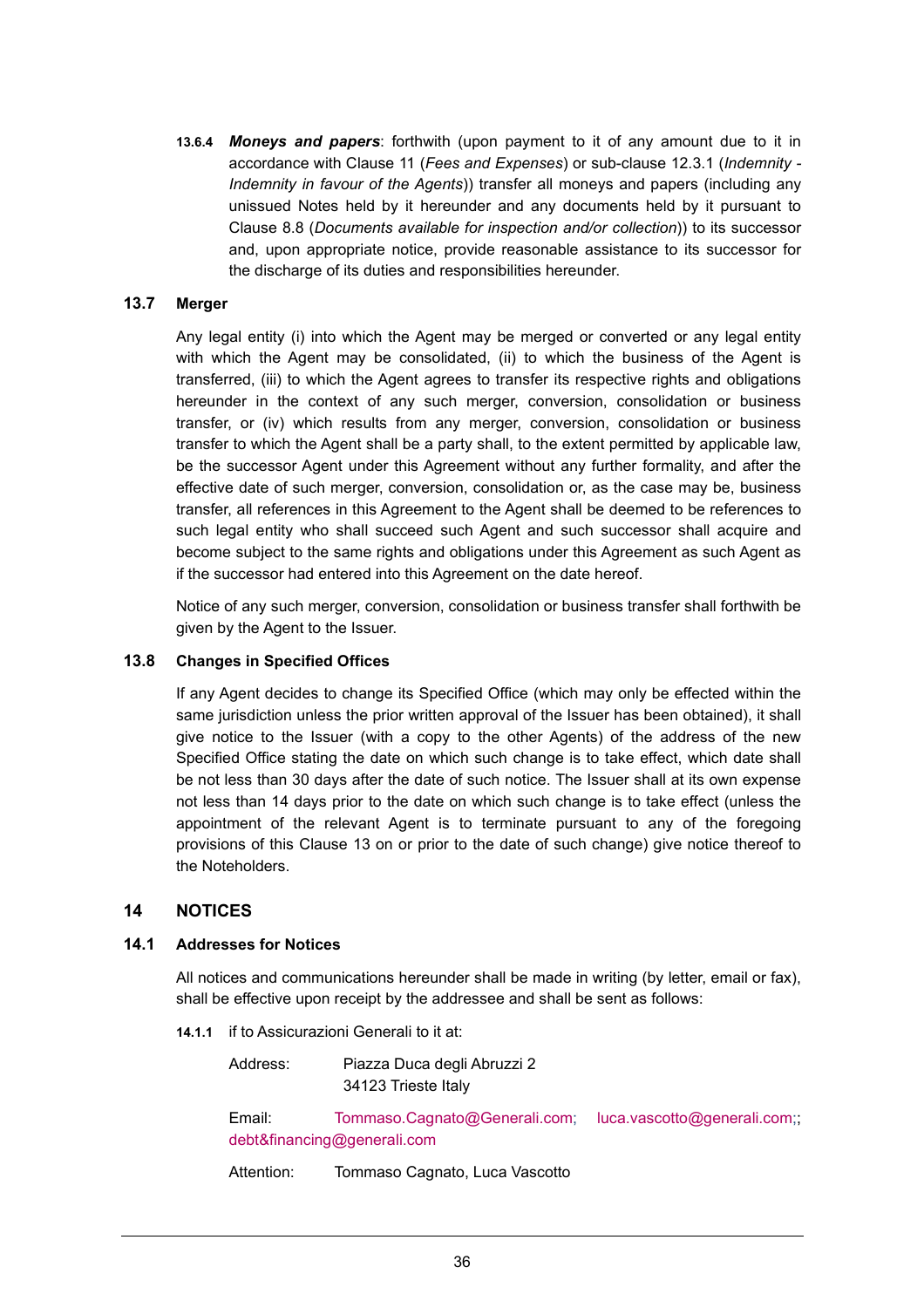**14.1.2** if to the Fiscal Agent or a Paying Agent to it at the address or fax number specified against its name in Schedule 2 (*The Specified Offices of the Agents*)

or, in any case, to such other address or fax number or for the attention of such other person or department as the addressee has by prior notice to the sender specified for the purpose.

## **14.2 Effectiveness**

Every notice or communication sent in accordance with Clause 14.1 (*Addresses for Notices*) shall be effective, if sent by letter, email or fax, upon receipt by the addressee **provided**, **however**, **that** any such notice or communication which would otherwise take effect after 4.00 p.m. on any particular day shall not take effect until 10.00 a.m. on the immediately succeeding business day in the place of the addressee.

Any instruction transmitted by email should be in the form of signed pdf instruction.

The Internet cannot guarantee the integrity and safety of the transferred data nor the delay in which they will be processed. The Fiscal Agent and the Paying Agent shall not therefore be liable for any operational incident and its consequences arising from the use of Internet that could not reasonably have been avoided by the Fiscal Agent or the Paying Agent, unless caused by the gross negligence, wilful misconduct, default or bad faith of the Fiscal Agent or the Paying Agent.

# **15 LAW AND JURISDICTION**

## **15.1 Governing law**

This Agreement and any non-contractual obligations arising out of or in connection with it are governed by Italian law.

## **15.2 Jurisdiction**

The courts of Milan have jurisdiction to settle any dispute (a "**Dispute**"), arising out of or in connection with this Agreement (including a dispute relating to the existence, validity or termination of this Agreement or any non-contractual obligation arising out of or in connection with this Agreement) or the consequences of its nullity.

## **15.3 Appropriate forum**

The parties agree that the courts of Milan are the most appropriate and convenient courts to settle any Dispute and, accordingly, that they will not argue to the contrary.

## **15.4 Rights of the Agents to take proceedings outside the courts of Milan**

Clause 15.2 (*Jurisdiction*) is for the benefit of the Agents only. As a result, nothing in this Clause 15 (*Law and Jurisdiction*) prevents the Agents from taking proceedings relating to a Dispute ("**Proceedings**") in any other courts with jurisdiction. To the extent allowed by law, the Agents may take concurrent Proceedings in any number of jurisdictions.

#### **15.5 Power of Attorney**

If the Issuer is represented by an attorney or attorneys in connection with the signing and/or execution and/or delivery of this Agreement, the Global Notes, Definitive Notes, Coupons, Talons or any agreement or document referred to herein or made pursuant hereto and the relevant power or powers of attorney is or are expressed to be governed by the laws of a particular jurisdiction, it is hereby expressly acknowledged and accepted by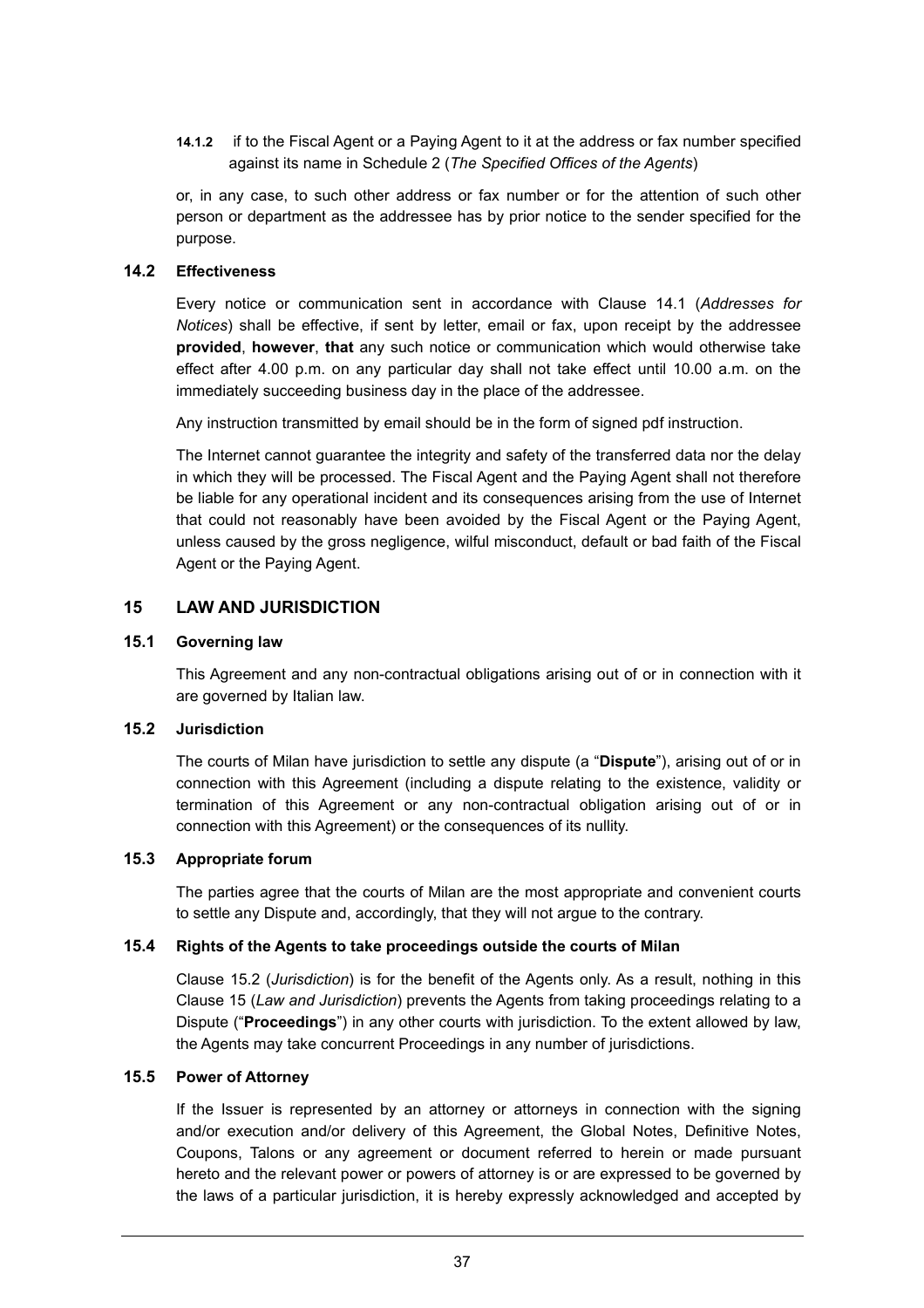the other parties to this Agreement that such laws shall govern the existence and extent of such attorney's or attorneys' authority and the effects of the exercise thereof.

## **16 MODIFICATION**

For the avoidance of doubt, this Agreement may be amended by further agreement among the parties hereto and without the consent of the Noteholders.

# **17 COUNTERPARTS**

This Agreement may be executed in any number of counterparts and by different parties hereto in separate counterparts, each of which when so executed shall be deemed to be an original and all of which when so executed shall constitute one and the same binding agreement between the parties.

**AS WITNESS** the hands of the duly authorised representatives of the parties hereto the day and year first before written.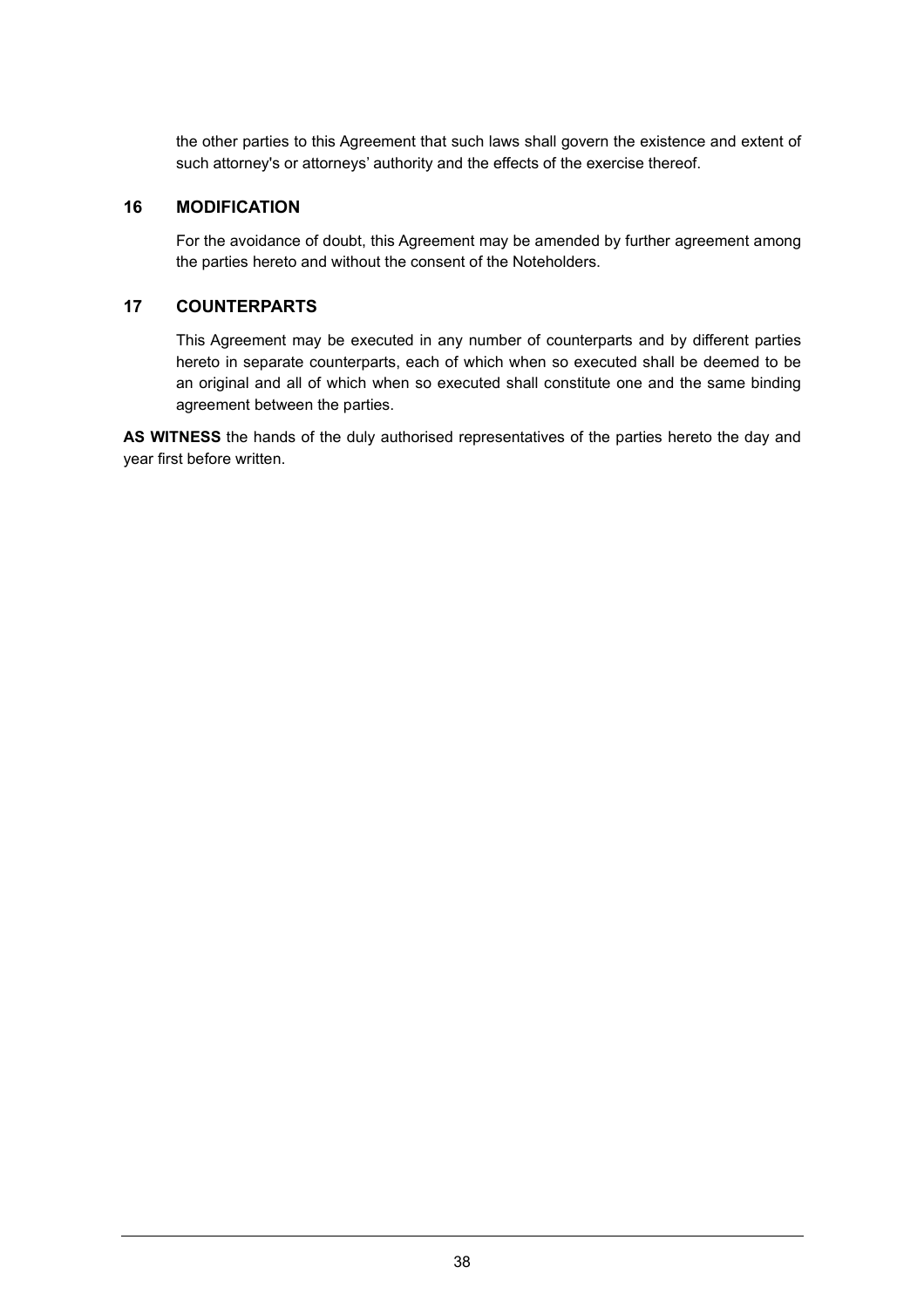## **PROVISIONS FOR MEETINGS OF NOTEHOLDERS**

*The following provisions are subject to compliance with the laws, legislation, rules and regulations of Italy in force and applicable to Assicurazioni Generali from time to time***:** 

#### **1 DEFINITIONS**

In this Agreement and the Conditions, the following expressions have the following meanings:

"**Chairman**" means, in relation to any Meeting, the individual who takes the chair in accordance with paragraph 7 (*Chairman*);

"**Eligible Voter**" means (if the Notes are in definitive form) the holder of the relevant Notes or (if the Notes are represented by a Global Note) the person in whose account with the clearing systems the interest in the relevant Note is held as resulting from the records of the clearing systems at the close of business on the seventh Trading Day prior to the date fixed for the Initial Meeting, or, where applicable, for the Second Meeting or any Further Meeting (as the case may be), or any other term pursuant to any mandatory provisions of Italian law applicable from time to time (including, without limitation, pursuant to Article 83 sexies of the Italian Financial Act), as set out in the Notice of Call;

"**Extraordinary Resolution**" means a resolution passed at a Meeting by the number of Eligible Voters specified in paragraph 8 (*Quorum and majority required to pass Extraordinary Resolutions*) herein;

"**Initial Meeting**" means any Meeting other than a New Meeting;

"**Meeting**" means a meeting of Noteholders (whether originally convened or resumed following an adjournment);

"**New Meeting**" means a meeting convened after adjournment for want of quorum of a previous Meeting;

"**Notes**" means the notes issued by the Issuer under the Programme and pertaining to the same series of Notes;

"**Noteholder**" means any holder of Notes;

"**Noteholders' Representative**" means a person appointed, *inter alia*, to represent the interests of the Noteholders (*rappresentante comune*) by an Extraordinary Resolution or by an order of a competent court at the request of one or more Noteholders or the Issuer, as described in Articles 2415, 2417 and 2418 of the Italian Civil Code;

"**Proxy**" means, in relation to any Meeting, a person appointed to vote under a Voting Instruction other than:

- (a) any such person whose appointment has been revoked and in relation to whom the Fiscal Agent has been notified in writing of such revocation by the time which is 48 hours before the time fixed for such Meeting; or
- (b) any such person appointed to vote at a Meeting which has been adjourned for want of a quorum and who has not been re-appointed to vote at the Meeting when it is resumed; or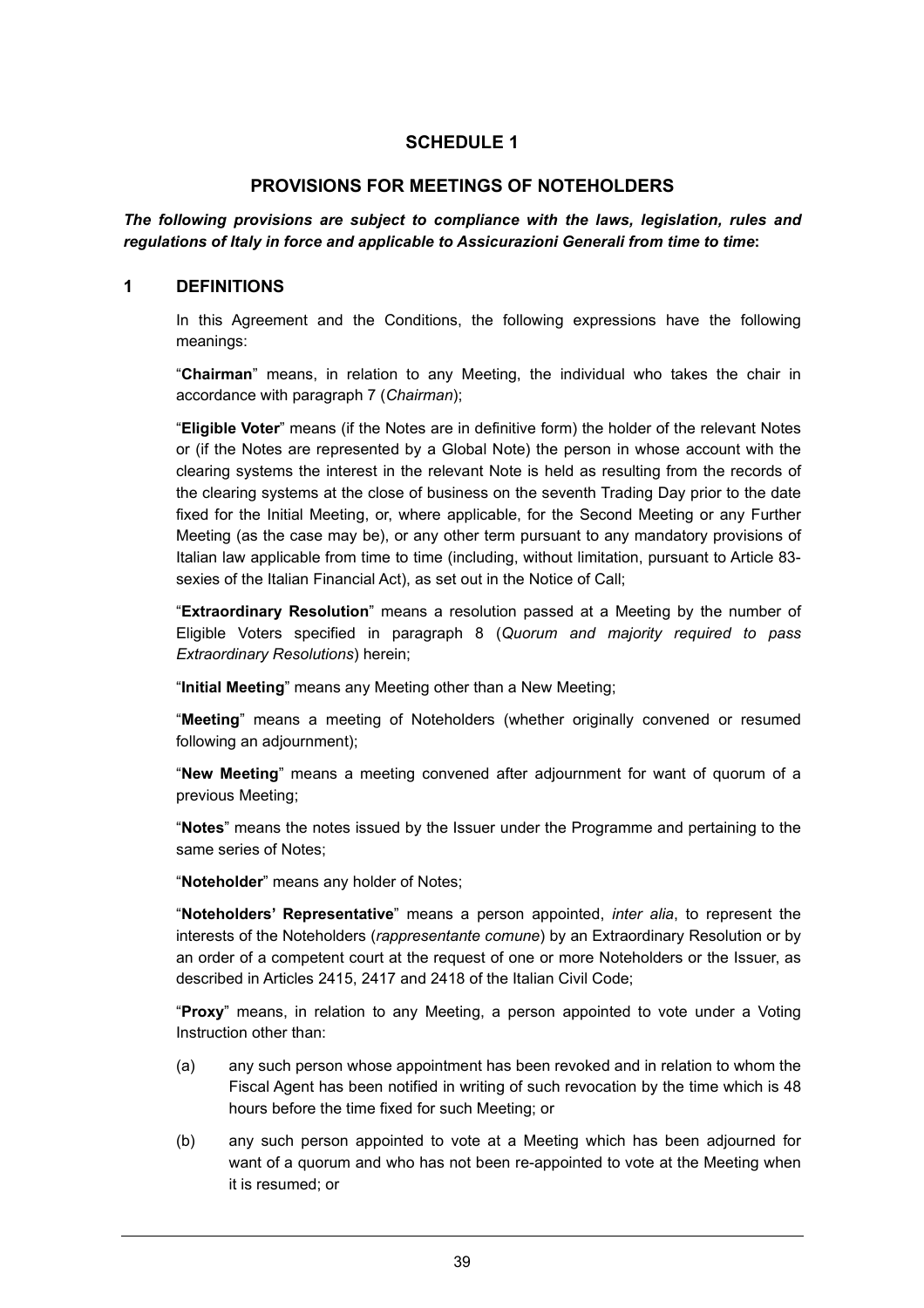- (c) (unless to the extent permitted under applicable Italian law) any such person who is a Director, Statutory Auditor (*sindaco*), employee of the Issuer or any of its Subsidiaries or any such person who is a member of any management or supervisory board of the Issuer or any of its Subsidiaries; or
- (d) any of the Subsidiaries of the Issuer,

**provided**, **however**, **that**, no single Proxy may attend or vote on behalf of more than such number of Noteholders at any Meeting as would exceed the limits specified in Article 2372 of the Italian Civil Code;

"**Notice of Call**" means a notice specifying the date, time and place of the Meeting and any other details as may be required by applicable laws and regulations;

"**Reserved Matter**" means any proposal to amend the Terms and Conditions of the Notes in accordance with Article 2415, paragraph 1 (2) of the Italian Civil Code, including, without limitation, any proposal:

- (a) to change any date fixed for payment of principal or interest in respect of the Notes, to reduce or cancel the amount of principal, or as the case may be, interest payable on any date in respect of the Notes, to reduce the rate or rates of interest in respect of the Notes or to alter the method of calculating the amount of any payment in respect of the Notes on redemption or maturity or the date for any such payment; or
- (b) to effect the exchange or substitution of the Notes for, or the conversion of the Notes into, shares, bonds or other obligations or securities of the Issuer or any other Person or body corporate formed or to be formed; or
- (c) to change the currency in which amounts due in respect of the Notes are payable; or
- (d) to change the quorum requirements relating to Meetings or the majority required to pass an Extraordinary Resolution, provided that a change made to comply with mandatory laws, legislation, rules and regulations of Italy and the Issuer's by-laws applicable to the convening of Meetings, quorums and the majorities required to pass an Extraordinary Resolution and entered into force at any time while the Notes remain outstanding does not constitute a Reserved Matter for the purpose of this definition; or
- (e) to amend this definition;

"**Second Meeting**" means the first New Meeting convened after adjournment of an Initial Meeting;

"**Third Meeting**" means the first new Meeting convened after adjournment of a Second Meeting;

"**Trading Day**" means in relation to any Tranche of Note any day on which the relevant stock exchange where the relevant Notes are traded is open for business;

"**Voting Certificate**" means, in relation to any Meeting, a dated certificate in the English language (together with, if required by applicable Italian law, a translation thereof into Italian) issued either (A) by the relevant accountholder in the relevant clearing system or (B) by a Paying Agent on behalf of the clearing systems on the instructions given to the clearing systems by or on behalf of an Eligible Voter or (C) (if the Notes are in definitive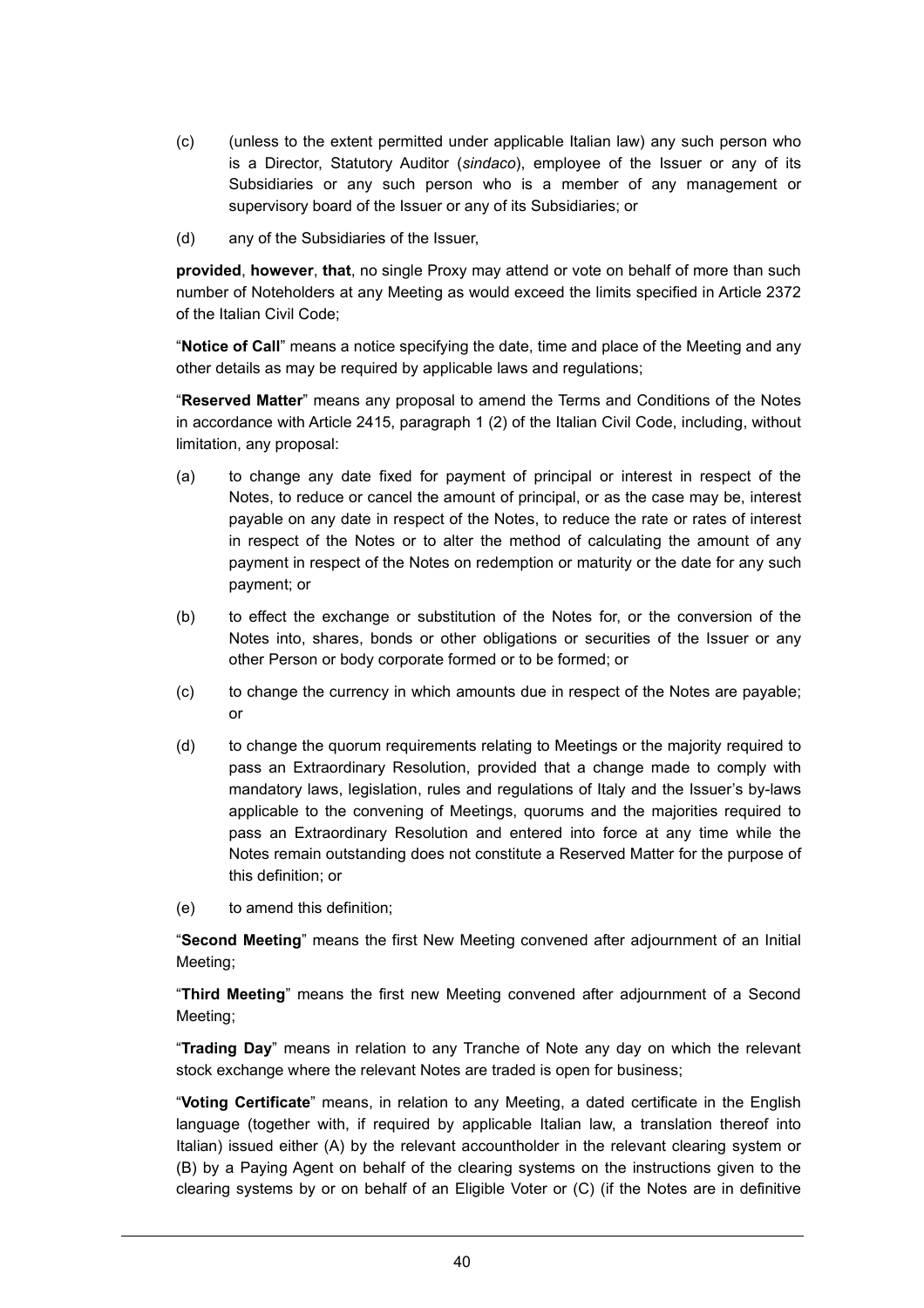form) by a Paying Agent, and stating the name of (and document of identification to be provided by) the Eligible Voter and in which it is stated that the person identified therein as Eligible Voter is entitled to attend and vote at the Meeting;

"**Voting Instruction**" means, in relation to any Meeting, a document in the English language issued by a Paying Agent in respect of any Eligible Voter:

- (a) certifying that the Eligible Voter or the Proxy a duly authorised person on its behalf has instructed the relevant Paying Agent that the votes attributable to such Notes are to be cast in a particular way on each resolutions to be put to the Meeting;
- (b) listing the total number and (if in definitive form) the certificate numbers of the Notes, distinguishing for each resolution between those in respect of which instructions have been given to vote for, or against, the resolution; and
- (c) authorising the Proxy to vote in respect of the Notes in accordance with such instructions;

"**24 hours**" means a period of 24 hours including all or part of a day upon which banks are open for business in both the places where the relevant Meeting is to be held and in each of the places where the Paying Agents have their Specified Offices (disregarding for this purpose the day upon which such Meeting is to be held) and such period shall be extended by one period or, to the extent necessary, more periods of 24 hours until there is included as aforesaid all or part of a day upon which banks are open for business as aforesaid; and

"**48 hours**" means 2 consecutive periods of 24 hours.

## **2 ISSUE OF VOTING CERTIFICATES AND VOTING INSTRUCTIONS**

Any Eligible Voter may obtain a Voting Certificate from any Paying Agent or require any Paying Agent to issue a Voting Instruction (i) not later than 48 hours before the date fixed for the relevant Meeting or (ii) not later than any different period before the date fixed for the relevant Meeting, which may be set forth under any applicable law (including, without limitation, any applicable provision of the Italian Financial Act) by depositing such Note with the Fiscal Agent (if the Notes are in definitive form) or by making appropriate arrangements with the clearing systems in accordance with their internal procedures (if the Notes are represented by Global Notes).

So long as a Voting Certificate or Voting Instruction is valid, the bearer thereof (in the case of a Voting Certificate) or any Proxy named therein (in the case of a Voting Instruction) shall be deemed to be the holder of the Notes to which it relates for all purposes in connection with the Meeting. A Voting Certificate and a Voting Instruction cannot be outstanding simultaneously in respect of the same Note.

## **3 VALIDITY OF VOTING INSTRUCTIONS**

Any Voting Certificates and Voting Instructions shall be valid if deposited at the specified office of the Fiscal Agent or at some other place approved by the Fiscal Agent, at least 48 hours before the time fixed for the relevant Meeting or the Chairman decides otherwise before the Meeting proceeds to business.

Notwithstanding the above, any Voting Certificates and Voting Instructions shall be valid if notified to the Issuer 48 hours before the date fixed for the relevant Meeting or at any time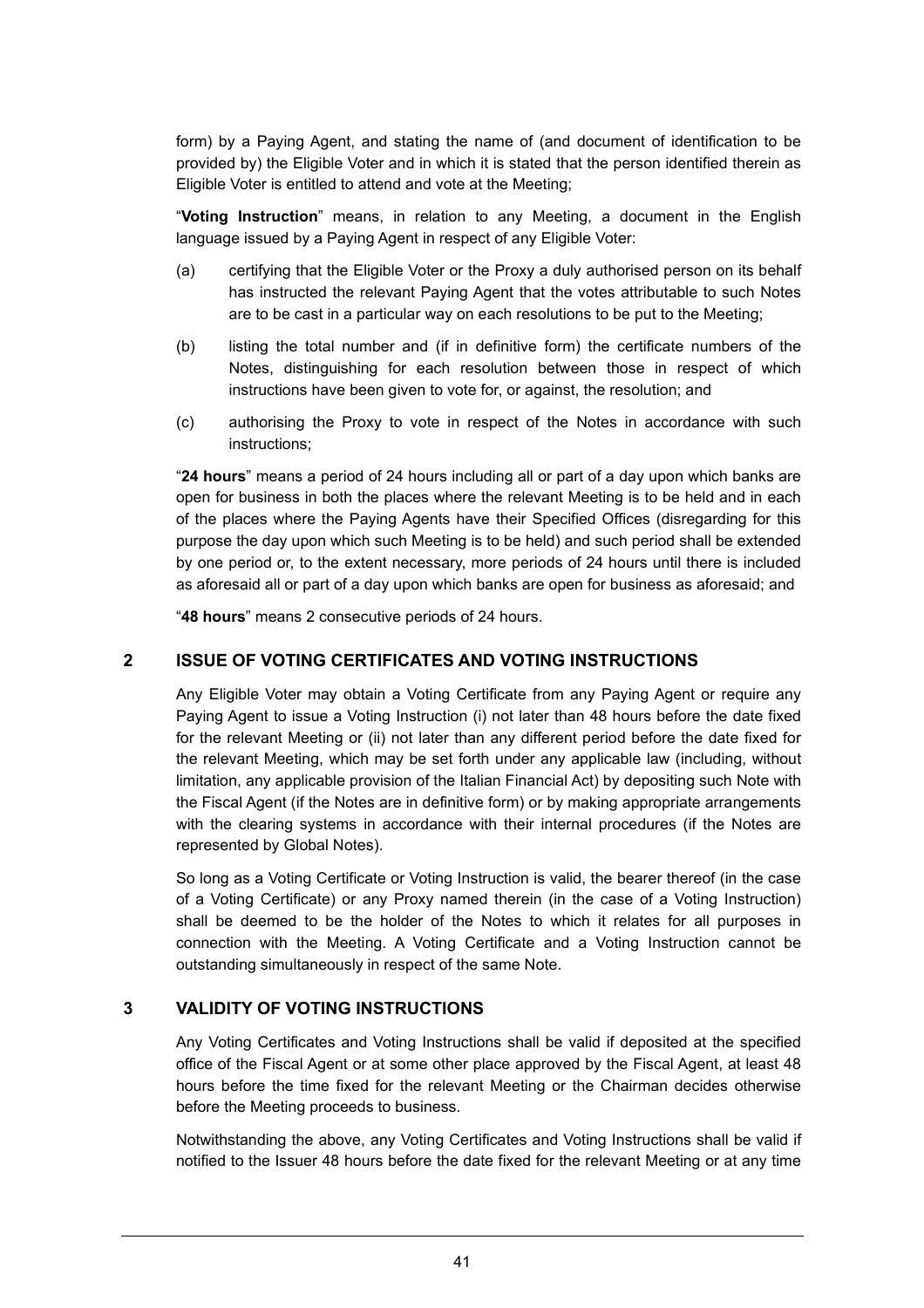before the Meeting considered acceptable by the Issuer, the Clearing Systems and the Paying Agent.

If the Fiscal Agent requires, a notarised copy of each Voting Instruction and of each Voting Certificate and satisfactory proof of the identity of each Proxy named in the Voting Instruction shall be produced at the Meeting, but the Fiscal Agent shall not be obliged to investigate the validity of any Voting Instruction or of any Voting Certificate or the authority of any Proxy.

# **4 CONVENING OF MEETING**

The Issuer or the Noteholders' Representative may convene a Meeting at any time and shall be obliged to do so upon the request in writing of Noteholders holding not less than one twentieth of the aggregate principal amount of the outstanding Notes.

## **5 NOTICE**

At least 30 days' notice to Noteholders (exclusive of the day on which the notice is given and of the day on which the relevant Meeting is to be held) specifying the date, time and place of the Meeting shall be given to the Noteholders and the Paying Agents (with a copy to the Issuer). The notice shall set out the full text of any resolutions to be proposed and shall state that the Notes may be deposited with, or to the order of, any Paying Agent for the purpose of obtaining Voting Certificates or appointing Proxies. The first resolution to be proposed to the Noteholders at any Meeting shall be a proposal, if required by the Issuer, to authorise the financial advisers of the Issuer and the legal counsel to the Issuer to attend and speak at any such Meeting. The notice may also specify the date of a Second Meeting or a Third Meeting. All Notices to Noteholders under this Schedule 1 (*Provisions of Meetings of Noteholders*) shall be published in accordance with Condition 17 (*Notices*) of the Senior Conditions or Condition 19 (*Notices*) of the Tier 2 Conditions and the Tier 3 Conditions, as the case may be, and shall also (to the extent required by applicable Italian law or by the Issuer's By-laws) be published in the *Gazzetta Ufficiale* of the Republic of Italy or in at least one daily newspaper specified in the By-laws of the Issuer or by any other means provided from time to time by applicable laws and regulations. The notice shall be drawn up in accordance with the provisions of Article 125-*bis* of the Italian Financial Act and any other applicable laws and regulations and, when the Notes are represented by a Global Note, shall include, amongst others, a statement specifying that those proving to be holders of Notes only after the seventh Trading Day (or such other term pursuant to applicable provisions of Italian law as set out in the Notice of Call) prior to the date fixed for the Initial Meeting (or for the Single Call Meeting (as defined below) if provided for by the Issuer's by-laws) shall not have the right to attend and vote at the relevant meeting pursuant to applicable provisions.

## **6 CHAIRMAN**

The Chairman (who may, but need not, be a Noteholder) shall be:

- (a) the Chairman of the Board of Directors of the Issuer or such other person as the by-laws of the Issuer may specify from time to time;
- (b) in default, a person elected by one or more Voters holding or representing more than one half of the aggregate principal amount of the Notes represented at the Meeting; or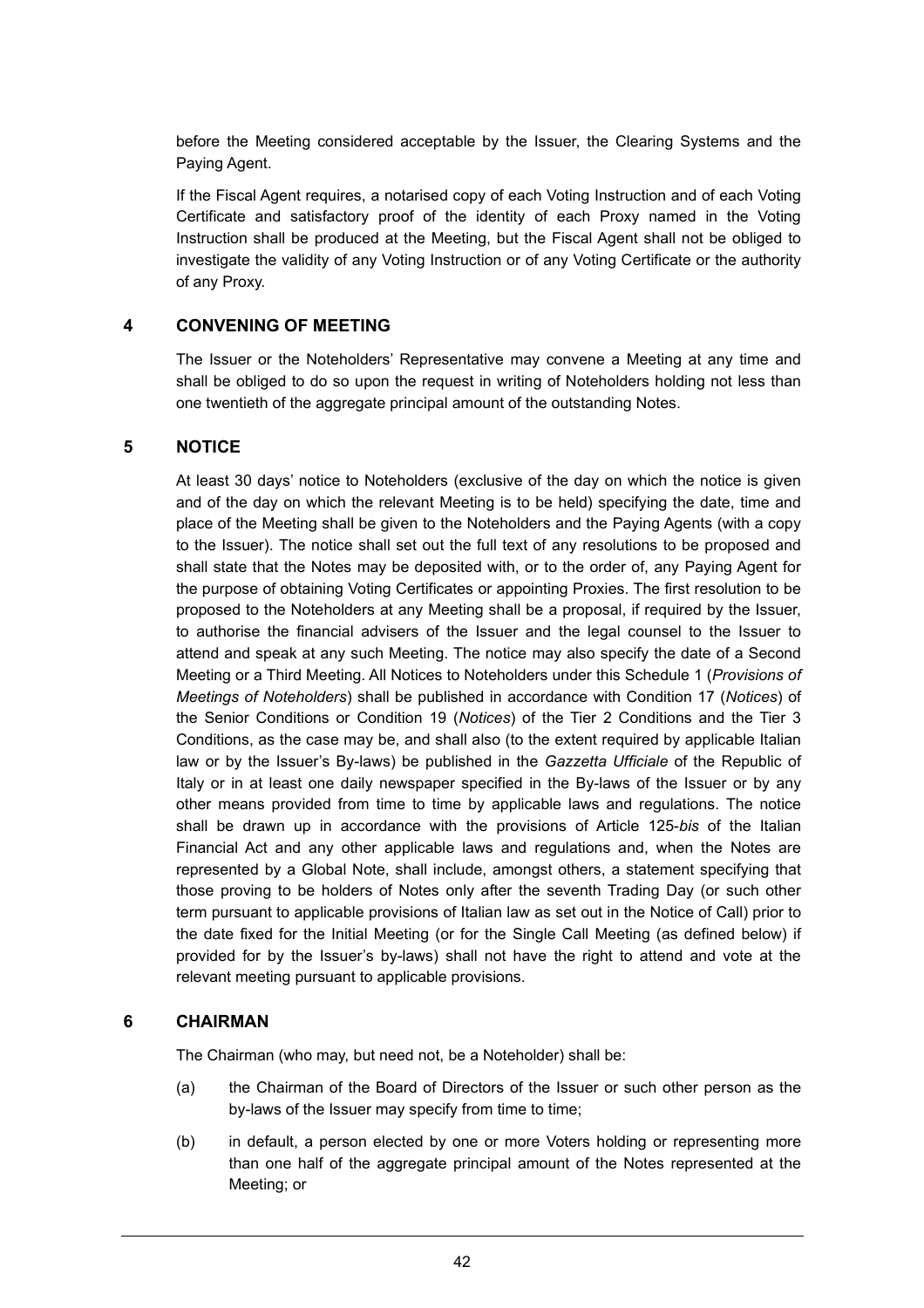(c) the person appointed by the competent court (in case the Meeting is convened upon decision of such competent court).

Where the Meeting has elected the Chairman at an Initial Meeting, such person need not be the same person as the Chairman at any New Meeting.

# **7 QUORUM AND MAJORITY REQUIRED TO PASS EXTRAORDINARY RESOLUTIONS**

A Meeting shall be validly held as a single call meeting (*assemblea in unica convocazione*) ("**Single Call Meeting**") or as a multiple call meeting (i.e. each of the first, second and further call of the Meeting respectively and collectively, a "**Multiple Call Meeting**") if:

- (a) in respect of a meeting convened to pass an Extraordinary Resolution that does not relate to a Reserved Matter:
	- (i) in the case of a Single Call Meeting, there are one or more persons present, being or representing Noteholders holding at least one-fifth of the principal amount of the Notes for the time being outstanding or such higher majority as may be provided for in the Issuer's by-laws; or
	- (ii) in the case of a Multiple Call Meeting, if attended by one or more Eligible Voters representing or holding more than:
		- **A.** in the case of an Initial Meeting, more than one half of the aggregate principal amount of the outstanding Notes;
		- **B.** in the case of a Second Meeting, more than one third of the agaregate principal amount of the outstanding Notes;
		- **C.** in the case of a Third Meeting or any subsequent meeting, more than one fifth of the aggregate principal amount of the outstanding Notes:
- (b) in respect of a meeting convened to pass an Extraordinary Resolution relating to a Reserved Matter, there are one or more persons present being or representing Noteholders holding more than one-half of the aggregate principal amount of the outstanding Notes;

*provided, however, that* Italian law and/or the by-laws of the Issuer may from time to time (to the extent permitted under applicable Italian law) require a larger and/or different quorum at any of the above meetings (also depending on the matter to be transacted at such Meeting). For the avoidance of doubt, each meeting will be held as a Single Call Meeting or as a Multiple Call Meeting depending on the applicable provisions of Italian law and the Issuer's by-laws as applicable from time to time.

The majority required to pass an Extraordinary Resolution at any meeting (including any meeting convened following adjournment of the previous meeting for want of quorum) will be:

- (a) for voting on any matter other than a Reserved Matter, at least two thirds of the aggregate principal amount of the Notes represented at the Meeting;
- (b) for voting on a Reserved Matter, at least one-half of the aggregate principal amount of the outstanding Notes,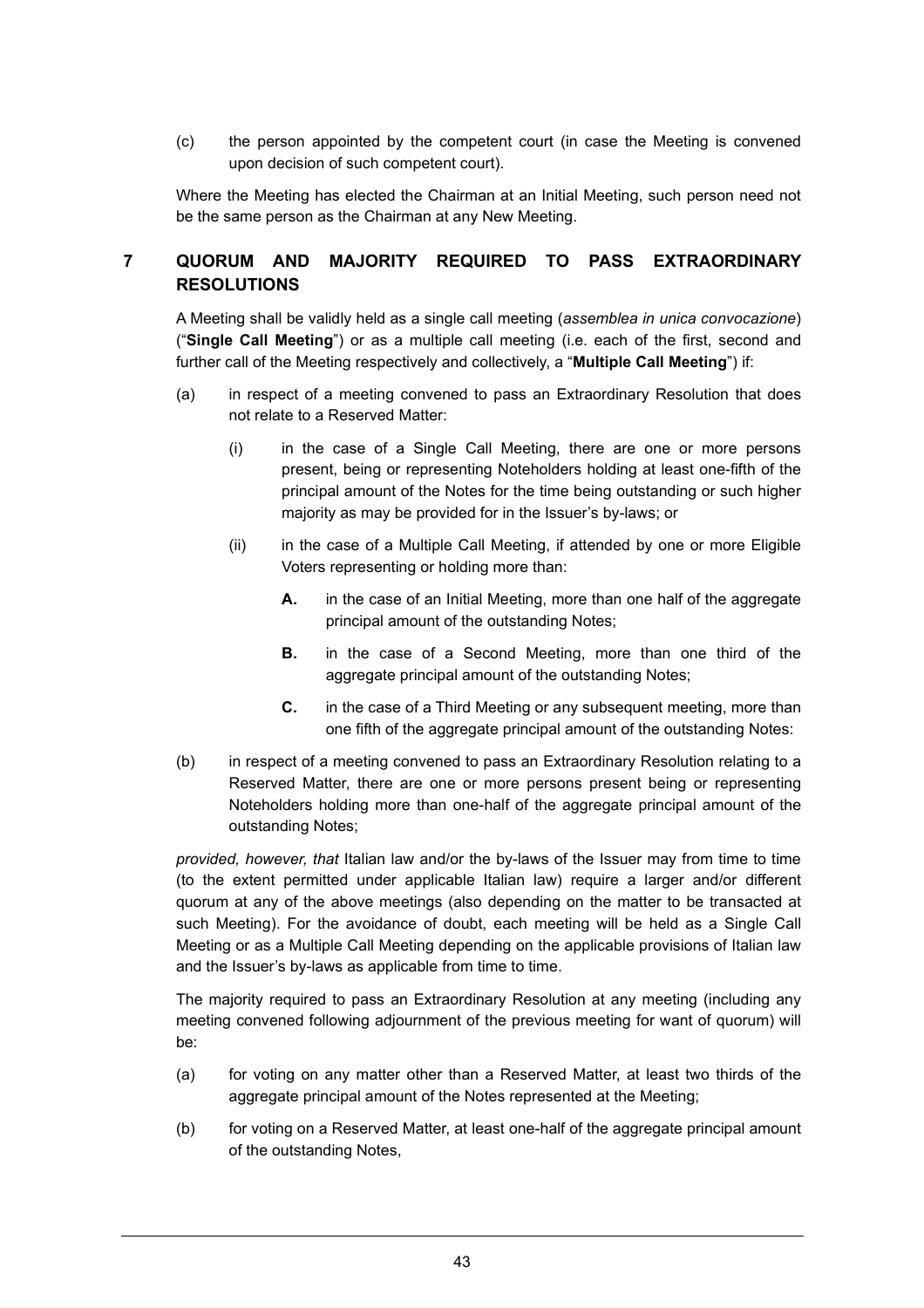*provided, however,* that Italian law and/or the by-laws of the Issuer may from time to time (to the extent permitted under applicable Italian law) require, in each case under (a) and (b) above, a larger and/or different majority.

# **8 ADJOURNMENT FOR WANT OF QUORUM**

If within 15 minutes after the commencement of any Meeting (other than a Single Call Meeting) a quorum is not present, then it shall be adjourned for such period which shall be:

- (a) in the case of a Second Meeting:
	- (i) where specified in the notice to Noteholders of the Initial Meeting, not less than one day and not more than 30 days following the date of the Initial Meeting;
	- (ii) in all other cases, not less than 21 days and not more than 30 days following the date of the Initial Meeting;
- (b) in the case of a Third Meeting or any subsequent meeting:
	- (i) where specified in the notice to Noteholders of the Initial Meeting, not less than one day and not more than 30 days following the date of the Second Meeting;
	- (ii) in all other cases, not less than 21 days and not more than 30 days following the date of the Second Meeting;

*provided that* the resolutions to be proposed in the Second Meeting or in the Further Meeting are not modified.

# **9 ADJOURNMENT OTHER THAN FOR WANT OF QUORUM**

The Chairman may, with the consent of (and shall if directed by any Meeting) adjourn such Meeting from time to time and from place to place, but no business shall be transacted at any such adjourned Meeting except business which might lawfully have been transacted at the Meeting from which the adjournment took place, **provided however that** no Meeting may be adjourned more than twice for want of quorum unless the Issuer's by-laws provide otherwise.

# **10 NOTICE FOLLOWING ADJOURNMENT**

Paragraph 6 (*Notice*) shall apply to any New Meeting save that:

- (a) where the notice to Noteholders of the Initial Meeting specifies the date for a New Meeting, no further notice need be given to Noteholders;
- (b) where a further notice to Noteholders is required, 21 days' notice (exclusive of the day on which the notice is given and of the day on which the Meeting is to be resumed) shall be sufficient.

In addition, such notice shall specifically set out the quorum requirements which will apply when the Meeting resumes.

It shall not be necessary to give notice of the resumption of a Meeting which has been adjourned for any reason other than want of quorum.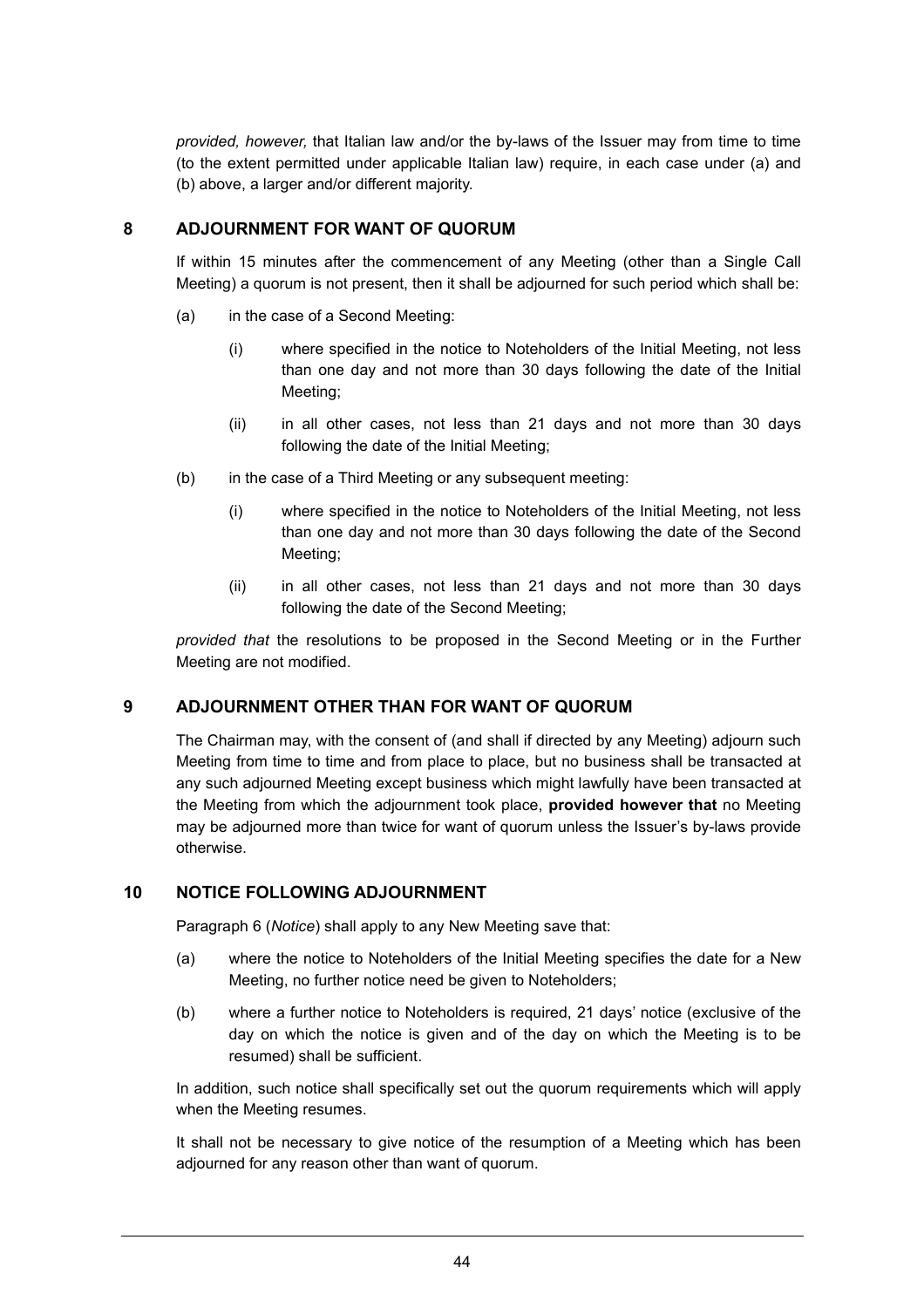# **11 PARTICIPATION**

The following may attend and speak at a Meeting:

- (a) Eligible Voters;
- (b) the Noteholders' Representative:
- (c) any Director or Statutory Auditor (*sindaco*) of the Issuer;
- (d) the competent notary public; and
- (e) any other person approved by the Meeting, including representatives of the Issuer and the Fiscal Agent, the financial advisers of the Issuer and the Fiscal Agent and the legal counsel to the Issuer and the Fiscal Agent.

# **12 METHOD OF VOTING**

Every question submitted to a Meeting shall be decided by a poll.

## **13 VOTES**

Every Eligible Voter shall have one vote in respect of each euro 1,000 in aggregate face amount of the outstanding Note(s) represented or held by him. Unless the terms of any Voting Instruction state otherwise, an Eligible Voter shall not be obliged to exercise all the votes to which he is entitled or to cast all the votes which he exercises in the same way.

## **14 VALIDITY OF VOTES BY PROXIES**

Any vote by a Proxy in accordance with the relevant Voting Instruction shall be valid even if such Voting Instruction or any instruction pursuant to which it was given has been amended or revoked, **provided that** neither the Issuer, the Fiscal Agent nor the Chairman has been notified in writing of such amendment or revocation by the time which is 48 hours before the time fixed for the relevant Meeting. Unless revoked, any appointment of a Proxy under a Voting Instruction in relation to a Meeting shall remain in force in relation to any resumption of such Meeting following an adjournment, **provided however that** unless such appointment specifies otherwise, no such appointment of a Proxy in relation to a Meeting originally convened which has been adjourned for want of a quorum shall remain in force in relation to such Meeting when it is resumed. Any person appointed to vote at such a Meeting must be re-appointed under a Voting Instruction Proxy to vote at the Meeting when it is resumed.

## **15 POWERS**

A Meeting shall have power (exercisable by Extraordinary Resolution), without prejudice to any other powers conferred on it or any other person:

- (a) to approve any Reserved Matter;
- (b) to approve any proposal by the Issuer for any modification, abrogation, variation or compromise of any provisions of this Agreement or the Conditions or any arrangement in respect of the obligations of the Issuer under or in respect of the Notes;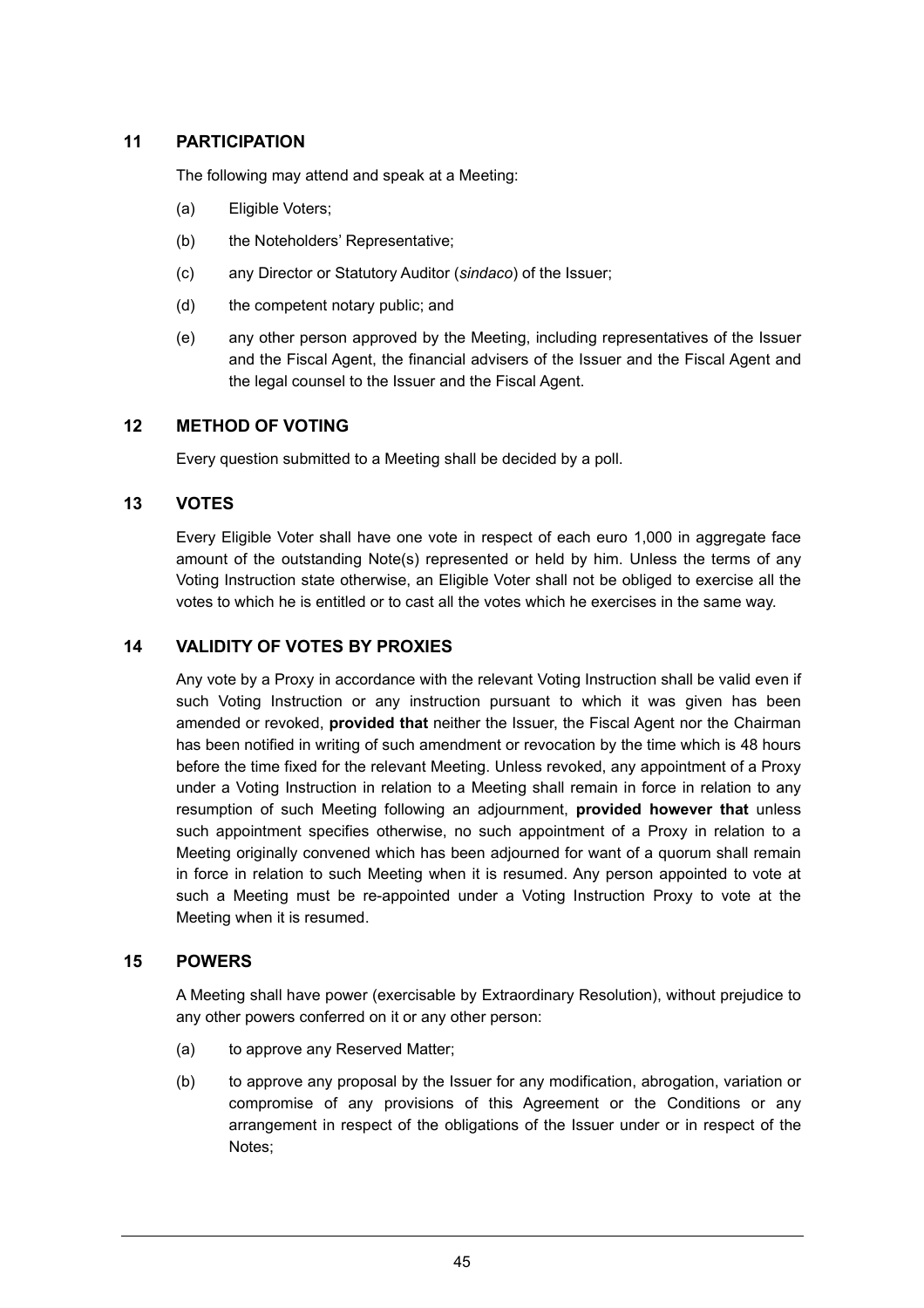- (c) to waive any breach or authorise any proposed breach by the Issuer of its obligations under or in respect of the Notes or the Deed of Covenant any act or omission which might otherwise constitute an Event of Default under the Notes;
- (d) to authorise the Fiscal Agent, the Noteholders' Representative or any other person to execute all documents and do all things necessary to give effect to any Extraordinary Resolution;
- (e) to give any other authorisation or approval which under this Agreement or the

Notes is required to be given by Extraordinary Resolution;

- (f) to appoint or revoke the appointment of a Noteholders' Representative;
- (g) to consider any proposal for an administration (*amministrazione controllata*) or composition with creditors (*concordato*) in respect of the Issuer;
- (h) to approve the setting up of a fund for the purposes of representing the interests of Noteholders and any arrangements for the preparation of accounts in respect of such fund; and
- (i) to consider any other matter of common interest to Noteholders.

# **16 EXTRAORDINARY RESOLUTION BINDS ALL HOLDERS**

An Extraordinary Resolution shall be binding upon all Noteholders and holders of Coupons, whether or not present at such Meeting and irrespective of how their vote was cast at such Meeting (**provided that** their vote was cast in accordance with these provisions), and each of the Noteholders and holders of Coupons shall be bound to give effect to it accordingly. Notice of the result of every vote on an Extraordinary Resolution shall be given to the Noteholders and the Paying Agents (with a copy to the Issuer and the Fiscal Agent) within 14 days of the conclusion of the Meeting.

# **17 MINUTES**

Minutes shall be drawn up by a notary public of all resolutions and proceedings at each Meeting. The Chairman shall sign the minutes, which shall be *prima facie* evidence of the proceedings recorded therein. Unless and until the contrary is proved, every such Meeting in respect of the proceedings of which minutes have been summarised and signed shall be deemed to have been duly convened and held and all resolutions passed or proceedings transacted at it to have been duly passed and transacted. The minutes shall be held in the minute book of meetings of Noteholders (*libro delle adunanze e delle deliberazioni delle assemblee degli obbligazionisti*) and be registered at the local companies' registry (*registro delle imprese*) of the Issuer. The Issuer may supply a copy of the minutes to the Fiscal Agent for transmission to the holders through the Clearing Systems.

# **18 COMPLIANCE WITH APPLICABLE LAW**

**18.1** All the provisions set out in this Schedule 1, Part I are subject to compliance with the laws, legislation, rules and regulations of the Republic of Italy in force from time to time and shall be deemed to be amended, replaced and/or supplemented to the extent that such laws, legislation, rules and regulations are amended, replaced and/or supplemented at any time while the Notes remain outstanding.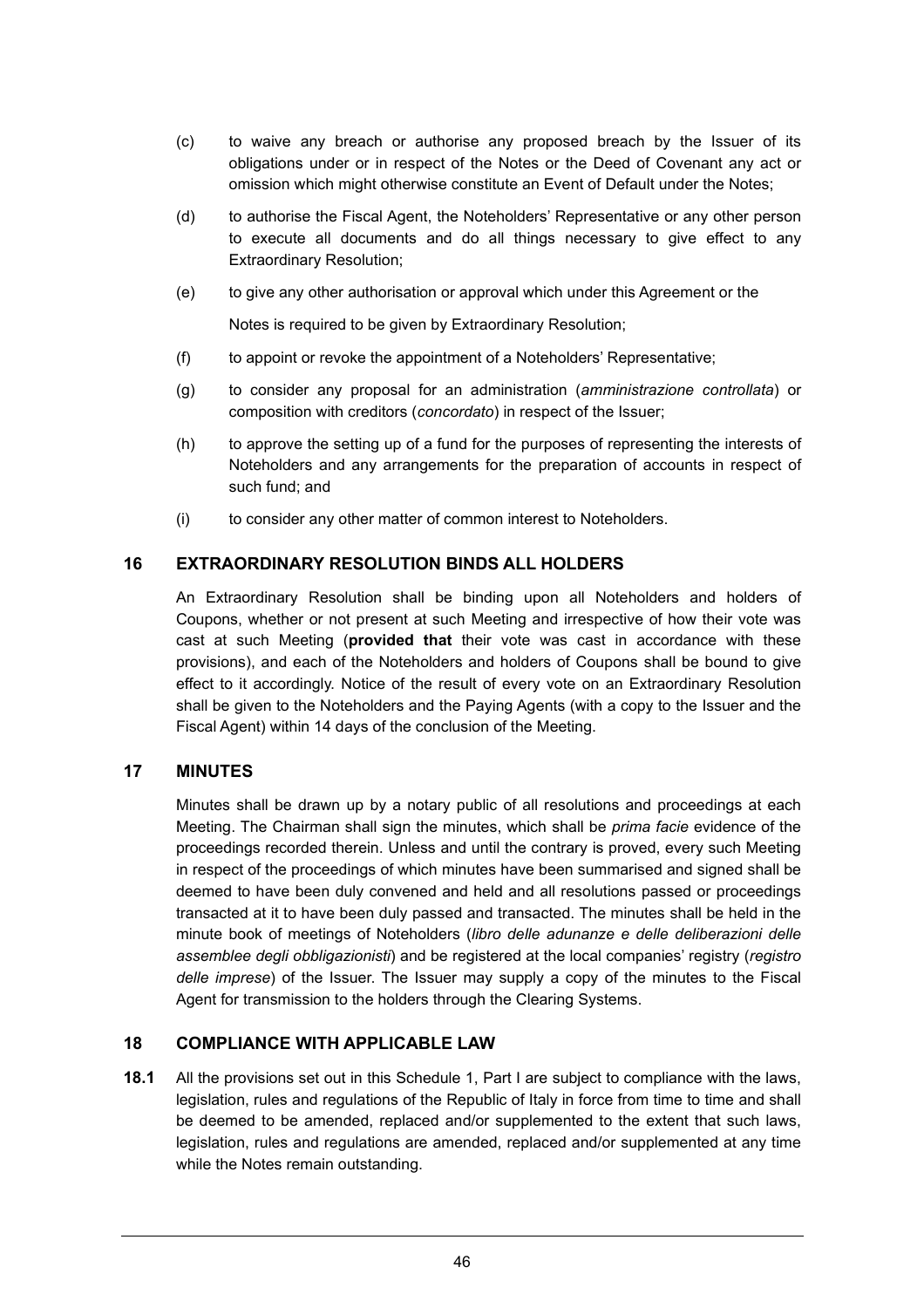**18.2** The provisions set out in this Schedule 1, Part I in relation to meetings of the holders of any Series of Notes that are admitted to listing on a regulated market are subject to compliance with the laws, legislation, rules and regulations of the Republic of Italy in force from time to time applicable to issuers of listed financial instruments, to the extent adopted from time to time by the Issuer.

# **19 SEVERAL SERIES**

The following provisions shall apply where outstanding Notes belong to more than one Series:

- (a) Business which affects the Notes of only one Series shall be transacted at a separate Meeting of the holders of the Notes of that Series.
- (b) Business which affects the Notes of more than one Series but does not give rise to an actual or potential conflict of interest between the holder of Notes or one such Series and the holders of Notes of any other such Series shall be transacted either at separate Meetings of the holders of the Notes of each such Series or at a single Meeting of the holders of the Notes of all such Series.
- (c) Business which affects the Notes of more than one Series and gives rise to an actual or potential conflict of interest between the holders of Notes of one such Series and the holders of Notes of any other such Series shall be transacted at separate Meetings of the holders of the Notes of each such Series.
- (d) The preceding paragraphs of this Schedule shall be applied as if references to the Notes and Noteholders were to the Notes of the relevant Series and to the holders of such Notes.

In this paragraph, "**business**" includes (without limitation) the passing or rejection of any resolution.

# **20 WRITTEN RESOLUTION**

If and to the extent permitted under the laws, legislation, rules and regulations of the Republic of Italy in force from time to time, a resolution in writing signed by or on behalf of all holders of Notes who for the time being are entitled to receive notice of a Meeting in accordance with the provisions of this Schedule, whether contained in one document or several documents in the same form, each signed by or on behalf of one or more such holders of the Notes shall take effect as if it were an Extraordinary Resolution.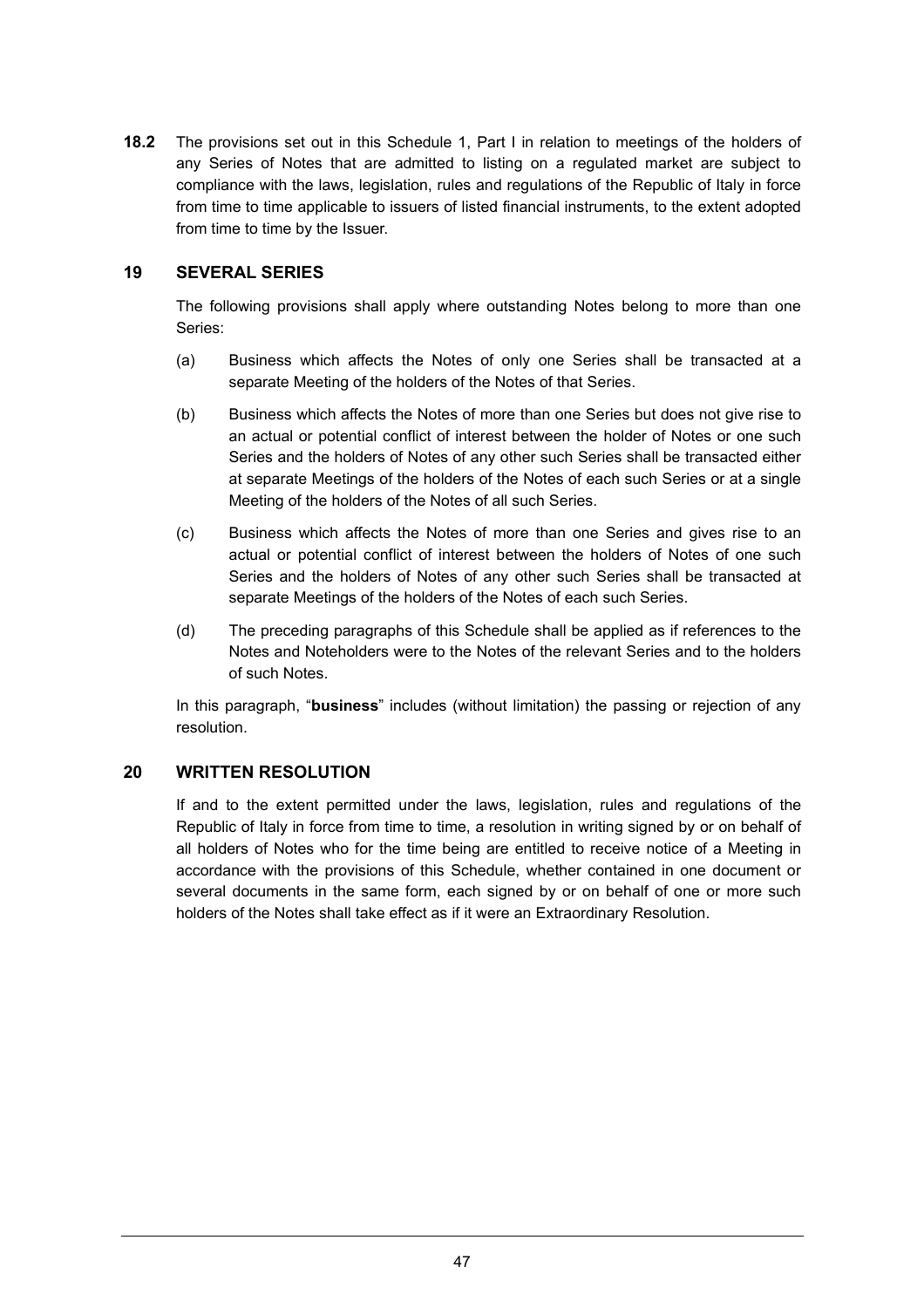# **THE SPECIFIED OFFICES OF THE AGENTS**

# **The Fiscal Agent, Paying Agent and Calculation Agent**:

BNP Paribas Securities Services, Luxembourg Branch 60 avenue J.F. Kennedy L-1855 Luxembourg (Postal address: L-2085)

Fax: +352 2696 9757

Attention: Corporate Trust Operation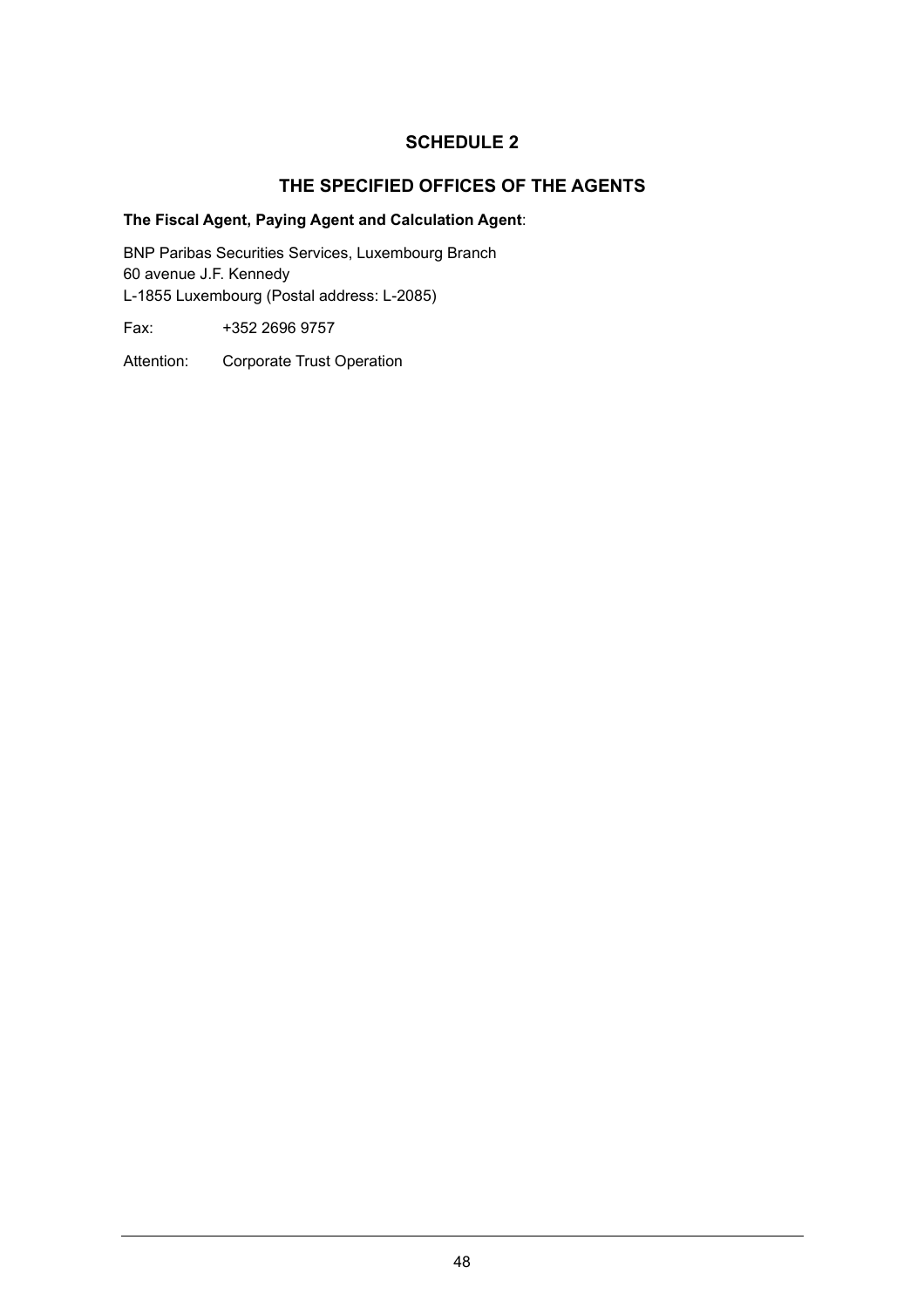# **FORM OF CALCULATION AGENT APPOINTMENT LETTER**

# *[On letterhead of the Issuer]*

*[for use if the Calculation Agent is not a Dealer]* 

[Date]

[Name of Calculation Agent]

[Address]

Dear Sirs,

## **ASSICURAZIONI GENERALI S.p.A. €15,000,000,000 EURO MEDIUM TERM NOTE PROGRAMME**

We refer to the fiscal agency agreement dated 25 May 2021 entered into in respect of the above Euro Medium Term Note Programme (as amended or supplemented from time to time, the "**Agency Agreement**") between ourselves as Issuer, BNP Paribas Securities Services, Luxembourg Branch as fiscal agent and paying agent, a copy of which has been supplied to you by us.

All terms and expressions which have defined meanings in the Agency Agreement shall have the same meanings when used herein.

## **EITHER**

[We hereby appoint you as Calculation Agent at your specified office detailed in the Confirmation as our agent in relation to [*specify relevant Series of Notes*] (the "**Notes**") upon the terms of the Agency Agreement for the purposes specified in the Agency Agreement and in the Conditions and all matters incidental thereto.]

# **OR**

[We hereby appoint you as Calculation Agent at your specified office detailed in the Confirmation set out below as our agent in relation to each Series of Notes in respect of which you are named as Calculation Agent in the relevant Final Terms or Drawdown Prospectus or Securities Note (as the case may be) upon the terms of the Agency Agreement and (in relation to each such Series of Notes) in the Conditions and all matters incidental thereto.]

We hereby agree that, notwithstanding the provisions of the Agency Agreement or the Conditions, your appointment as Calculation Agent may only be revoked in accordance with Clause 13.2 (*Revocation*) of the Agency Agreement if you have been negligent in the exercise of your obligations thereunder or have failed to exercise or perform your obligations thereunder.

Please complete and return to us the Confirmation on the copy of this letter duly signed by an authorised signatory confirming your acceptance of this appointment.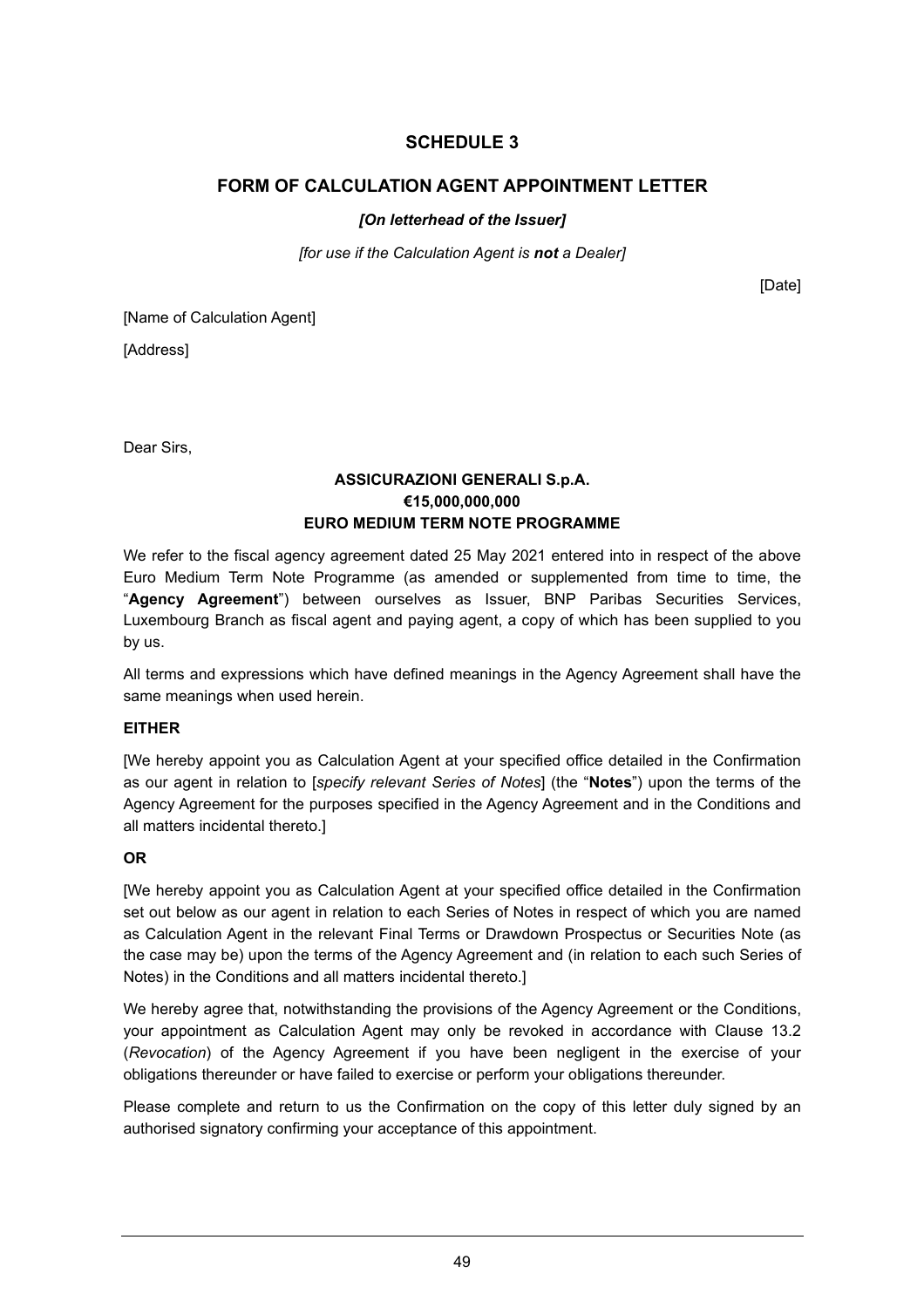This letter and any non-contractual obligations arising out of or in connection with it are governed by Italian law and the provisions of Clause 15 (*Law and Jurisdiction*) of the Agency Agreement shall apply to this letter as if set out herein in full.

Yours faithfully

Assicurazioni Generali S.p.A.

By: ...........................................................

Assicurazioni Generali S.p.A.

By: ...........................................................

*FORM OF CONFIRMATION*

## **EITHER**

We hereby accept our appointment as Calculation Agent of the Issuer in relation to the Notes, and shall perform all matters expressed to be performed by the Calculation Agent in, and shall otherwise comply with, the Conditions and the provisions of the Agency Agreement and, in connection therewith, shall take all such action as may be incidental thereto.

## **OR**

We hereby accept our appointment as Calculation Agent of the Issuer in relation to each Series of Notes in respect of which we are named as Calculation Agent in the relevant Final Terms or Drawdown Prospectus or Securities Note (as the case may be), and shall perform all matters expressed to be performed by the Calculation Agent in, and shall otherwise comply with (in relation to each such Series of Notes) the Conditions and the provisions of the Agency Agreement and, in connection therewith, shall take all such action as may be incidental thereto.

For the purposes of [the Notes] [each such Series of Notes] and the Agency Agreement our specified office and communication details are as follows:

| Address:   | $\lceil \bullet \rceil$ |
|------------|-------------------------|
| Fax:       | $\lceil \bullet \rceil$ |
| Attention: | $\lceil \bullet \rceil$ |

[*Calculation Agent*]

By: ...........................................................

Date: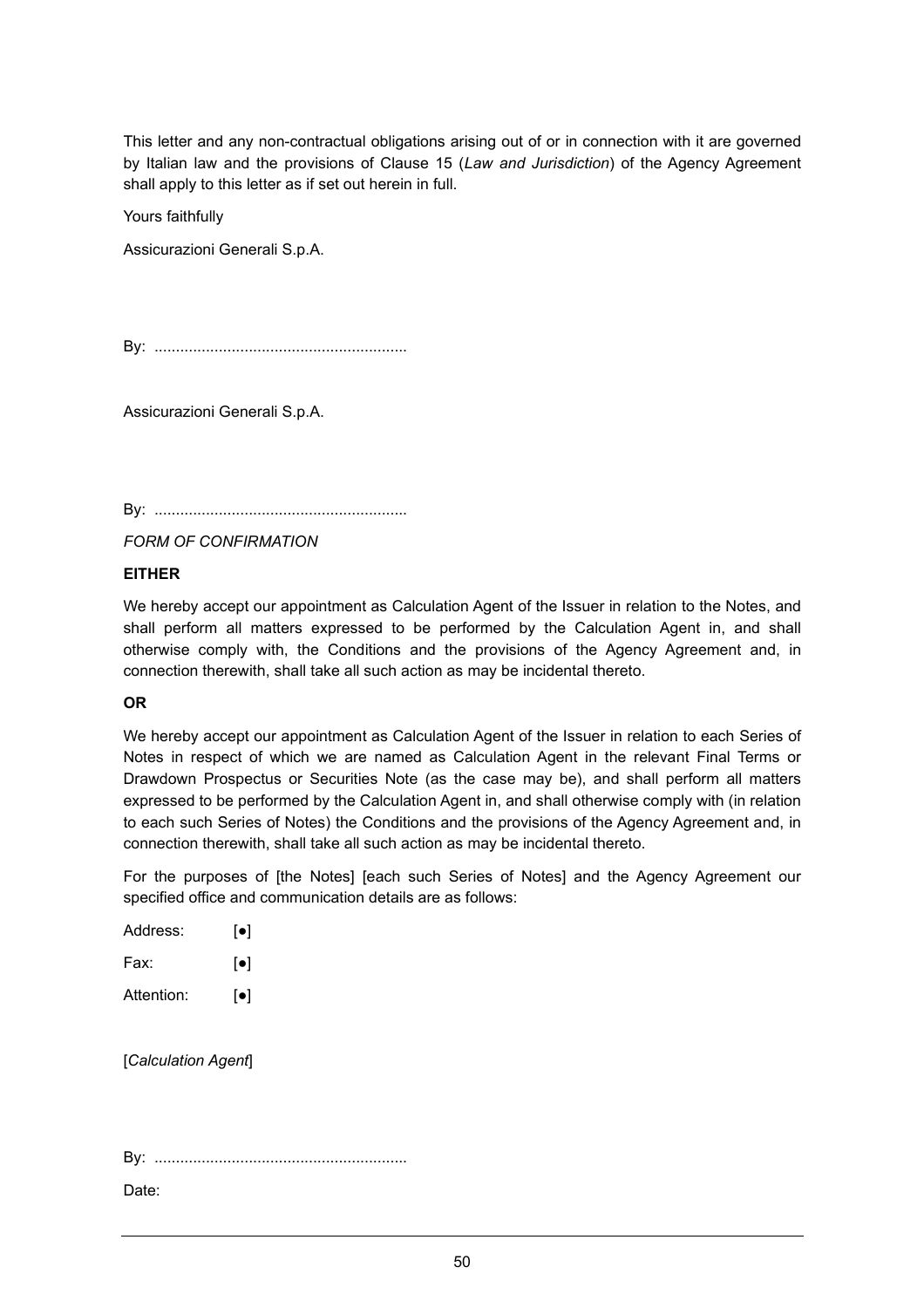## **FORM OF PUT OPTION NOTICE**

#### To: [*Paying Agent*]

# **ASSICURAZIONI GENERALI S.p.A. €15,000,000,000 EURO MEDIUM TERM NOTE PROGRAMME**

#### **PUT OPTION NOTICE1**

By depositing this duly completed Notice with the above Paying Agent in relation to [*specify relevant Series of Notes*] (the "**Notes**") in accordance with Condition 8.4 (*Redemption and Purchase - Redemption at the option of Noteholders*) of the Senior Conditions, the undersigned holder of the Notes specified below and deposited with this Put Option Notice exercises its option to have such Notes redeemed in accordance with Condition 8.4 (*Redemption and Purchase - Redemption at the option of Noteholders*) of the Senior Conditions on [*date*].

This Notice relates to the Note(s) bearing the following certificate numbers and in the following denominations:

**Certificate Number Certificate Number** 

Payment should be made by [*complete and delete as appropriate*]:

• [*currency*] cheque drawn on a bank in [*currency centre*] and in favour of [*name of payee*] and mailed at the payee's risk by uninsured airmail post to [*name of addressee*] at [*addressee's address*].]

#### **OR**

• transfer to [*details of the relevant account maintained by the payee*] with [*name and address of the relevant bank*].]

All notices and communications relating to this Put Option Notice should be sent to the address specified below.

| Name of holder:         |  |
|-------------------------|--|
| Contact details:        |  |
|                         |  |
|                         |  |
| Signature of<br>holder: |  |
|                         |  |

<sup>1</sup> The Put Option Notice, duly completed and executed, should be deposited at the specified office of any Paying Agent with the relevant Definitive Notes and all Coupons relating thereto and maturing after the date fixed for redemption.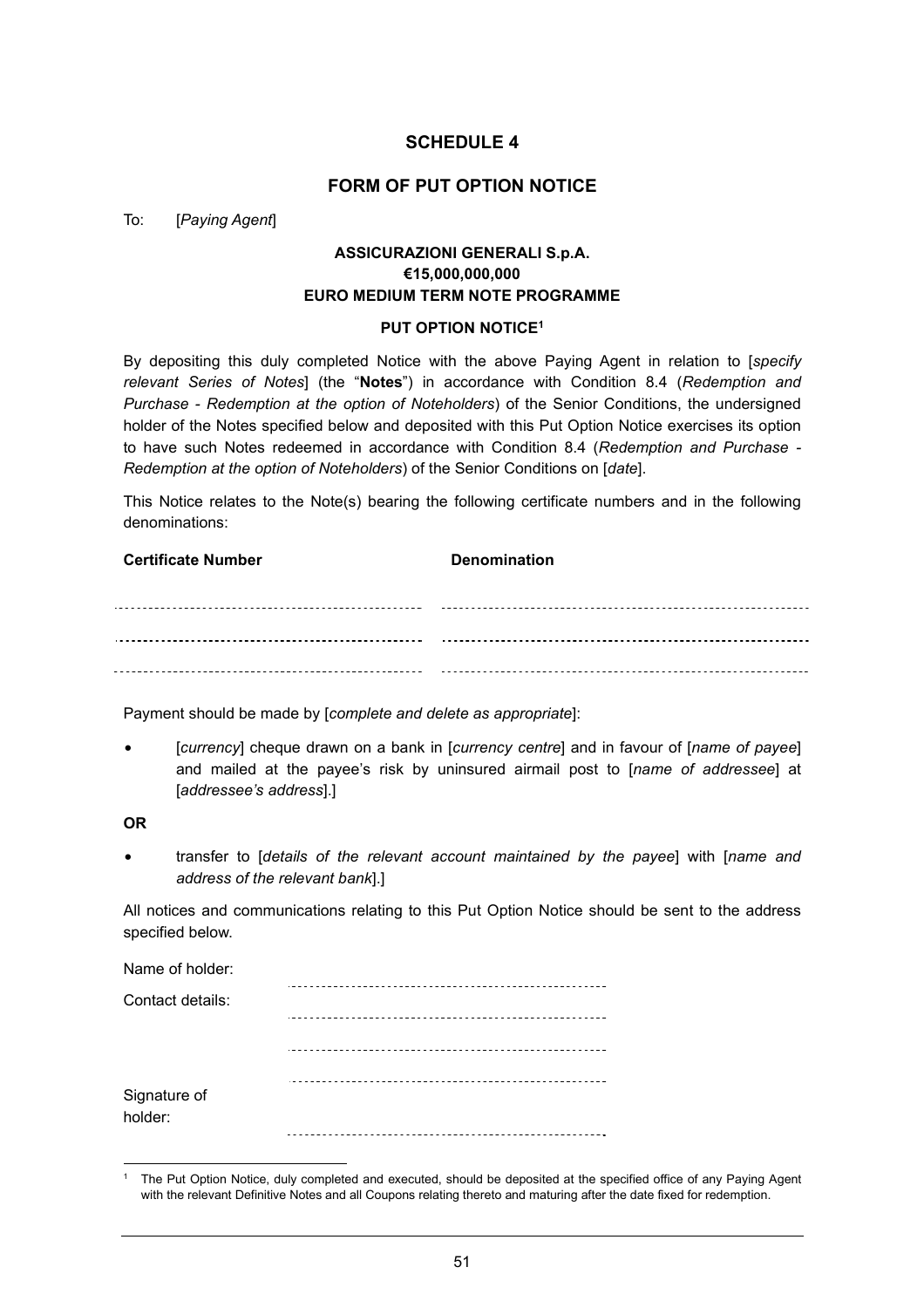Date: 

[*To be completed by Paying Agent*:]

Received by: ............................................

[*Signature and stamp of Paying Agent*:]

At its office at .........................................

................................................................

On ..........................................................

**THIS NOTICE WILL NOT BE VALID UNLESS ALL OF THE PARAGRAPHS REQUIRING COMPLETION HAVE BEEN DULY COMPLETED.**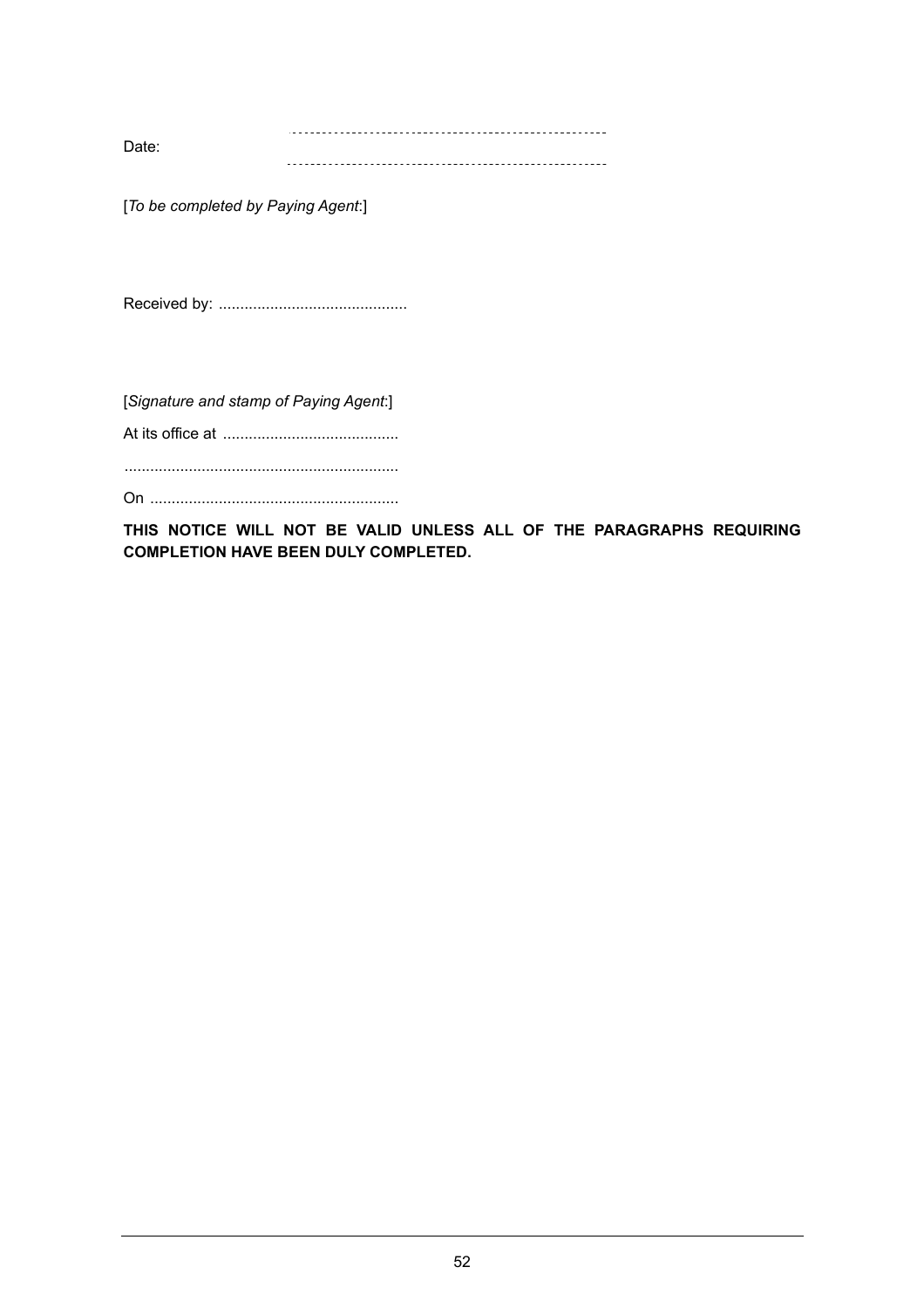# **FORM OF PUT OPTION RECEIPT**

# **ASSICURAZIONI GENERALI S.p.A. €15,000,000,000 EURO MEDIUM TERM NOTE PROGRAMME**

#### **PUT OPTION RECEIPT2**

We hereby acknowledge receipt of a Put Option Notice relating to [*specify relevant Series of Notes*] (the "**Notes**") having the certificate number(s) [and denomination(s)] set out below. We will hold such Note(s) in accordance with the terms of the Conditions of the Notes and the Agency Agreement dated [*date*] relating thereto.

In the event that, pursuant to such Conditions and the Agency Agreement, the depositor of such Note(s) becomes entitled to their return, we will return such Definitive Note(s) to the depositor against presentation and surrender of this Put Option Receipt.

| <b>Certificate Number</b> | <b>Denomination</b> |
|---------------------------|---------------------|
| .                         |                     |
|                           |                     |
|                           |                     |
|                           |                     |

Dated: [*date*]

[*PAYING AGENT*]

By: ........................................................... *duly authorised* 

 $2^2$  A Receipt will only be issued in the case of a Definitive Note.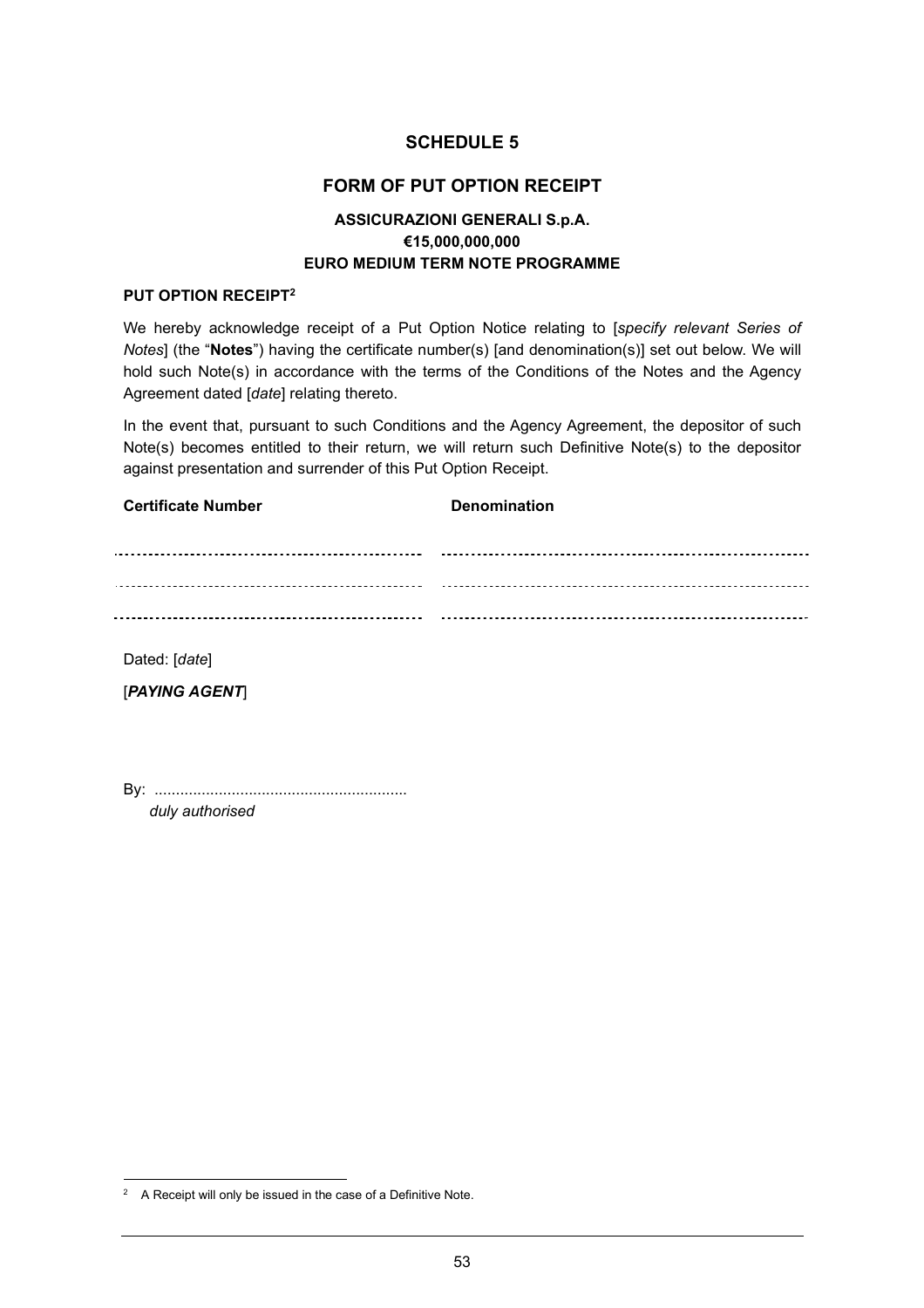# **DUTIES UNDER THE ISSUER-ICSDS AGREEMENT**

In relation to each Tranche of Notes that are, or are to be, represented by an NGN Temporary Global Note or an NGN Permanent Global Note, the Fiscal Agent will comply with the following provisions:

- **1 Initial issue outstanding amount**: The Fiscal Agent will inform each of the ICSDs, through the Common Service Provider appointed by the ICSDs to service the Notes, of the initial issue outstanding amount (the "**IOA**") for such Tranche on or prior to the relevant Issue Date.
- **2 Mark up or mark down**: If any event occurs that requires a mark up or mark down of the records which an ICSD holds for its customers to reflect such customers' interest in the Notes, the Fiscal Agent will (to the extent known to it) promptly provide details of the amount of such mark up or mark down, together with a description of the event that requires it, to the ICSDs (through the Common Service Provider) to ensure that the IOA of the Notes remains at all times accurate.
- **3 Reconciliation of records**: The Fiscal Agent will at least once every month reconcile its record of the IOA of the Notes with information received from the ICSDs (through the Common Service Provider) with respect to the IOA maintained by the ICSDs for the Notes and will promptly inform the ICSDs (through the Common Service Provider) of any discrepancies.
- **4 Resolution of discrepancies**: The Fiscal Agent will promptly assist the ICSDs (through the Common Service Provider) in resolving any discrepancy identified in the IOA of the Notes.
- **5** Details of payments: The Fiscal Agent will promptly provide the ICSDs (through the Common Service Provider) details of all amounts paid by it under the Notes (or, where the Notes provide for delivery of assets other than cash, of the assets so delivered).
- **6** Change of amount: The Fiscal Agent will (to the extent known to it) promptly provide to the ICSDs (through the Common Service Provider) notice of any changes to the Notes that will affect the amount of, or date for, any payment due under the Notes.
- **7** Notices to Noteholders: The Fiscal Agent will (to the extent known to it) promptly provide to the ICSDs (through the Common Service Provider) copies of all information that is given to the holders of the Notes.
- **8 Communications from ICSDs**: The Fiscal Agent will promptly pass on to the Issuer all communications it receives from the ICSDs directly or through the Common Service Provider relating to the Notes.
- **9** Default: The Fiscal Agent will (to the extent known to it) promptly notify the ICSDs (through the Common Service Provider) of any failure by the Issuer to make any payment or delivery due under the Notes when due.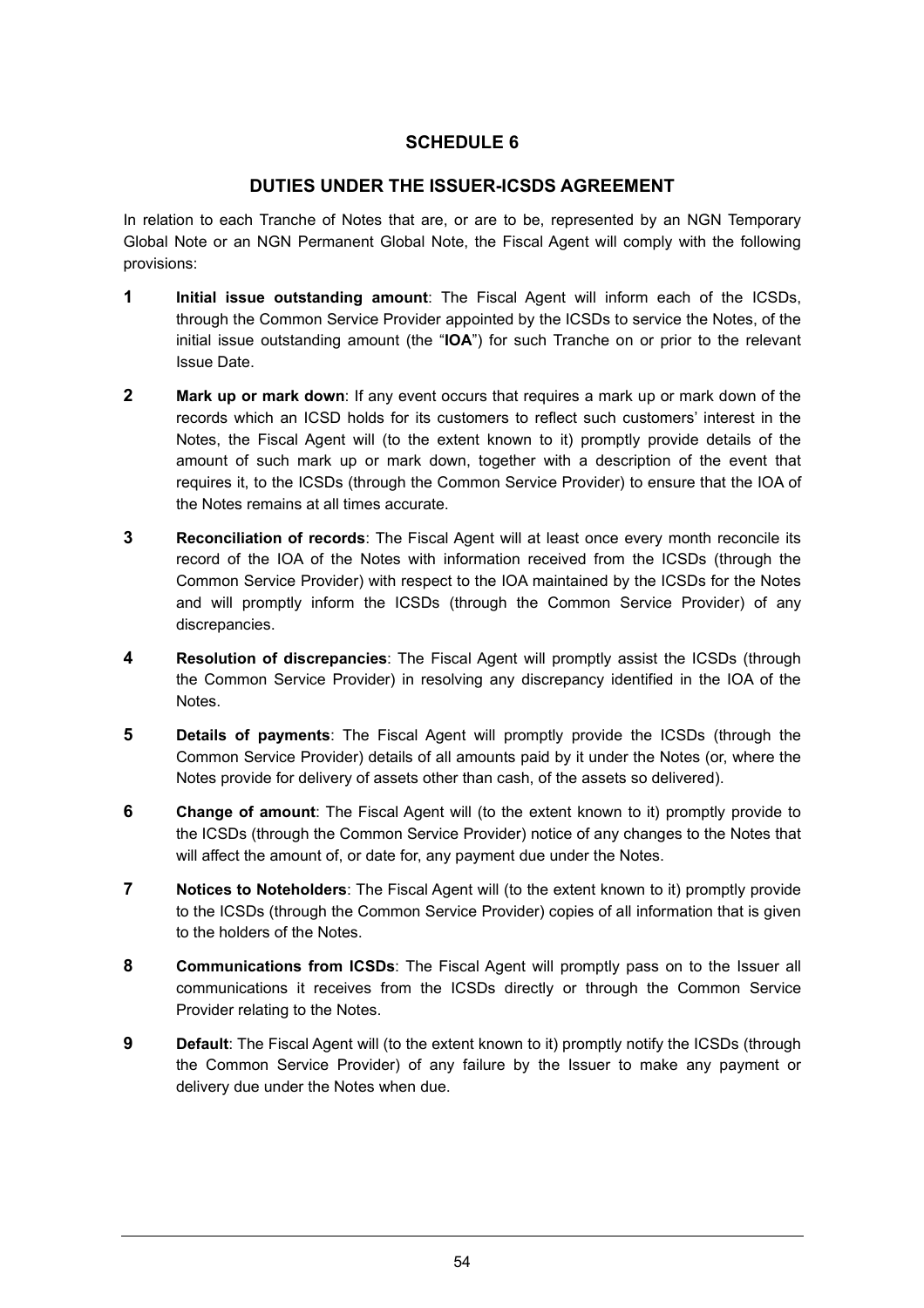# **FORM OF CERTIFICATE TO BE DELIVERED BY ISSUER PURSUANT TO CONDITION 17.4 (MODIFICATION AND/OR EXCHANGE FOLLOWING A REGULATORY EVENT, TAX EVENT, RATING EVENT OR ACCOUNTING EVENT) OF THE TIER 2 CONDITIONS OR THE TIER 3 CONDITIONS, AS THE CASE MAY BE**

To: [Fiscal Agent]

# **ASSICURAZIONI GENERALI S.p.A. €15,000,000,000 EURO MEDIUM TERM NOTE PROGRAMME [specify relevant Series of Notes] [(the "Notes") (ISIN [●]) issued by Assicurazioni Generali S.p.A (the "Issuer")**

This certificate is delivered by the Issuer pursuant to Condition 17.4 (*Meetings of Noteholders; Modification and Waiver; Modification and/or Exchange following a Regulatory Event, Tax Event or Rating Event; Substitution – Modification and/or Exchange following a Regulatory Event, Tax Event, Rating Event or Accounting Event*) of the Notes. Terms defined in the Terms and Conditions of the [Tier 2 Notes] / [Tier 3 Notes] shall have the same meaning when used herein.

[*Where the Final Terms state that Regulatory/Tax/Rating/Accounting Event Modification Provisions are applicable:*]

[In relation to the proposed modification to the terms of the Notes, as set forth in Annex A hereto (the "**Modifications**") we hereby confirm that:

- it is the Issuer's reasonable determination, after having consulted an independent investment bank of international standing, that the terms and conditions of the Notes, as amended by the Modifications, are no more prejudicial to Noteholders than the terms and conditions applicable to the Notes prior to such Modifications; and
- the person having the obligations of the Issuer under the Notes [continues to be the Issuer] / [is substituted in accordance with Condition 17.5 (*Meetings of Noteholders; Modification and Waiver; Modification and/or Exchange following a Regulatory Event, Tax Event or Rating Event; Substitution – Substitution*) of [Tier 2 Conditions] / [Tier 3 Conditions]]; and
- the Notes, as amended by the Modifications, rank at least equal to the Notes prior to such Modifications and feature the same tenor, principal amount, at least the same interest rates (including applicable margins), the same interest payment dates, first call date (if any) and any early redemption rights analogous to redemption rights under the Notes (if any) for Regulatory Event, Tax Event, Rating Event or Accounting Event (each as defined in the Terms and Conditions), the same existing rights to any accrued interest, any arrears of interest and any other amounts payable under the Notes as the existing Notes prior to such Modifications and do not contain any terms providing for loss absorption through principal write-down or conversion into ordinary shares; and
- [where the Notes were listed prior to Modifications] [the Notes, as amended by the Modifications, continue to be listed on a regulated market (for the purposes of the Markets in Financial Instruments Directive 2004/39/EC) of an internationally recognised stock exchange as selected by the Issuer;] [and]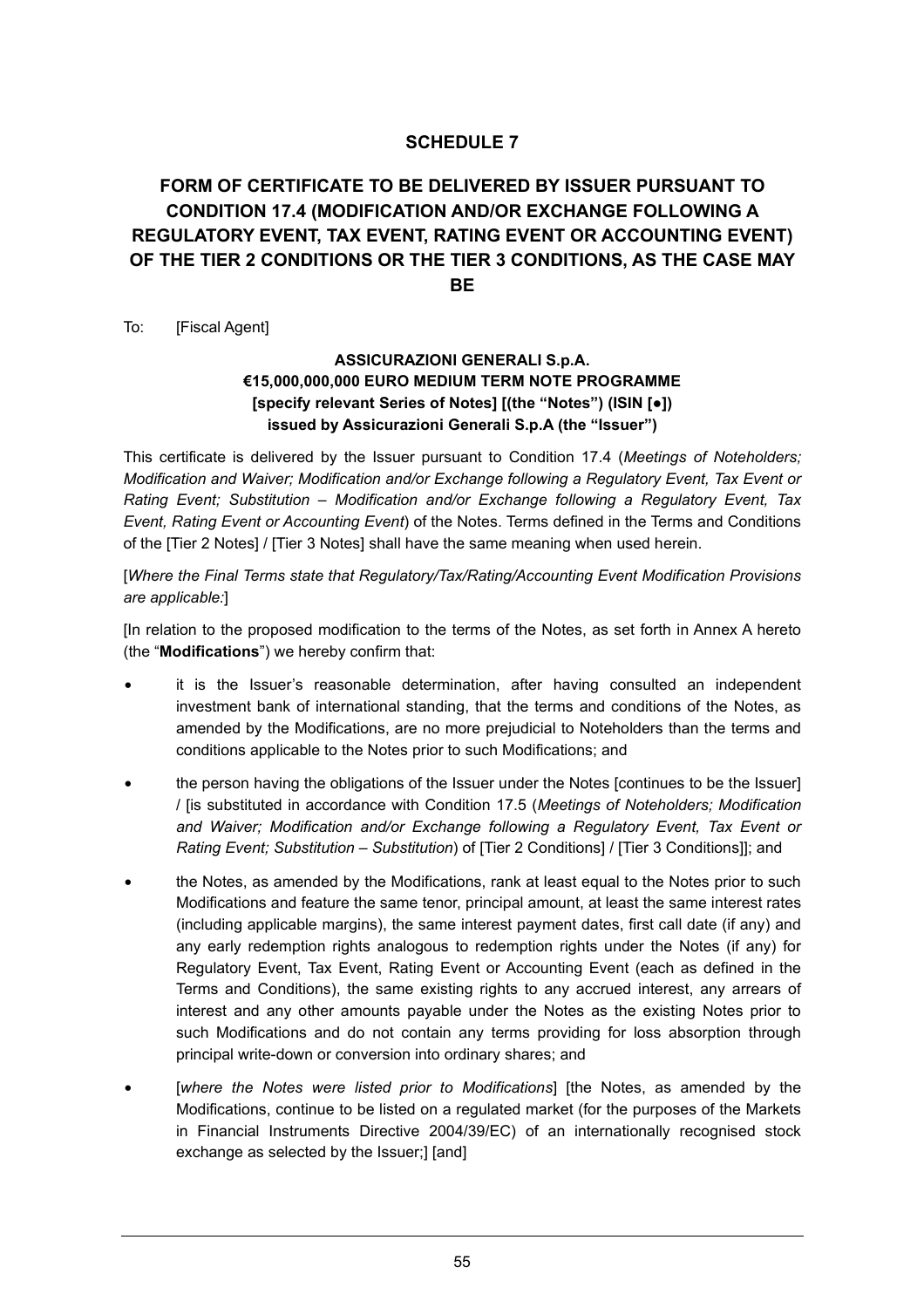- [*where approval of/notice to IVASS required in relation to Modifications (unless such approval is no longer required by applicable law at the relevant time in order for the Subordinated Notes to qualify as regulatory capital of the Issuer)*] Assicurazioni Generali [has obtained approval of the Modifications from the Lead Regulator] / [has given prior written notice to the Lead Regulator] and, following the expiry of all relevant statutory time limits, the Lead Regulator is no longer entitled to object or impose changes to the Modifications;] [and]
- [where the Notes were rated prior to Modifications] [the Modifications do not give rise to a change in any published rating of the Notes in effect prior to such Modifications;] [and]
- the Modifications do not themselves give rise to any right on the part of the Issuer to exercise any option to redeem the Notes prior to their stated maturity that does not already exist prior to such Modifications, without prejudice to the provisions under Condition 10.3 (*Redemption and Purchase – Redemption at the Option of the Issuer*) of [Tier 2 Conditions] / [Tier 3 Conditions];]

[Where the Final Terms state that Regulatory/Tax/Rating/Accounting Event Exchange Provisions are applicable:]

[In relation to the proposed exchange of the Notes for Qualifying Securities (the "**Exchange**"), the principal features of which are set forth in Annex A hereto, we hereby confirm that:

- it is the Issuer's reasonable determination, after having consulted an independent investment bank of international standing, that the terms and conditions of the Qualifying Securities are no more prejudicial to Noteholders than the terms and conditions applicable to the Notes prior to such Exchange; and
- the person having the obligations of the Issuer under the Qualifying Securities [continues to be the Issuer] / [is substituted in accordance with Condition 17.5 (*Meetings of Noteholders; Modification and Waiver; Modification and/or Exchange following a Regulatory Event, Tax Event or Rating Event; Substitution – Substitution*)]; and
- the Qualifying Securities, rank at least equal to the Notes prior to such Exchange and feature the same tenor, principal amount, at least the same interest rates (including applicable margins), the same interest payment dates, first call date (if any) and any early redemption rights analogous to redemption rights under the Notes (if any) for Regulatory Event, Tax Event, Rating Event or Accounting Event (each as defined in the Terms and Conditions), the same existing rights to any accrued interest, any arrears of interest and any other amounts payable under the Qualifying Securities as the existing Notes prior to such Exchange and do not contain any terms providing for loss absorption through principal write-down or conversion into ordinary shares; and
- [*where the Notes were listed prior to Exchange*] [the Qualifying Securities continue to be listed on a regulated market (for the purposes of the Markets in Financial Instruments Directive 2004/39/EC) of an internationally recognised stock exchange as selected by the Issuer;] [and]
- [where approval of/notice to IVASS required in relation to Exchange unless such approval *is no longer required by applicable law at the relevant time in order for the Subordinated Notes to qualify as regulatory capital of the Issuer*] [Assicurazioni Generali [has obtained approval of the Exchange from the Lead Regulator] / [has given prior written notice to the Lead Regulator] and, following the expiry of all relevant statutory time limits, the Lead Regulator is no longer entitled to object or impose changes to the Exchange;] [and]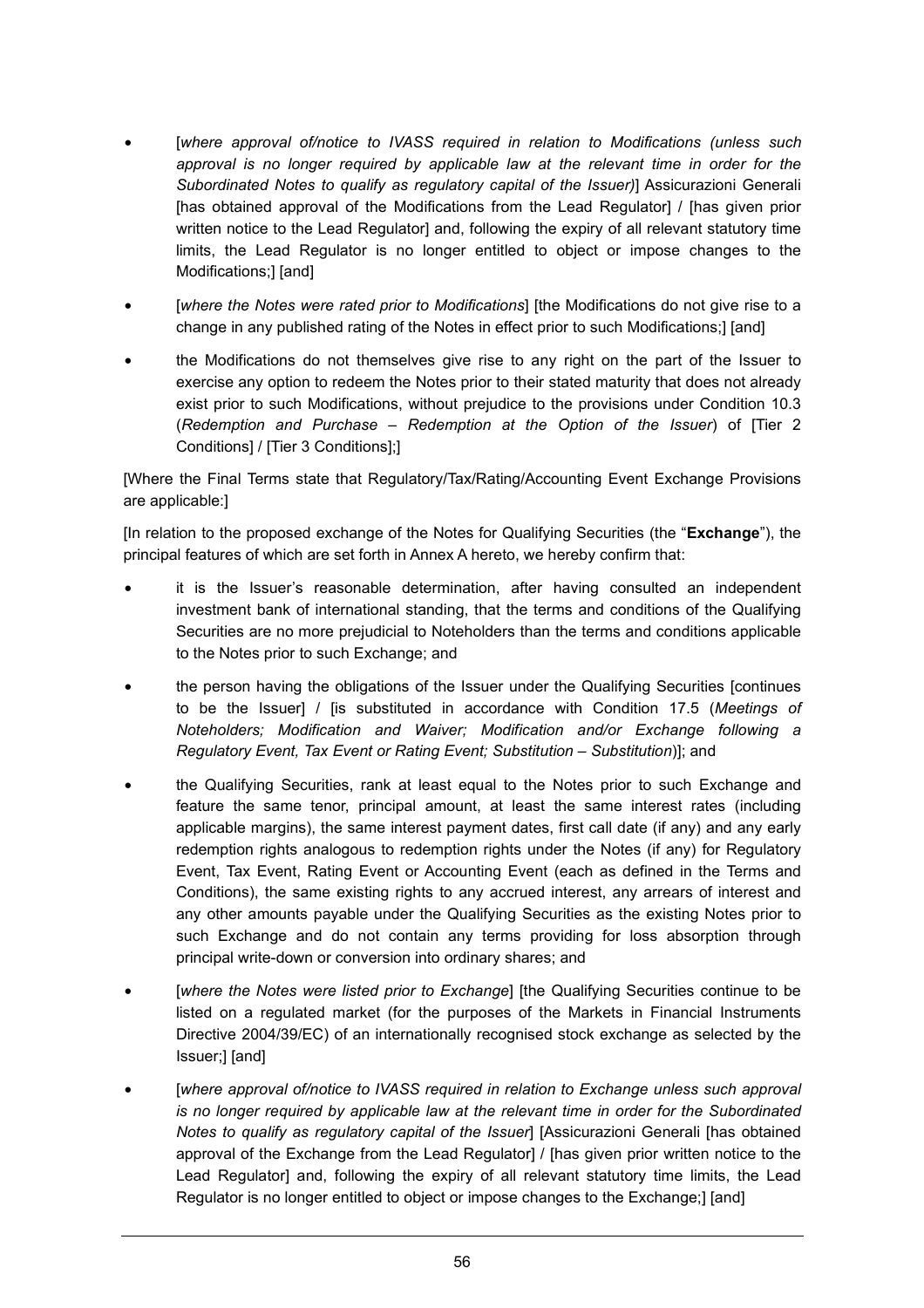- [where the Notes were rated prior to Exchange] [the Exchange does not give rise to a change in any published rating of the Notes in effect prior to such Exchange;] [and]
- the Exchange does not itself give rise to any right on the part of the Issuer to exercise any option to redeem the Qualifying Securities prior to their stated maturity that does not already exist prior to such Exchange, without prejudice to the provisions under [Condition 10.3 (*Redemption and Purchase – Redemption at the Option of the Issuer*) of [Tier 2 Notes] / [Tier 3 Notes];]

In accordance with the above, we hereby confirm that Condition 17.4(i) to (iv) and  $[(1)$  to (3)] have been complied with.

The Terms and Conditions of [the Notes including the Modifications] / [the Qualifying Securities that the Notes will be exchanged for] are set out in Annex B hereto.

Yours faithfully,

.....................................................................

Duly authorized on behalf of Assicurazioni Generali S.p.A.

[*TO BE SIGNED BY A DULY AUTHORISED REPRESENTATIVE OF THE ISSUER AND MADE AVAILABLE FOR INSPECTION BY NOTEHOLDERS*]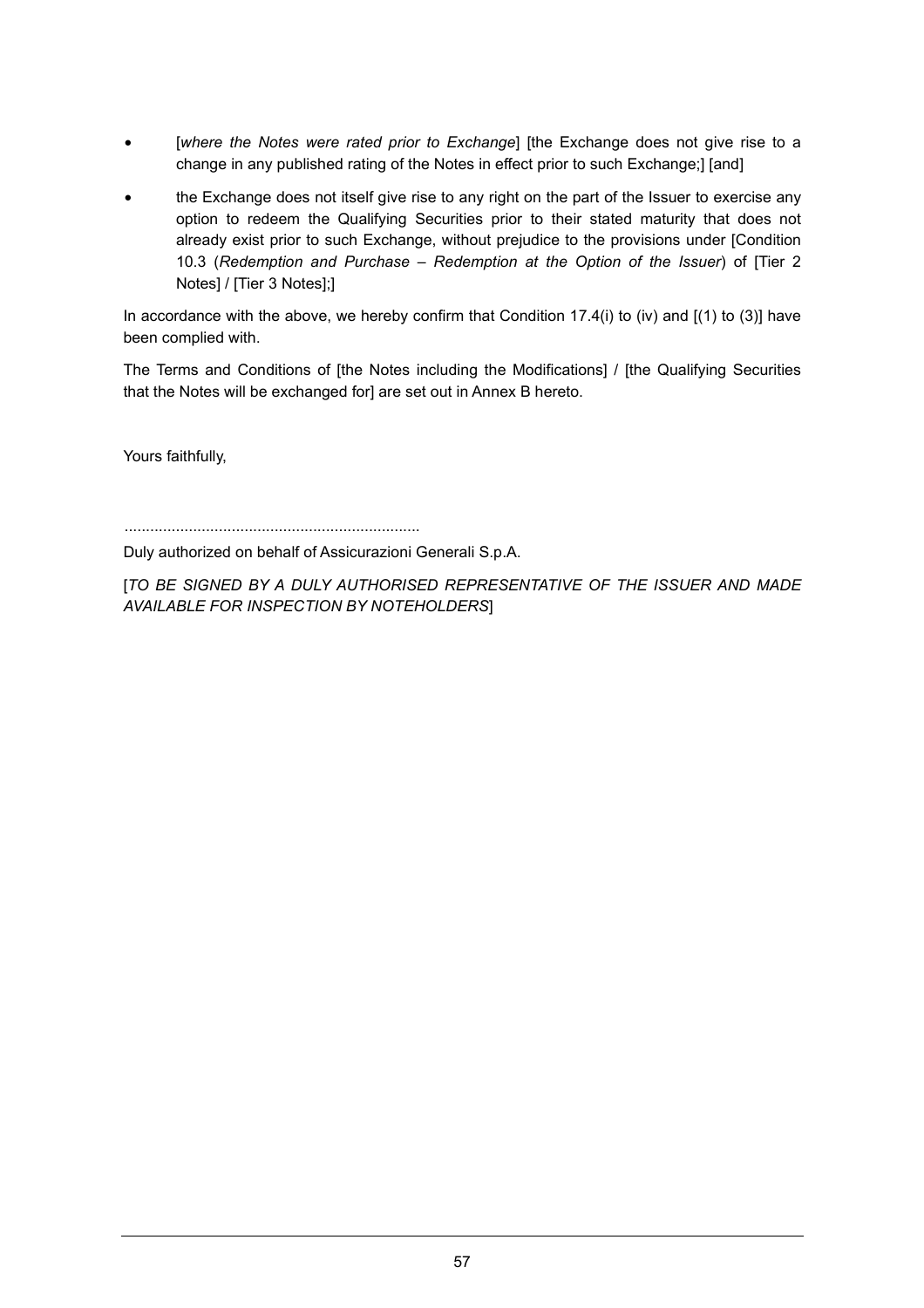# **ANNEX A [MODIFICATIONS] / [EXCHANGE]**

[*For the purposes of Condition 17.4(a)(A)*] [The modifications to be inserted are as follows: [*Insert details of the modifications to the terms of the Notes*]] [*For the purposes of Condition 17.4(a)(B)*] [The principal features of the Qualifying Securities are as follows: [*Insert the principal features of the Qualifying Securities*]]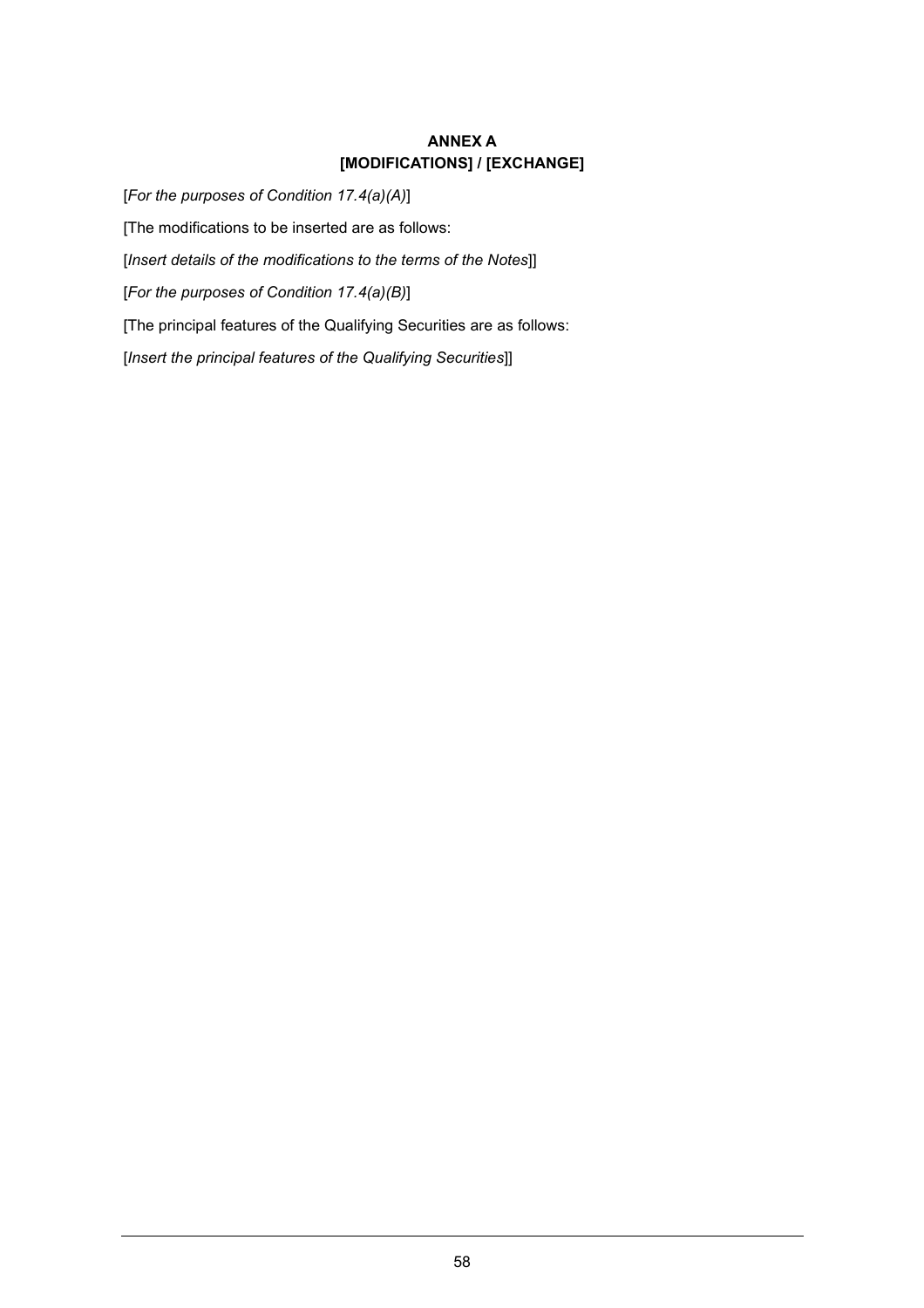# **ANNEX B TERMS AND CONDITIONS OF THE [NOTES] / [QUALIFYING SECURITIES]**